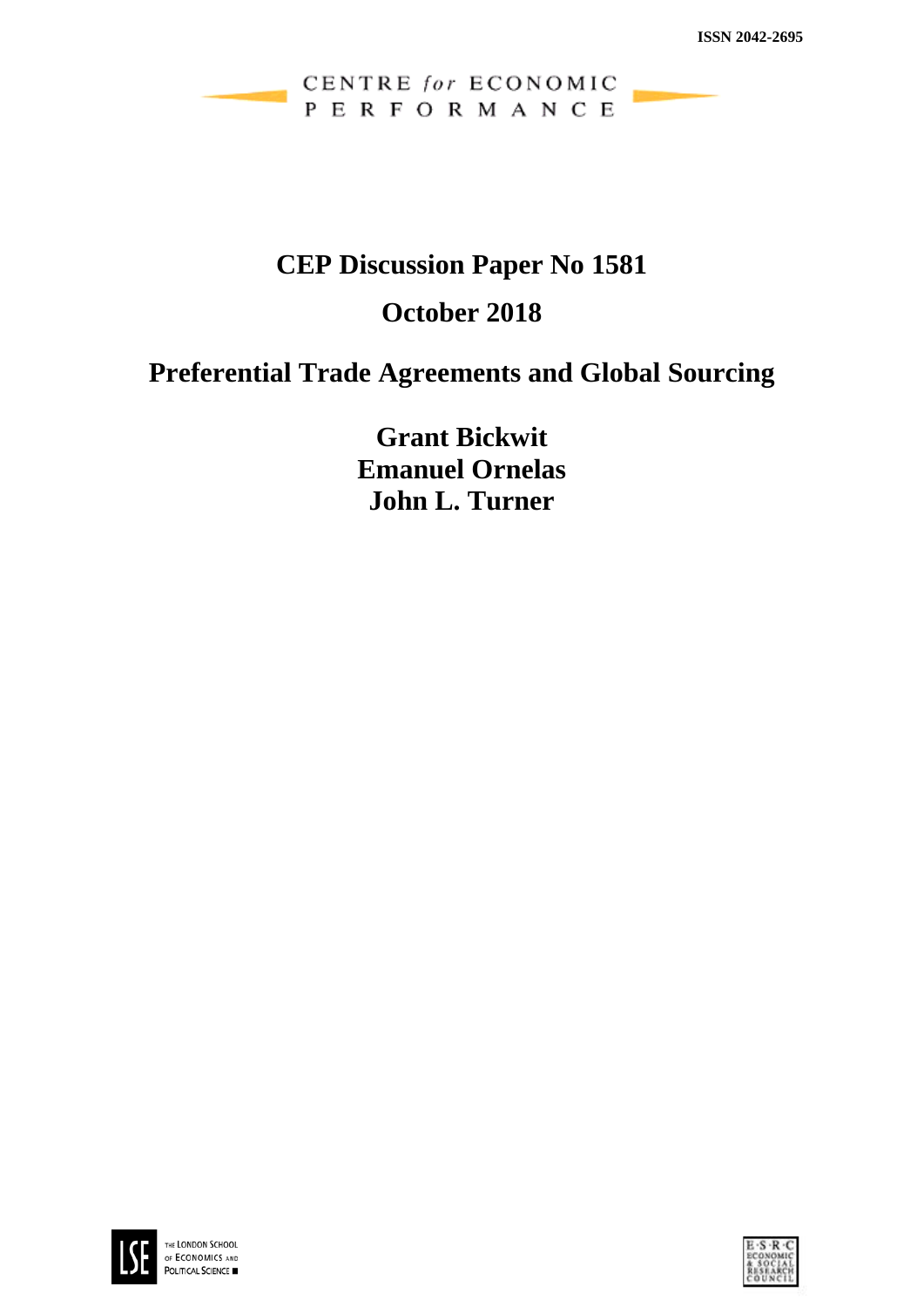#### **Abstract**

We study how a preferential trade agreement (PTA) affects international sourcing decisions, aggregate productivity and welfare under incomplete contracting and endogenous matching. Contract incompleteness implies underinvestment. That inefficiency is mitigated by a PTA, because the agreement allows the parties in a vertical chain to internalize a larger return from the investment. This raises aggregate productivity. On the other hand, the agreement yields sourcing diversion. More efficient suppliers tilt the tradeoff toward the (potentially) beneficial relationship-strengthening effect; a high external tariff tips it toward harmful sourcing diversion. A PTA also affects the structure of vertical chains in the economy. As tariff preferences attract too many matches to the bloc, the average productivity of the industry tends to fall. When the agreement incorporates "deep integration" provisions, it boosts trade flows, but not necessarily welfare. Rather, "deep integration" improves upon "shallow integration" if and only if the original investment inefficiencies are serious enough. On the whole, we offer a new framework to study the benefits and costs from preferential liberalization in the context of global sourcing.

Key words: regionalism, hold-up problem, sourcing, trade diversion, matching, incomplete contracts JEL Codes: F13; F15; D23; D83; L22

This paper was produced as part of the Centre's Trade Programme. The Centre for Economic Performance is financed by the Economic and Social Research Council.

We thank Emily Blanchard, Nuno Limão, Marcos Nakaguma, Michele Ruta, Bob Staiger and participants in various seminars and conferences for helpful comments. We are especially grateful to Luis Araujo, Kala Krishna and Nathan Yoder for detailed discussions and useful suggestions. Ornelas acknowledges financial support from the Brazilian Council of Science and Technology (CNPq).

Grant Bickwit, University of Georgia. Emanuel Ornelas, Sao Paulo School of Economics, FGV, CEPR, CESofo and Centre for Economic Performance, London School of Economics. John L. turner, University of Georgia.

Published by Centre for Economic Performance London School of Economics and Political Science Houghton Street London WC2A 2AE

All rights reserved. No part of this publication may be reproduced, stored in a retrieval system or transmitted in any form or by any means without the prior permission in writing of the publisher nor be issued to the public or circulated in any form other than that in which it is published.

Requests for permission to reproduce any article or part of the Working Paper should be sent to the editor at the above address.

G. Beckwit, E. Ornelas and J.L. Turner, submitted 2018.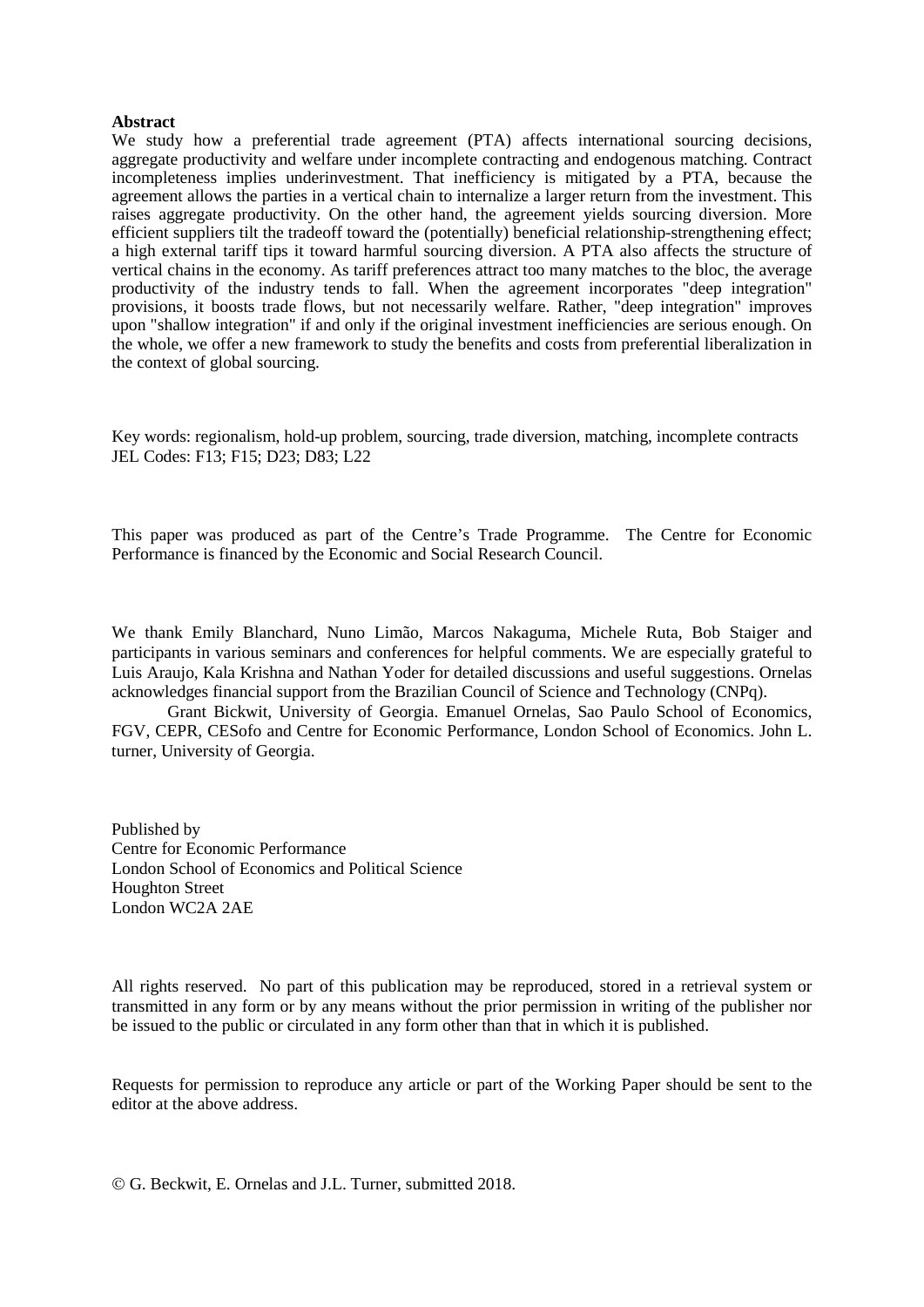## 1 Introduction

The past few decades have seen a sharp increase in the number of Preferential Trade Agreements (PTAs). Currently, the 164 members of the World Trade Organization have on average almost twenty PTA partners, whereas that figure was just over one in  $1970<sup>1</sup>$  A parallel trend has been the growth of trade in customized intermediate inputs and in the international fragmentation of production. As Johnson and Noguera (2017) document, the ratio of trade in value added to trade in gross exports has declined steadily in the last 40 years for the manufacturing sector. Interestingly, they show that the decline was strongly ináuenced by reductions of bilateral trade frictions within PTAs. Indeed, Baldwin (2011, 2016), Blanchard (2015), Ruta (2017) and World Trade Organization (2011), among others, have argued forcefully that global value chains (GVCs) are in reality mostly regional, driven by the formation of PTAs.

Strikingly, we lack even a basic framework to assess the desirability of PTAs in facilitating trade in customized inputs. This is what we aim to provide in this paper. We consider a market with endogenous formation of two-firm vertical chains and non-contractible investments that are specific to relationships within each chain. We show that PTAs can be welfare-improving even if conventional "trade creation" forces are absent, because tariff preferences serve as an (imperfect) substitute for complete contracts and stimulate value creation within chains. This is especially true for high-productivity industries. But tariff preferences also yield production of too many specialized inputs, and induce the destruction of high-productivity chains outside the PTA in exchange for lowproductivity chains inside the bloc. The implications for "deep integration" are also entirely novel: deep provisions are helpful only when original inefficiencies are sufficiently severe, but not otherwise.

Our model therefore contrasts with standard regionalism theories in its motivation, its mechanisms and its results. Since Viner (1950), analyses of preferential liberalization have typically pointed to two opposing effects of preferential tariffs, trade creation and trade diversion. Trade creation occurs when Örms from foreign partner countries produce more due to the PTA, at the expense of inefficient domestic firms. This increases overall welfare. Trade diversion occurs when member-country firms produce more due to the PTA, but at the expense of efficient nonmember firms. This lowers overall welfare. Those effects are based upon classical trade models, which rely

<sup>&</sup>lt;sup>1</sup>For that calculation, we use the dataset constructed by Scott Baier and Jeffrey Bergstrand, available at https://www3.nd.edu/~jbergstr/ and first used by Baier et al.  $(2014)$ .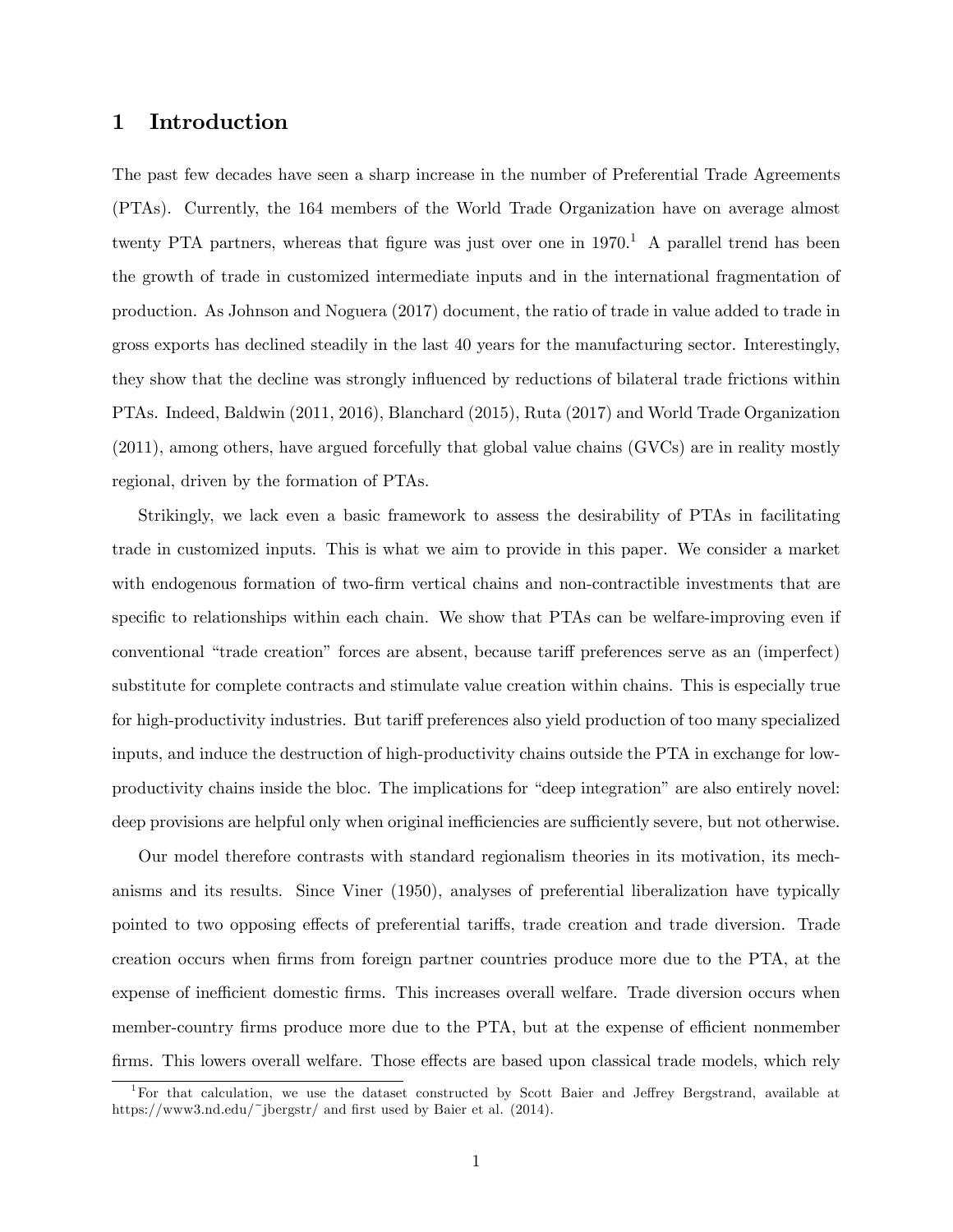on market clearing for price formation. That is also the approach taken in modern quantitative analyses of the welfare implications of PTAs, such as Caliendo and Parro's (2015). While they take trade in intermediate products explicitly into account, their model is based on comparative advantage forces, with anonymous markets and well-defined world prices for all goods.

In reality, modern trade in intermediates often involves customized components that commit a buyer and a seller to each other. First, they need to Önd each other. Once matched, they become locked in to each other and may underinvest in component-specific technology due to 'hold-up problemsíwhen contracts are incomplete (e.g., as in Grossman and Hart, 1986). For example, a buyer of customized components can hold up the seller and force a new bargain where he captures some of the surplus created by sunk investments made by the seller. As the seller anticipates that outcome, she underinvests.

We introduce a property-rights model coupled with a Walrasian matching process to capture those effects in as simple way as possible. Suppliers in different countries and with different levels of productivity match with buyers to form vertical chains. Each supplier customizes her inputs to the buyer within their chain, and they bargain over terms of trade. Each buyer may source customized inputs from within his chain and/or generic inputs from a competitive market.<sup>2</sup> The PTA affects matching, customization investments and the composition of sourced inputs. Importantly, we design the model to shut down all Vinerian trade creation channels. We put aside classic trade creation not because we deem it unimportant,<sup>3</sup> but to shed light on potentially important forces that have so far been ignored in the academic literature and in policy circles alike.

In our model, some domestic buyers form chains with suppliers from the partner country regardless of whether there is a PTA, while other suppliers there form chains with domestic buyers only when the PTA is in force. For the former group, which we call *incumbent suppliers*, the responses to preferential access generate a positive welfare effect if and only if the external tariff is sufficiently low, and the welfare effect is higher whenever the distribution of supplier productivity is better, in the sense of stochastic dominance. For the latter group, which we call new suppliers, the welfare effect is more nuanced because the distribution of supplier productivity itself changes. Since new suppliers are less productive than those they replace, and since the firms do not internalize the full

<sup>&</sup>lt;sup>2</sup>We use the term *Y-chain* to describe the entire supply chain. See Figure 1 on p. 10.

<sup>&</sup>lt;sup>3</sup>After all, as Freund and Ornelas (2010) conclude from the existing literature, trade creation seems to be more prevalent than trade diversion in actual PTAs.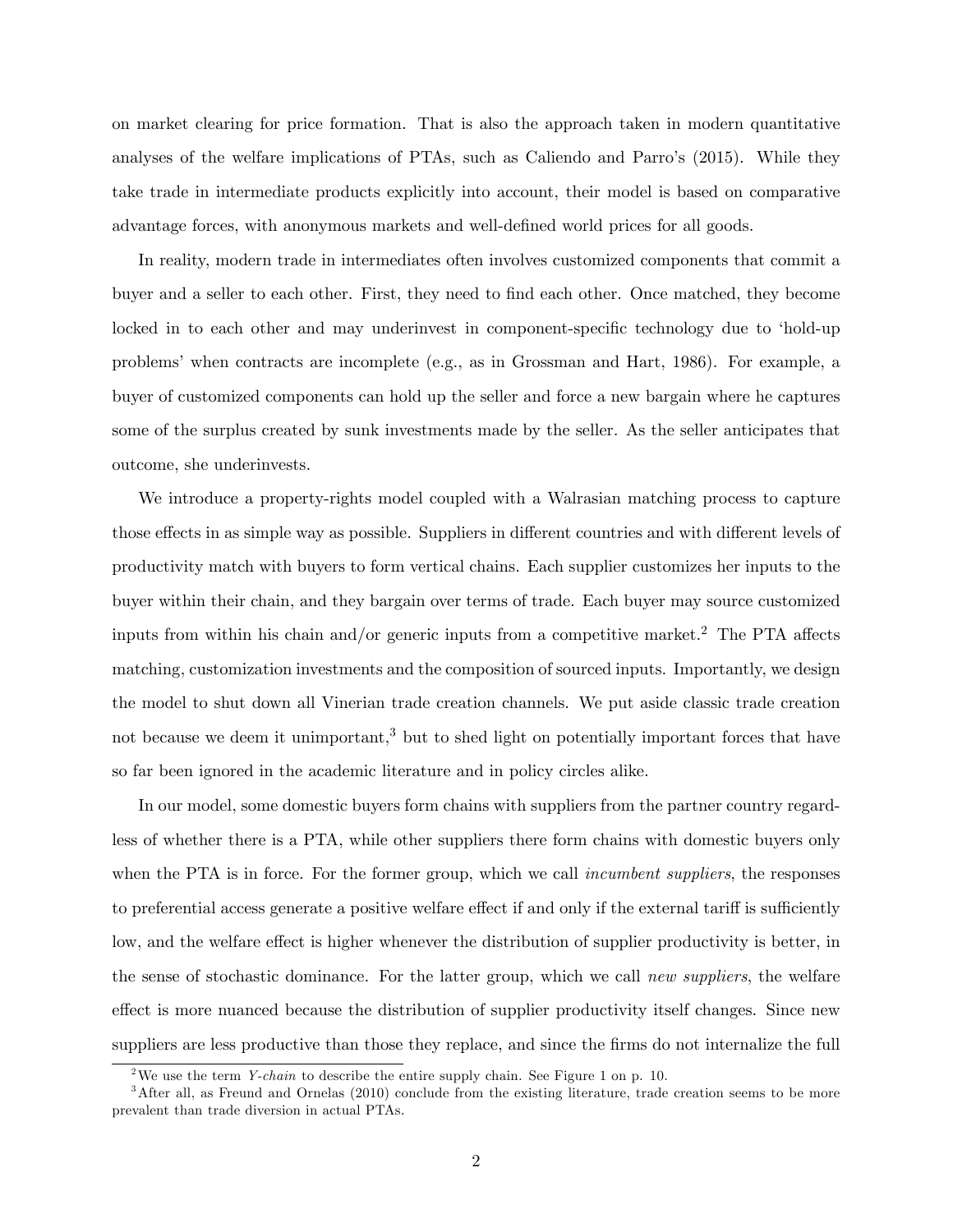welfare consequences of rematching, the range of tariffs such that the total welfare effect of the PTA is positive is smaller when there are new suppliers. Still, there are tariff levels and productivity distributions such that the emergence of new suppliers enhances welfare over and above the effect generated by incumbent suppliers.

To understand the mechanisms, it is instructive to consider first the impact for incumbent suppliers. Under a PTA, they receive a higher surplus on every unit traded. This propels more trade in customized inputs, which in turn induces suppliers to increase their relationship-specific investments. Because without the PTA there is underinvestment due to a hold-up problem, the PTA-induced investment tends to improve efficiency. This relationship-strengthening effect is necessarily positive when the external tariff is low, but a sufficiently high external tariff induces an excess of investment. On the other hand, there is the usual negative effect from tariff discrimination—here, trade diversion in the sourcing of components, from generics to expensive customized inputs—which increases monotonically in the tariff. This sourcing diversion is independent of the number of units the Örms in a vertical chain initially trade with each other. In contrast, since the investment yields greater value to every unit traded, the relationship-strengthening effect is stronger, the more units the Örms initially trade. Therefore, it is more likely to dominate the negative sourcing-diversion  $\theta$  effect when firms initially trade high volumes—i.e., when they have high productivity.

For incumbent suppliers, the welfare effect of the PTA is determined entirely by those two forces. When external tariffs are very low, PTAs raise welfare for sure. In contrast, if external tariffs are sufficiently high, PTAs are likely to harm welfare. Thus, as in the classical case, with very high preferential tariffs, trade diversion dominates. Yet recall that here the comparison is not with classic trade creation, but with the relationship-strengthening effect. When tariff preferences are too high, they yield "too much" investment, more than offsetting the benefit of alleviating the original hold-up problem. The welfare effect is also higher when incumbent suppliers are more productive. Hence, we introduce a new element into Viner's classic tradeoff by showing that tariff preferences are more likely to enhance welfare when applied to more efficient industries, which trade large volumes of specialized inputs even without the PTA.<sup>4</sup>

<sup>&</sup>lt;sup>4</sup>This result is reminiscent of the "natural trading partners" hypothesis, which posits that agreements formed between countries that trade heavily with each other are more likely to enhance welfare. The natural trading partners hypothesis is often relied upon in policy circles and has empirical support (e.g., Baier and Bergstrand, 2004), but lacks solid theoretical foundations (e.g., Bhagwati and Panagariya, 1996). Our result provides a possible rationale for it.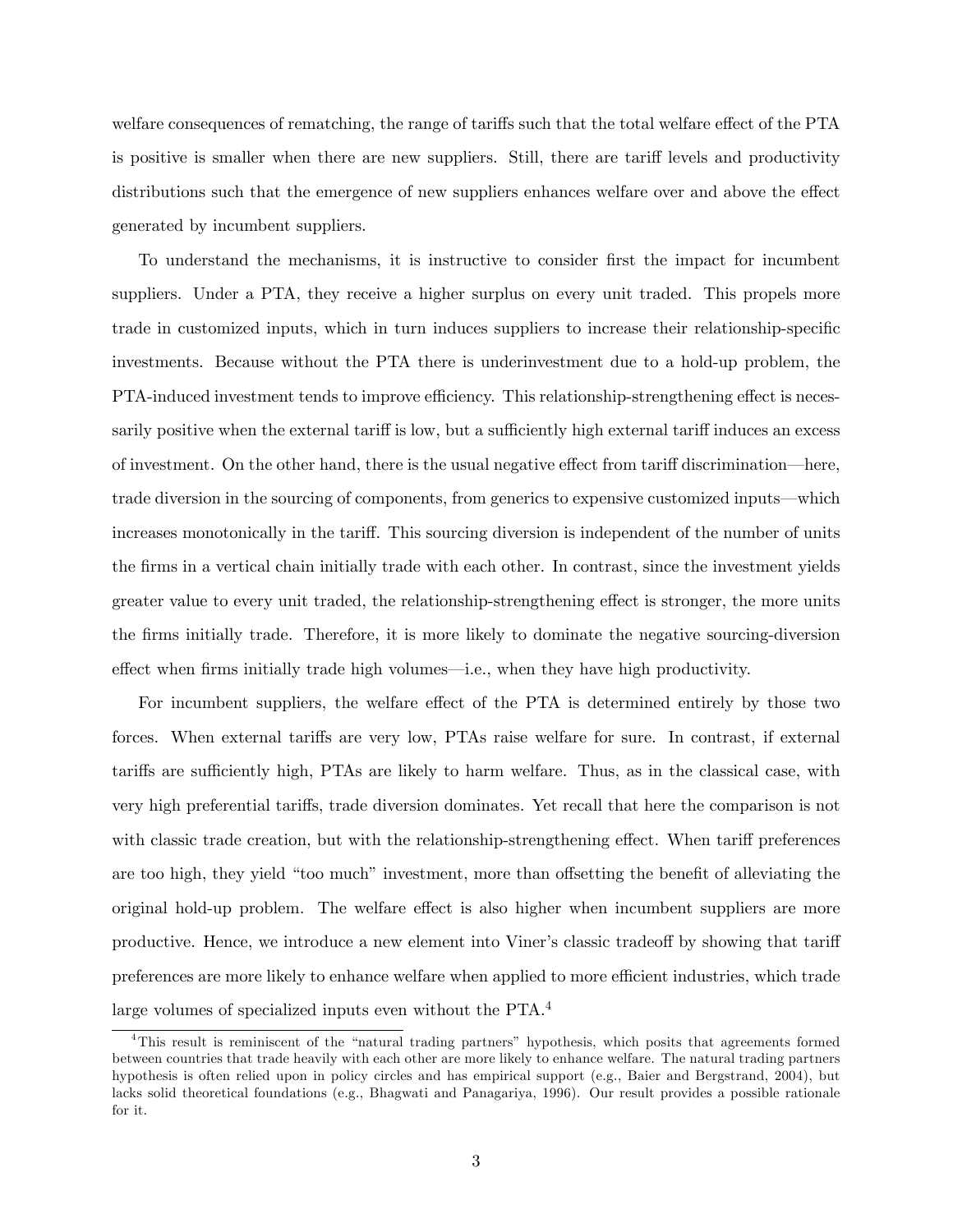Consider next new suppliers. A domestic buyer matched with a supplier in a non-PTA country can earn higher profit by matching with a supplier with the same productivity in a PTA country. When a PTA is formed, some buyers then break chains with existing suppliers outside the PTA and form chains with PTA insiders. Once rematched, they benefit both from the tariff preference and from the improved investment incentives of the new suppliers. Two intuitive economic forces push welfare in a negative direction. First, suppliers lost outside the PTA are (pre-investment) more productive than those gained inside the PTA. Second, the marginal chains formed are unambiguously bad for welfare, in spite of the new investments. The reason is that matches are based on private profits and fail to internalize lost tariff revenue.

Still, the new supplier effect on welfare *can* be positive. Two conditions are needed for that. First, all incumbent suppliers must yield welfare gains under the PTA. Second, the mass of new suppliers must be relatively similar to the least-productive incumbent supplier, so that the fundamental productivity of the industry does not deteriorate much with the agreement.

Observe that the mechanisms behind our results affect not only allocative inefficiency (as e.g. in Antràs and Staiger, 2012a). Here, PTAs also yield changes in the *production process* and in the formation of vertical chains, both of which affect the aggregate productivity of the economy. All of that happens simply because of the tariff preference. The upshot is that the welfare implications of PTAs under global sourcing are much more subtle and intricate than standard models suggest.

This becomes even more evident when we model deep integration features of PTAs, like stronger bilateral recognition of intellectual property rights. We show that they have a positive effect on trade áows, in line with the empirical literature (e.g., Mattoo, Mulabdic and Ruta, 2017), but not necessarily on welfare. Whether deep integration is helpful or not will depend on pre-agreement inefficiencies in investment. It follows that some countries may actually be better off if they kept their agreements "shallow."

Thus, our paper illustrates how global sourcing can fundamentally change the normative implications of PTAs, sometimes entirely reversing Vinerís (1950) original idea: even purely tradediverting PTAs can be helpful, when one considers how they can mitigate hold-up problems created by incomplete contracts. The central point is that, when it comes to the trade of specialized inputs, tariff preferences are not just policy instruments that directly affect prices; they also affect the efficiency of the production process, through changes in the incentives to invest and to form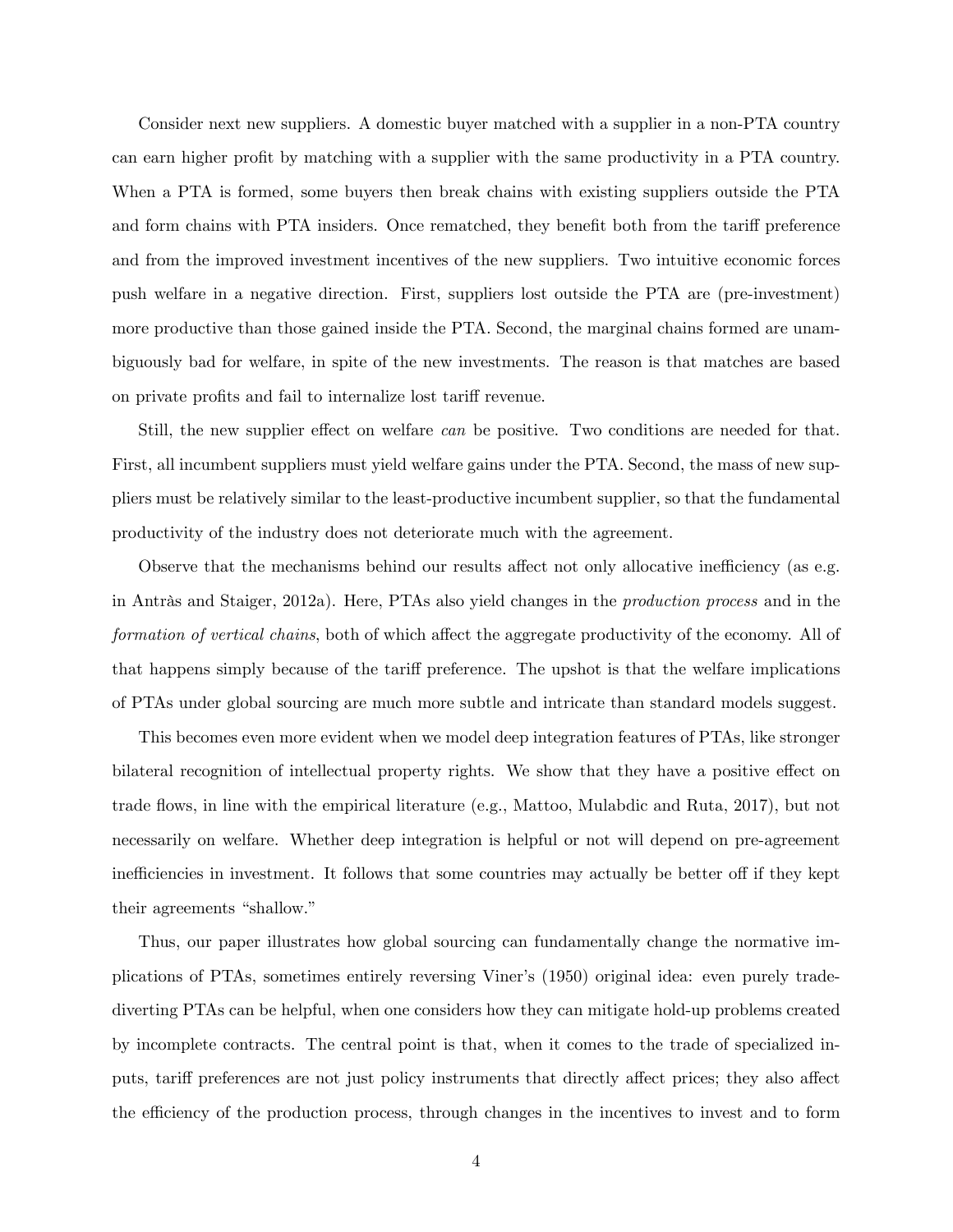vertical chains.

In that sense, our paper adds to the literature that seeks to link trade liberalization to investment and innovation. That line of research is best exemplified by Bustos (2011) and Lileeva and Trefler (2010), who provide compelling theoretical analyses combined with empirical support for their model predictions. In both papers, the empirical analysis relies on the reduction of preferential tariffs (Argentine firms facing lower tariffs in Brazil under Mercosur in one case, Canadian firms facing lower tariffs in the U.S. under CUSTA in the other), although their models pay no heed to the preferential nature of the liberalization. In contrast, our emphasis is precisely on the discriminatory aspect of tariff changes. Furthermore, we are interested in how they affect investment and matching patterns related to international sourcing decisions, not a special concern in the analyses of Bustos  $(2011)$  and Lileeva and Trefler  $(2010)$ .

Our paper also complements research using detailed models of intermediate input trade and bargaining in international trade.<sup>5</sup> In particular, it shares important characteristics with the analysis of Grossman and Helpman (2005), which also features a choice of location for outsourcing decisions as well as matching with suitable suppliers. The structures of the models are quite different, however. For example, whereas Grossman and Helpman adopt an "all-or-nothing" specification for the relationship-specific investments, in our setup investments are continuous, implying that in the absence of trade agreements investment is always suboptimal. More importantly, the goals of the analyses are completely distinct. For example, as in much of the international sourcing literature, the role of market thickness in shaping outsourcing decisions feature prominently in Grossman and Helpman (2005), whereas we concentrate on the themes described above.

In terms of structure, we build on Ornelas and Turner  $(2008, 2012)$ , but pursue very different directions. Our previous papers study neither preferential liberalization, our focus here, nor deep integration, and do not consider heterogeneity in productivity and endogenous matching, both essential ingredients of the current analysis.

The paper is also closely related to Antràs and Staiger  $(2012a, b)$ . Although their goal is to study the optimal design of (nondiscriminatory) trade agreements, not an issue we address, their more general point is that the efficiency properties of international trade agreements are vastly

 $5$ This line of research includes, among others, Qiu and Spancer (2002), Antràs and Helpman (2004, 2008) and Antràs and Chor (2013).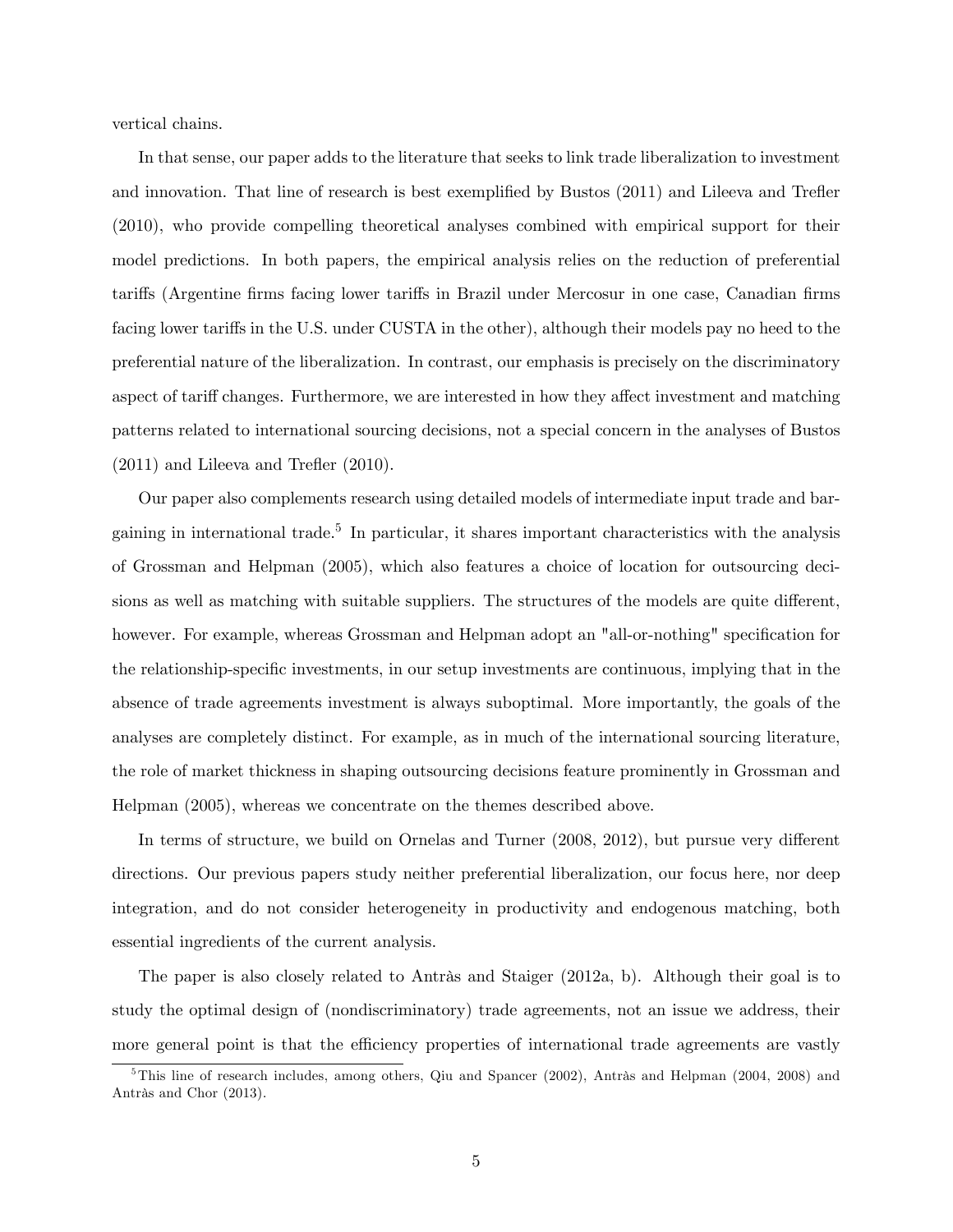different when buyers/consumer and sellers/producers must negotiate their terms of trade through bargaining. That may be a consequence of hold-up problems and/or matching, but the key element is the absence of market-clearing conditions fully disciplining world prices. That is also a central element in our analysis. Our model structure is, however, very different from Antràs and Staiger's  $(2012a, b)$ , allowing us to generate very different results. In particular, unlike in their setting, we underscore how tariff preferences shape the structure of the production process through their effects on investment and matching decisions.<sup>6</sup>

Finally, the paper contributes to a large literature on regional trade agreements, in particular the strand that focuses on the welfare implications of preferential integration. For recent surveys, see Bagwell, Bown and Staiger (2016), Freund and Ornelas (2010), Limao (2016) and Maggi (2014).

The paper is organized as follows. We set up the basic model in section 2 and study the equilibrium without a trade agreement in section 3. In section 4 we analyze the equilibrium with a PTA and describe its impact on firms' choices. We then assess the welfare impact of the PTA in section 5. In section 6 we discuss the robustness of our results to alternative specifications, and we extend the analysis to trade agreements with "deep integration" features in section 7. Finally, we discuss some testable implications of our model in section 8 and conclude in section 9.

## 2 Model

There is a continuum of differentiated final goods available for consumption in the world economy. Consumption of those goods increases the utility of consumers at a decreasing rate. There is also a numéraire good  $y$  that enters consumers' utility function linearly. Thus, if consumers purchase any amount of  $y$ , any extra income will be directed to the consumption of the numéraire good. We assume relative prices are such that consumers always purchase some good  $y$ . Furthermore,

<sup>&</sup>lt;sup>6</sup>In related research, Conconi, Garcia-Santana, Puccio and Venturini (2018) show empirically how NAFTA's rules of origin (ROOs) affected the pattern of sourcing within the bloc. Although we abstract from ROOs in our analysis, our framework could be adjusted to assess their welfare consequences, as we discuss in the conclusion. Also related is the paper by Blanchard, Bown and Johnson (2017). They analyze, theoretically and empirically, optimal trade policy in the context of GVCs, an issue we sidestep here, but which could be studied in a modified version of our framework. Heise, Pierce, Schaur and Schott (2015) study as well how trade policy affects international patterns of procurement, but their proposed mechanism—how changes in trade policy uncertainty affects the mode of sourcing relationshipsis very different from ours. From a different angle, Antràs and de Gortari (2017) develop a general equilibrium framework to study how exogenous trade costs shape the geography of GVCs. Their focus is on characterizing how production and trade costs along the value chain shape the equilibrium structure of GVCs. PTAs are likely to be an important component of that cost structure, as Johnson and Noguera (2017) argue.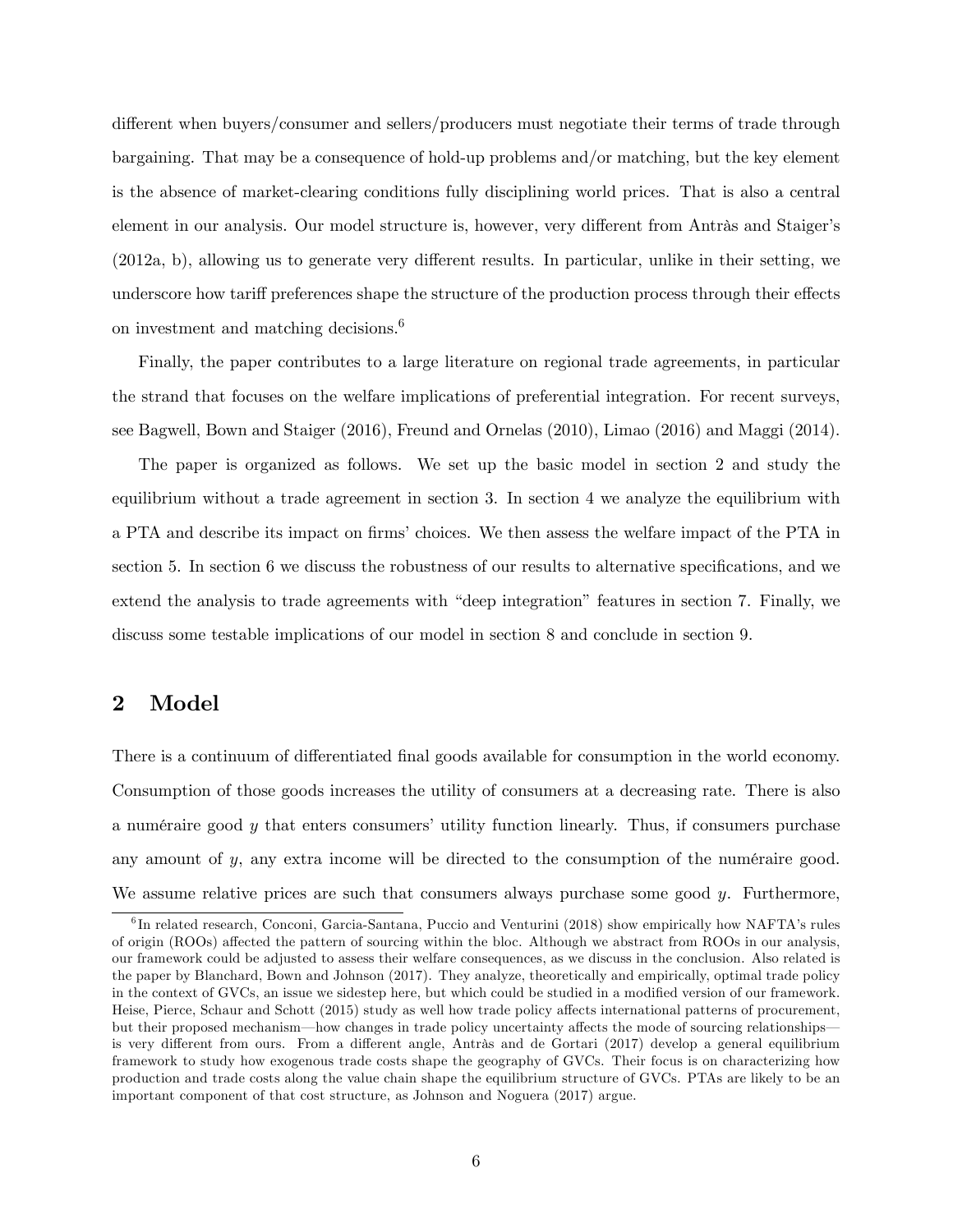production of one unit of y requires one unit of labor, the market for good  $y$  is perfectly competitive, and y is traded freely. This sets the wage rate in the economy to unity.

All the action happens in the differentiated sector. For each differentiated final good, production requires transforming intermediate inputs under conditions of decreasing returns to scale. Production is carried out by buyer  $(B)$  firms located in the *Home* country. Those firms act as aggregators, transforming intermediate inputs, all produced only with labor, into marketable goods. Final good producers obtain net revenue  $V(Q)$  when they process and sell  $Q$  intermediate inputs, where  $V' > 0$ and  $V'' < 0$ . Under this structure, there are no general equilibrium effects across sectors. Thus, without further loss of generality, we develop the analysis as if there were a single differentiated sector. Entirely analogous analyses could be carried out for other differentiated sectors.

There is another country, Foreign, as well as the rest of the world  $(ROW)$ . When sourcing, each buyer may purchase generic inputs  $g$  available in the world market and/or customized inputs q from a specialized supplier  $(S)$ . Specialized suppliers are located in either Foreign or ROW. Generic inputs are produced by a competitive fringe and require  $p_w$  units of labor. Thus, their price in the world market is  $p_w$ . We consider that *Home* is too small to affect  $p_w$ . For expositional simplicity, we assume that neither *Home* nor *Foreign* produces generic inputs. This is not without loss of generality, but helps us convey our main ideas in the simplest possible way. In section 6 we discuss how alternative configurations of the generic industry would affect our results.

Home's buyers face a per-unit tariff  $t$  on all imported intermediate goods, so a generic input costs  $p_w + t$  for them. Generally, a buyer values generic and customized inputs differently. However, we can define units so that one unit of generic input and one of customized input have the same revenue-generating value for a buyer.<sup>7</sup> Under this normalization, all that matters for B's revenue is the total number of intermediate inputs he purchases,  $Q = g + q$ , not the composition of  $Q$ <sup>8</sup>.

Now, to acquire customized inputs, a buyer must first match with a supplier and form a vertical chain. There is a unit mass of heterogeneous suppliers in the world and a mass of size  $\beta \in (0,1)$  of identical buyers in *Home.* Suppliers are split between *Foreign* and ROW proportionally to  $\gamma$  and  $1-\gamma$ , respectively. We assume that  $\beta < \gamma$ . This implies that buyers would remain scarce relative

<sup>&</sup>lt;sup>7</sup>For example, we could add a multiplicative 'compatibility cost' to the use of generic inputs. Call such costs  $\xi$ . That would increase the quality-adjusted cost of generics for their buyers to  $\xi p_w + t$ . But we could then simply redefine units by dividing the units of generic inputs by  $\xi$  and adjusting the tariff accordingly.

<sup>&</sup>lt;sup>8</sup>The assumption of perfect substitutability between q and q (adjusted for quality) is not essential, but it is critical that they are substitutes to some degree.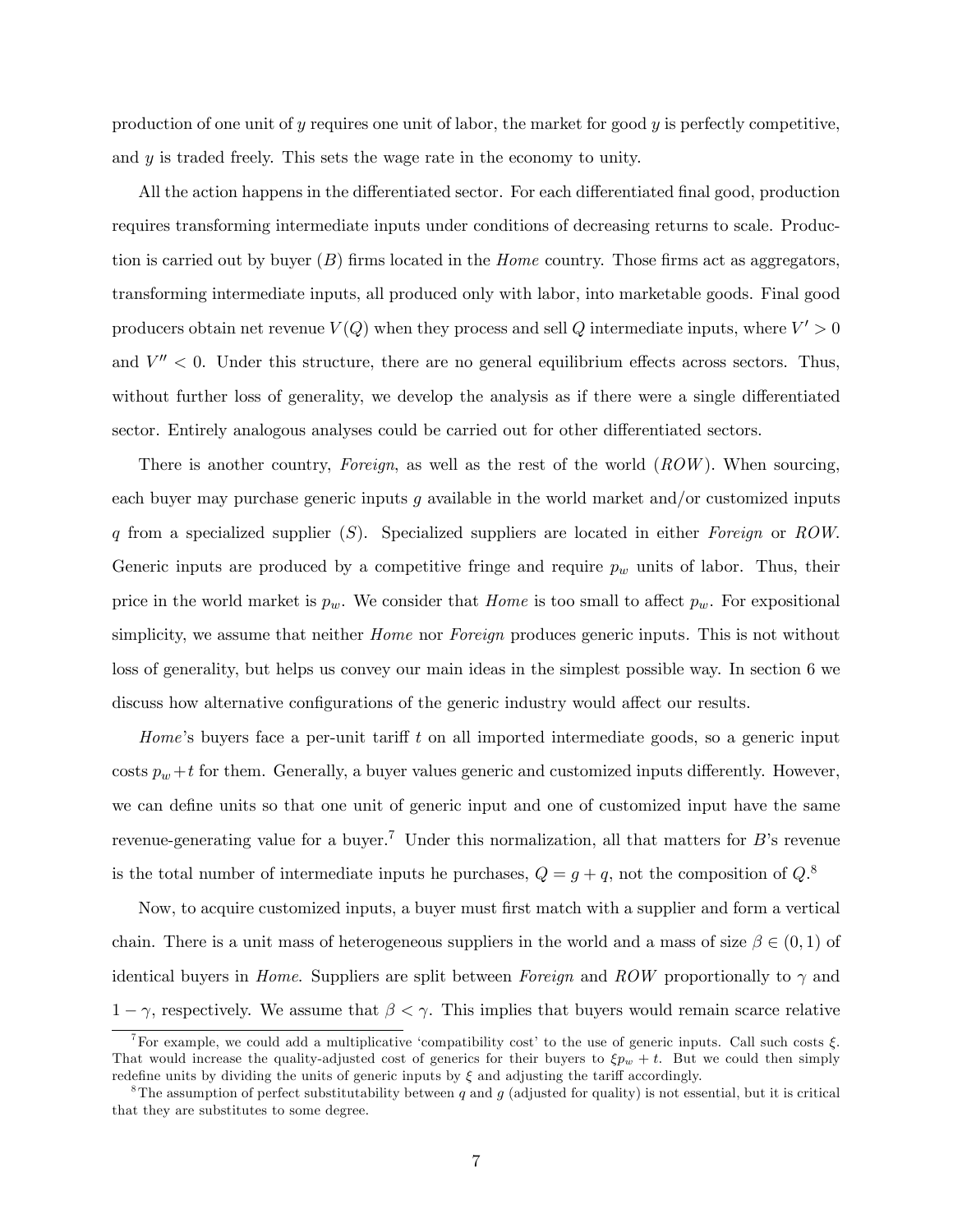to suppliers even if they matched only in Foreign. Each supplier is identified by  $\omega$ , a heterogeneity parameter that indexes (the inverse of) her productivity. The distribution of suppliers in each country follows distribution  $F(\omega)$ , with an associated density  $f(\omega)$ , where  $\omega$  lies on  $[0, p_w]$ . To focus on fundamental forces, we consider the simplest possible matching framework, namely a Walrasian environment where each supplier who matches pays a fee to her buyer. We will see that, in that setting, the equilibrium matching structure follows efficient sorting—i.e., low- $\omega$  suppliers match but high- $\omega$  suppliers do not—and is stable.

Upon forming a vertical chain,  $B$  and  $S$  specialize their technologies toward each other. This specialization costs nothing, but implies that at any point in time a buyer purchases specialized inputs from only one supplier. After  $B$  and  $S$  specialize toward each other,  $S$  pays for a noncontractible relationship-specific investment that lowers her marginal cost prior to trade with B. The investment is observed by both  $B$  and  $S$ , but is not verifiable in a court of law. Nothing essential would change if the buyer also made an analogous ex-ante investment.

Once investment is sunk, the Örms decide how much to trade and at what price. The specialized inputs are not traded on an open market, and have no value outside the chain. Furthermore, the parties cannot use contracts to affect their trading decisions.<sup>10</sup> Instead, they need to bargain over price and quantity of specialized inputs. If bargaining breaks down,  $S$  produces the numéraire good and earns zero (ex post) profit, while  $B$  purchases only generic inputs. If bargaining is successful,  $B$ imports generic inputs from  $ROW$  and specialized inputs from  $S$ . Finally,  $B$  transforms all inputs into the final good and payoffs are realized.

In order to generate clear-cut analytical solutions, we adopt some specific functional forms. Conditional on investment  $i$ , we specify the supplier's cost function as

$$
C(q, i, \omega) = (\omega - bi)q + \frac{c}{2}q^2,
$$
\n(1)

where q denotes her customized input production. Parameter  $\omega$  shifts the firm's marginal cost; the

<sup>&</sup>lt;sup>9</sup>As it will become clear shortly, in the absence of trade agreements specialized inputs are not provided when  $\omega > p_w$ , as in that case the buyer-supplier pair would gain nothing by trading. Since in equilibrium all suppliers j with  $\omega_i > p_w$  do not specialize, it is useful to limit the analysis to the more interesting case where the upper limit of the distribution of suppliers is  $p_w$ , and  $F(\omega)$  is the truncated distribution of suppliers when  $\omega \leq p_w$ .

 $10$ This would be the case, for example, if quality were not verifiable in a court and the supplier could produce either high-quality or low-quality specialized inputs, with low-quality inputs entailing a negligible production cost for the seller but being useless to the buyer. This is the same approach used by Antràs and Staiger (2012a), among others.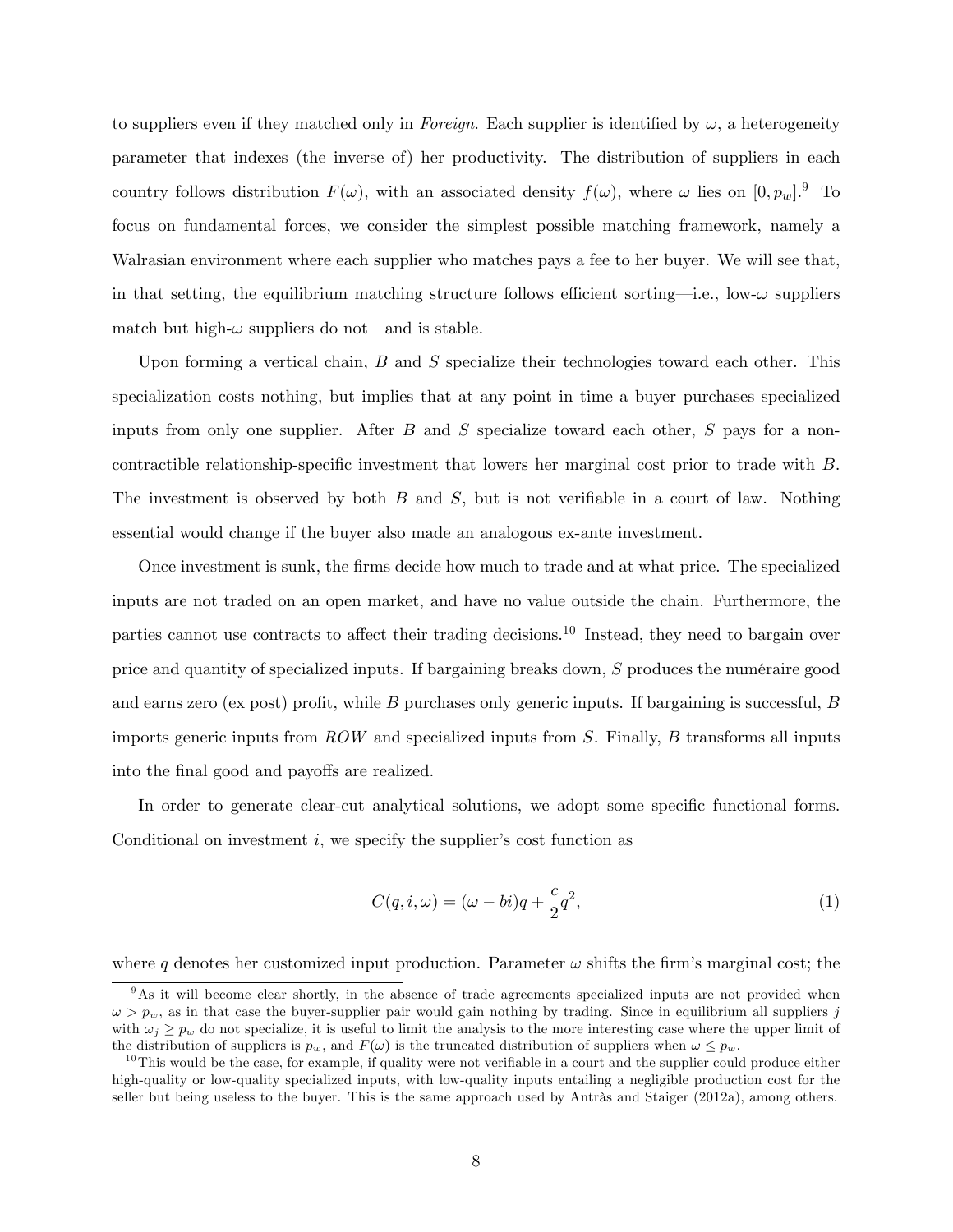lower is  $\omega$ , the more efficient the firm is. In turn, c determines the slope of the supplier's marginal cost, while b denotes the effectiveness of investment in reducing her production costs. In turn, the cost of the investment is

$$
I(i) = i^2.
$$

Investment is bounded by  $i \in [0, i^{max}]$ . We assume that  $2c > b^2$ .<sup>11</sup>

Concrete functional forms are useful to analyze PTAs, where changes in tariffs are not marginal but discrete, from their initial levels to zero, and where we want to condition results on the extent of the margin of preference. The linear-quadratic specification that we adopt displays properties that are standard and provide a good representation of the key elements of our environment: investment and original productivity reduce both cost and marginal cost  $(C_i < 0, C_{qi} < 0, C_{\omega} > 0, C_{q\omega} > 0)$ ; the marginal cost curve is positively sloped  $(C_{qq} > 0)$  but its slope can vary (c is a parameter); the cost of investment is convex  $(I' > 0, I'' > 0)$ . This specification has the advantage of permitting full analytical solutions at the level of a single buyer-supplier pair, a straightforward analysis of Walrasian matching with and without a PTA, and a precise welfare analysis.

Naturally, the functional forms do impose restrictions. In particular, (1) implies  $C_{qqq} = 0$ , so the marginal cost curve has no curvature. While this is a very common assumption in international trade models (which often assume further that  $C_{qq} = 0$ ), the sharpness of some of our results does depend on  $C_{qqq} = 0$ . Effectively, they require that  $C_{qqq}$  and  $I'''$  should be sufficiently small in absolute value, but the analysis becomes particularly clean if one sets them to zero, as we do here.

We focus on the case where  $B$  engages in dual sourcing, purchasing both generic and specialized inputs. Define  $Q^*$  as the equilibrium level of total inputs sourced. When B imports some generic inputs, his marginal gain from that purchase,  $V(Q^*)$ , must equal his marginal cost,  $p_w + t$ ; this pins down  $Q^*$ . To ensure production of the final good, the initial level of marginal revenue for B needs to be sufficiently high:  $V'(0) > p_w + t$ . To ensure that S does not produce all inputs, we assume  $C_q(Q^*, i^{max}, 0) > p_w$ , so that even under the maximum investment (and under free trade), the marginal cost for the most productive firm ( $\omega = 0$ ) is still sufficiently high that B prefers to purchase some generic inputs. In addition to being realistic,<sup>12</sup> the main role of the dual sourcing

 $11$ This ensures that the effect of investment on marginal cost is not too large relative to the elasticity of the cost function. If b were too large, every supplier would want to make  $i \to \infty$ .

 $12$  Mixing customized and standardized inputs is a rather common practice, as for example Boehm and Oberfield (2018) document for Indian manufacturing plants.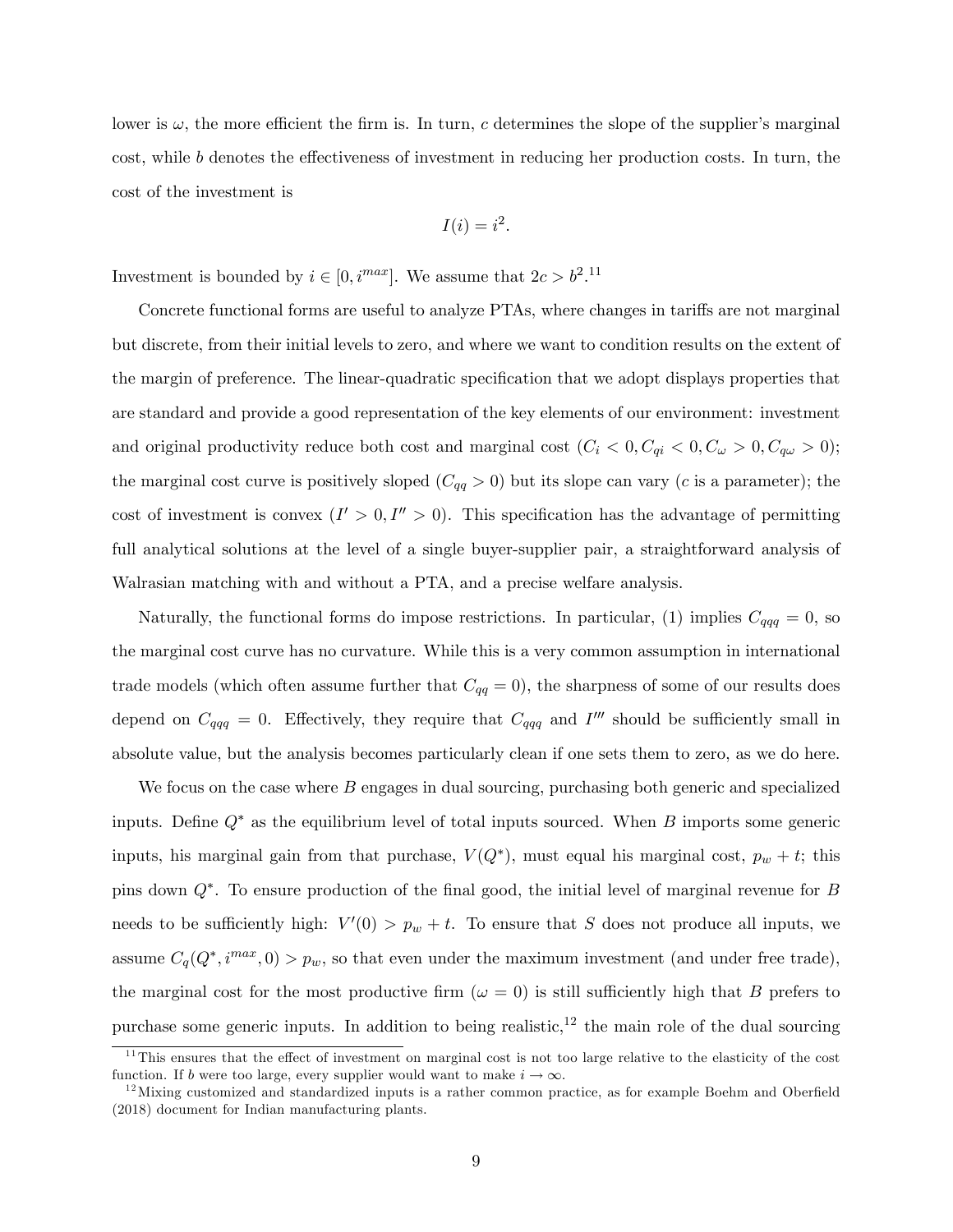

Fig. 1: Y-chain

specification is pedagogical, as will become clear in the analysis. More generally, the important requisite is that the buyer must have the option of buying generics when negotiating with his specialized supplier, because that establishes the threat point in the bargaining process.

Figure 1 illustrates the Y-shaped supply chain in this economy. To distinguish from the B-S vertical chain, we use the term Y-chain when referring to the entire supply chain. The timing of events is summarized as follows:

- $\bullet$  Each B matches with a supplier S in either Foreign or ROW to form a vertical chain, adapting their technologies toward each other within the chain;
- $\bullet$  S makes an irreversible relationship-specific investment;
- $\bullet$  B and S bargain over price and quantity of q;
- If bargaining is successful, trade of q takes place and payments are made; otherwise,  $q = 0$ and S produces only generic inputs;
- $\bullet$  B purchases q;
- Final production occurs and final goods are sold.

Solving the game by backward induction, we first carry out the analysis from the perspective of a single vertical chain. We then solve for the equilibrium structure of matches.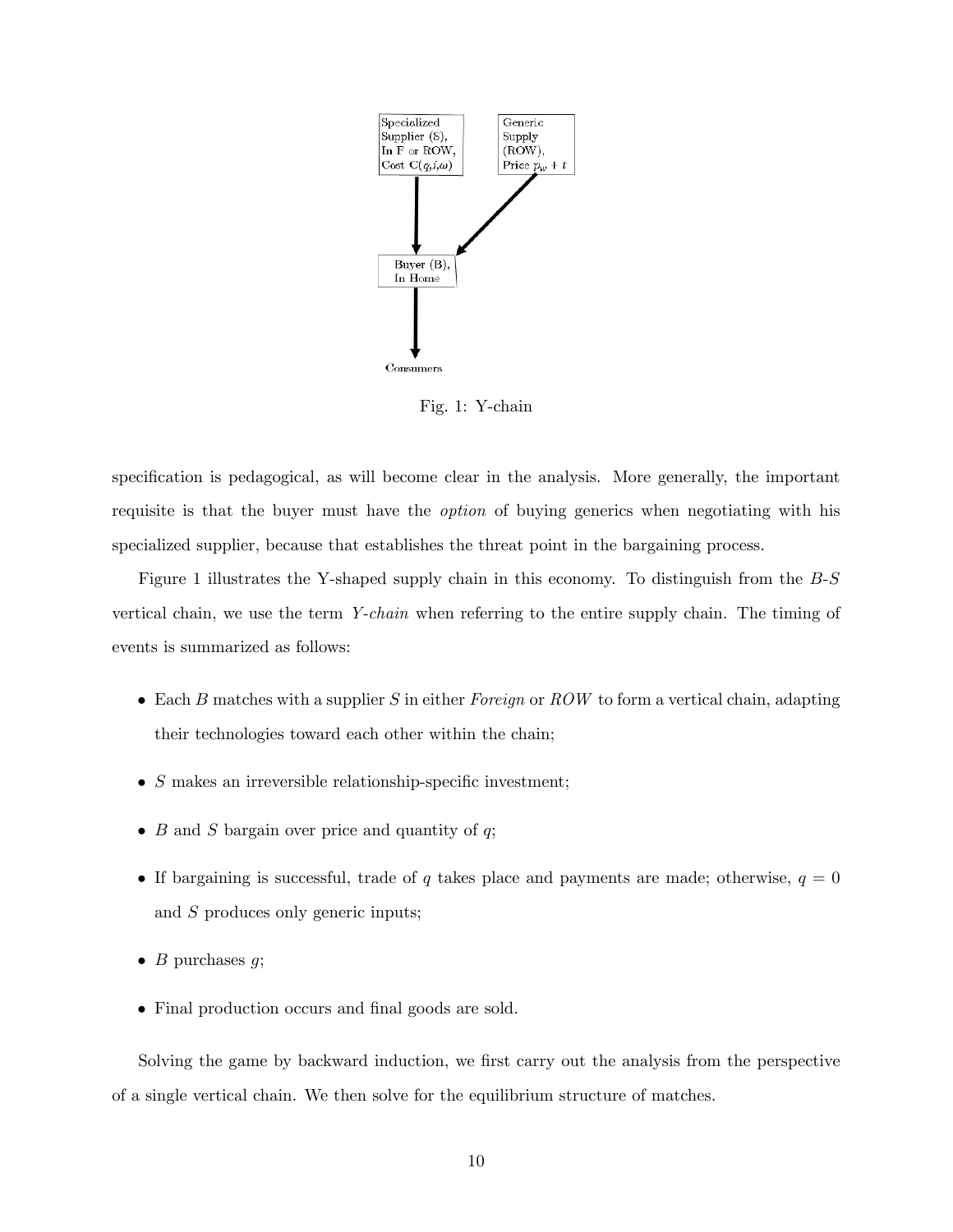## 3 No Trade Agreement

When there is no trade agreement, all inputs imported into *Home* are subject to the tariff regardless of their origin.

#### 3.1 Single Partnership

After S chooses her investment, B and S determine the price of the specialized intermediate inputs,  $p_N^s$ , by Generalized Nash Bargaining over the surplus due to trading  $q_N$  customized inputs instead of only generic ones. Specifically, let the supplier have bargaining power  $\alpha \in (0,1)$ . Under Generalized Nash Bargaining, the two firms choose  $p_N^s$  to maximize

$$
(U_B^T - U_B^0)^{(1-\alpha)} (U_S^T - U_S^0)^{\alpha},
$$

where  $U_k^J$  is the verifiable profit that firm k (either B or S) would receive under scenario J. The two possible scenarios are either bargaining and trading  $(T)$  or not reaching an agreement and thus not trading (0). Those values are laid out as follows:  $U_B^T = V(Q^*) - (p_w + t)g_N - (p_N^s + t)q_N$ ;  $U_B^0 = V(Q^*) - (p_w + t)Q^*$ ;  $U_S^T = p_N^s q_N - C(q_N, i, \omega)$ ;  $U_S^0 = 0$ .

Defining  $\Omega \equiv (U_B^T - U_B^0) + (U_S^T - U_S^0)$  as the bargaining surplus, the outcome of bargaining has the two firms splitting the proceeds, with S receiving  $\alpha \Omega$  and B receiving  $(1 - \alpha) \Omega$ , in addition to their reservation payoff,  $U_k^0$ . In the absence of a trade agreement,

$$
\Omega_N = p_w q_N - C(q_N, i_N, \omega). \tag{2}
$$

Conditional on investment i and on the tariff, a  $B-S$  vertical chain trades the ex-post privately optimal number of specialized inputs,  $q_N$ , and B purchases the ex-post privately efficient level of generic inputs,  $g_N$ . Together, they compose the total number of inputs purchased within the Ychain by B:  $Q^* = q_N + g_N$ . Since without a PTA both customized and generic inputs incur the tariff, privately optimal sourcing equalizes the marginal cost of the two alternative inputs,

$$
C_q(q_N, i, \omega) = p_w,\tag{3}
$$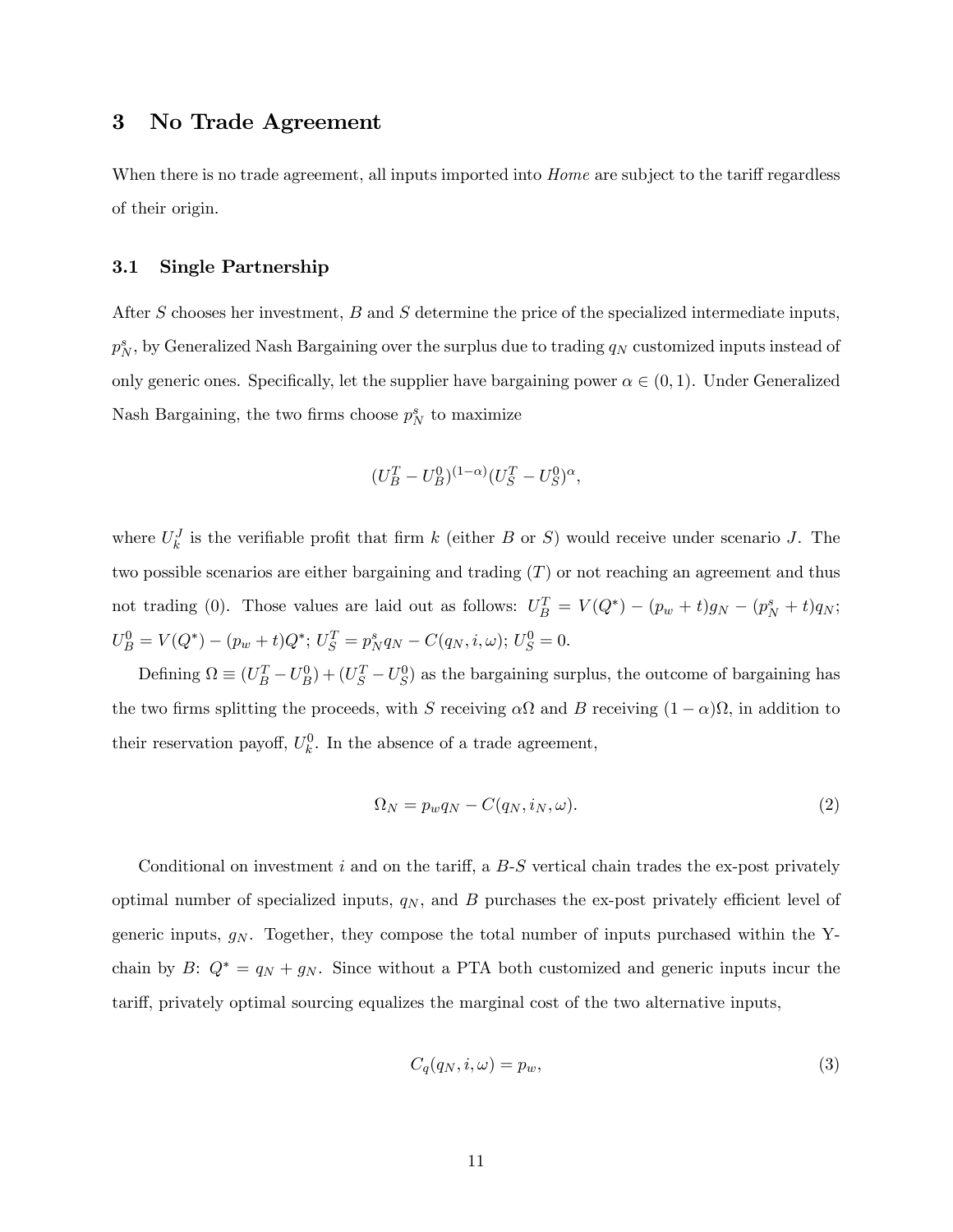pinning down  $q_N$  (and hence  $g_N$ ) for given i. Under our functional form specification, this condition becomes

$$
q_N = \frac{p_w - \omega + bi}{c}.\tag{4}
$$

Now, anticipating the bargaining outcome, S chooses her investment by solving

$$
\max_{i_N} \alpha \Omega_N - I(i_N).
$$

Thus, equilibrium investment,  $i_N^*$ , satisfies  $I'(i_N^*) = -\alpha C_i(\cdot)$ , or equivalently,

$$
i_N^* = \left(\frac{\alpha b}{2c - \alpha b^2}\right)(p_w - \omega). \tag{5}
$$

Substituting  $(5)$  back in  $(4)$  and manipulating, we find

$$
q_N^* = \left(\frac{2}{\alpha b}\right) \left(\frac{\alpha b}{2c - \alpha b^2}\right) (p_w - \omega)
$$
  
= 
$$
\left(\frac{2}{\alpha b}\right) i_N^*.
$$
 (6)

Hence, the equilibrium investment and output are proportional. More productive (lower- $\omega$ ) firms produce more for a given investment, and they also invest more, reinforcing their original advantages. When the supplier's bargaining power  $(\alpha)$  is very small, the investment is very low, and drops to zero as  $\alpha \to 0$ , when S does not appropriate any of the benefits of her investment. As  $\alpha$  rises, both investment and production of specialized inputs increase. They are also positively affected by the effectiveness of investment  $(b)$ , but negatively affected by the steepness of the marginal cost curve  $(c)$ . Observe also that neither investment nor production is affected by the tariff, which in this setting distorts the total volume of inputs,  $Q^*$ , but does not interfere with the sourcing of  $q$ .

It is useful to compare  $S$ 's investment choice with the efficient level of investment, given the tariff. Under privately efficient sourcing, worldwide social welfare due to this bilateral relationship can be defined as

$$
\Psi_N = V(Q^*) - p_w Q^* + p_w q_N - C(q_N, i, \omega) - I(i). \tag{7}
$$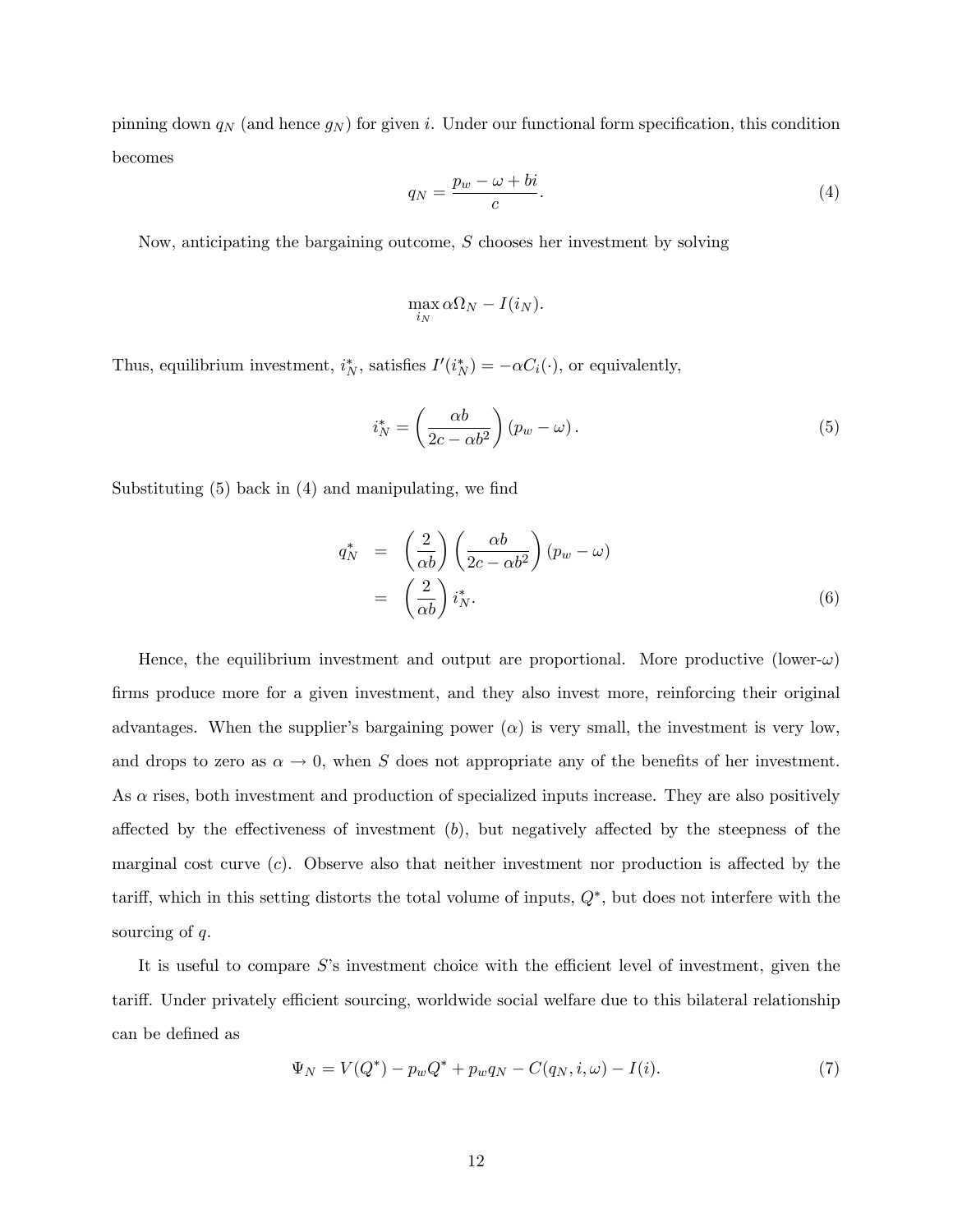The *efficient* level of investment  $(i^e)$  maximizes  $(7)$ . Under dual sourcing, the first two terms of  $(7)$  are unaffected by the level of investment. Thus, using  $(3)$ , it follows that efficiency requires

$$
I'(i^e) = -C_i(\cdot). \tag{8}
$$

Under our functional form specification, this yields

$$
i^e = \left(\frac{b}{2c - b^2}\right)(p_w - \omega). \tag{9}
$$

Observe that, as b approaches  $\sqrt{2c}$ , the level of the efficient investment blows up.<sup>13</sup> Comparing  $i_N^*$  with  $i^e$ , it is immediate that  $i_N^* < i^e$  (since  $\alpha < 1$ ). Moreover, it is easy to see that the extent of the hold-up problem, which we can define as  $HUP_N \equiv i^e - i^*_N$ , depends critically on the productivity of the supplier:

**Lemma 1** The extent of the hold-up problem in the absence of a trade agreement,  $HUP_N$ , increases with S's productivity (i.e., as  $\omega$  falls).

**Proof.** Using  $(5)$  and  $(9)$ , we have that

$$
HUP_N = i^e - i^*_N = \frac{2bc\left(1-\alpha\right)\left(p_w - \omega\right)}{\left(2c - b^2\right)\left(2c - \alpha b^2\right)},
$$

which is clearly decreasing in  $\omega$ .

Intuitively, this happens because actual investment increases with  $S$ 's share  $\alpha$  of the bargaining surplus, whereas the efficient level of investment increases with the whole bargaining surplus. The extent of the inefficiency is therefore proportional to  $(1 - \alpha) \Omega_N$ , but  $\Omega_N$  is itself increasing in productivity. Hence, it is precisely the vertical chains with the best suppliers—who produce more and generate higher surplus for any level of investment—that are more negatively affected by contract incompleteness.

 $^{13}$ In this case,  $i^{max}$  would obtain as a corner solution.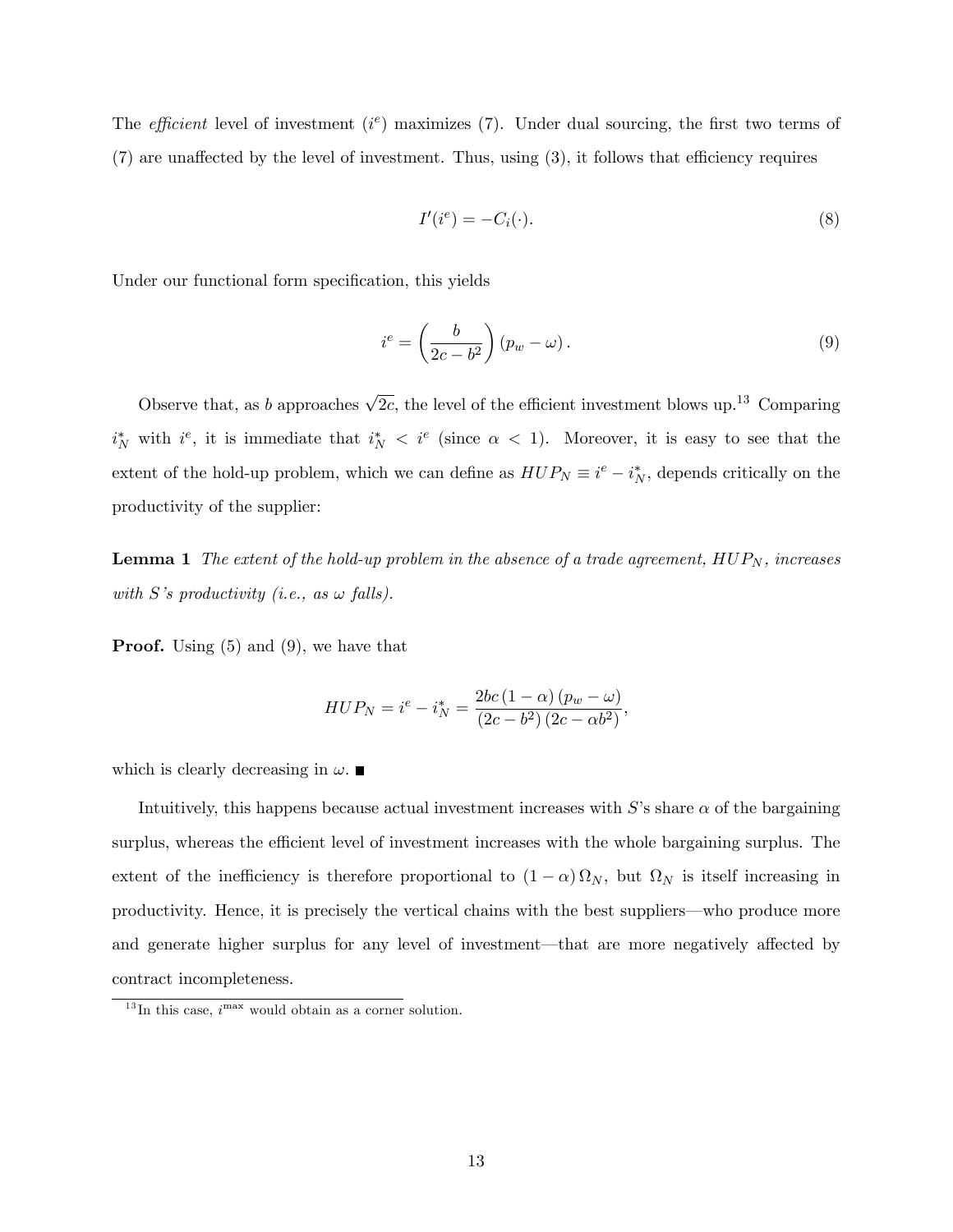We can solve for closed-form expressions for equilibrium profits conditional on  $\omega$ :

$$
U_S^N(\omega) = \frac{\alpha (p_w - \omega)^2}{2c - \alpha b^2},\tag{10}
$$

$$
U_B^N(\omega) = \frac{2c(1-\alpha)(p_w - \omega)^2}{(2c - \alpha b^2)^2}.
$$
 (11)

Both are clearly decreasing in  $\omega$ , so low- $\omega$  suppliers earn higher profits than high- $\omega$  suppliers, and a buyer's profit is higher in a vertical chain with a low- $\omega$  supplier.

#### 3.2 Structure of Matches

Initially, suppliers and buyers are not specialized to each other. Each B matches with a supplier S in either Foreign or ROW to form a vertical chain. We consider a Walrasian matching environment where each supplier that matches with a buyer pays a (possibly negative) fee to her buyer, and where the market for matches clears.

It is straightforward to show that matching follows a simple continuous assignment. Thus, we leave technical details to the Appendix. Importantly, Walrasian equilibrium allocations and stable outcomes coincide (Gretsky, Ostroy and Zame, 1992). That is, conditional on the equilibrium fees, no buyer or supplier could earn strictly higher profits by breaking their current matches and forming a new match with a new mutually-agreeable fee. Hence, we can use the intuitive logic of stability to help describe equilibrium.

Feasibility requires that the measure of suppliers matched cannot exceed the measure of available buyers (who are relatively scarce). Because all joint payoffs are strictly decreasing in  $\omega$ , private efficiency requires that only the lowest- $\omega$  suppliers in each market get matched in equilibrium. Hence, denoting the hypothetical values for the cutoff levels of productivity in Foreign and  $ROW$ by  $\hat{\omega}_F$  and  $\hat{\omega}_{ROW}$ , respectively, in a feasible equilibrium we must have the following market-clearing condition:

$$
\gamma \int_0^{\widehat{\omega}_F} dF(\omega) + (1 - \gamma) \int_0^{\widehat{\omega}_{ROW}} dF(\omega) = \beta. \tag{12}
$$

Additionally, the marginal matches in Foreign and  $ROW$  must yield the same joint payoff to the members of the partnership. As the distribution of suppliers is the same in the two markets, and the joint future payoff of a B-S chain for a given  $\omega$  is also equal in both markets in the absence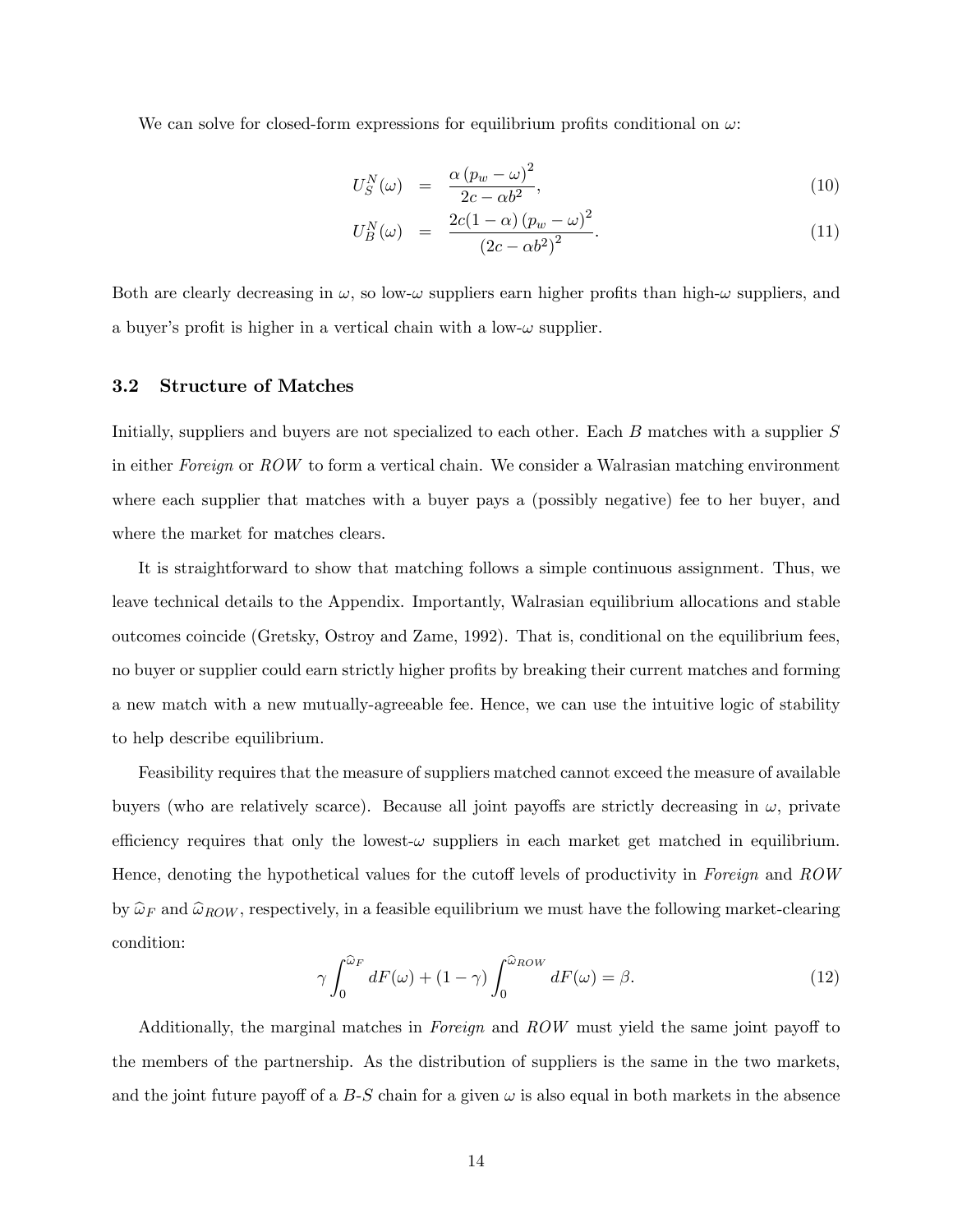of trade agreements, in equilibrium the marginal matches in each market must involve suppliers with the same productivity:

$$
\widehat{\omega}_F = \widehat{\omega}_{ROW}.\tag{13}
$$

Using those two conditions, we then have that equilibrium in the market for matches without a PTA implies  $\hat{\omega}_F = \hat{\omega}_{ROW} = \tilde{\omega}_N$ , where  $\tilde{\omega}_N$  is determined by

$$
F(\tilde{\omega}_N) = \beta. \tag{14}
$$

Observe that a larger *Home* (i.e., a higher  $\beta$ ) implies a higher cutoff  $\tilde{\omega}_N$ , with buyers matching further down in the productivity distribution. The relative size parameter  $\gamma$  does not affect the distribution of productivity among suppliers that match.

Because all buyers are identical, each supplier is indifferent about the buyer to whom it is matched and cares only about the size of the fee paid. Buyers care about both the size of the fee and the supplier's productivity, which affects the buyer's ultimate profit. Equilibrium is achieved when each buyer earns the same profit, so the fee must differ across matches. To see why, suppose that there is just one fee. Then a buyer matched to a relatively low-productivity supplier would earn a relatively low profit. He would prefer to match for a lower fee with a higher-productivity supplier, and the higher-productivity supplier would also prefer this.

Hence, the fee paid to a buyer must depend upon the productivity of its matched supplier. Specifically, the equilibrium matching fee schedule is the same for matches with suppliers in Foreign and  $ROW$ , and satisfies

$$
M_N(\omega) = U_S^N(\widetilde{\omega}_N) - \left[U_B^N(\omega) - U_B^N(\widetilde{\omega}_N)\right].
$$

Note that all buyers earn  $U_B^N(\omega) + M_N(\omega) = U_B^N(\widetilde{\omega}_N) + U_S^N(\widetilde{\omega}_N) > 0$ , so their payoffs are invariant to  $\omega$ . This happens because, as a higher productivity of the matched supplier increases  $U_B^N(\omega)$ , the buyer's fee decreases by exactly the same amount. In contrast, the cutoff supplier earns a payoff of exactly 0 but higher-productivity suppliers earn more, as they absorb the whole extra aggregate surplus brought about by the higher productivity through a lower fee to the buyers.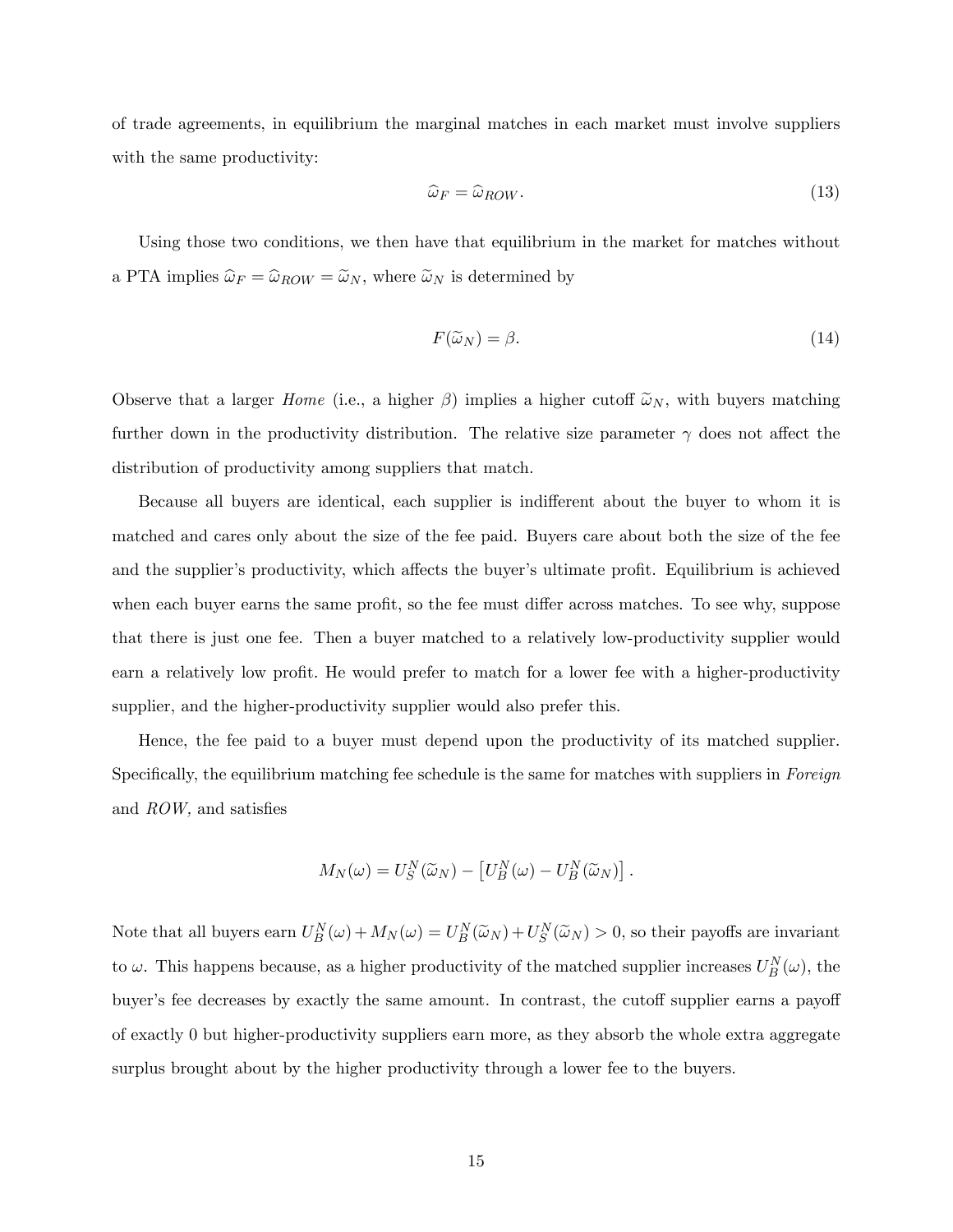## 4 A Preferential Trade Agreement

Under a PTA, the tariff on goods traded between *Home* and *Foreign* is eliminated. Imports from ROW still face tariff t, which is now the *external* tariff under the agreement, assumed unchanged. Thus,  $t$  also represents the *preferential margin* offered to imports coming from *Foreign*.

For vertical chains with suppliers in ROW before and after the PTA, the previous analysis applies in its entirety; the changes are restricted to vertical chains with suppliers in Foreign and to those where the buyer decides to change the location of his match. Since generic inputs remain imported from ROW, they still cost  $p_w + t$  for Home's buyers.

#### 4.1 Single Partnership

Consider a vertical chain with a supplier located in Foreign. The total volume of inputs purchased by B remains unchanged at  $Q^*$ , as pinned down by  $V'(Q^*) = p_w + t$ , but now its composition changes to reflect the new relative prices. This is summarized by

$$
C_q(q_P, i_P, \omega) = p_w + t,\tag{15}
$$

which under our functional form specification is equivalent to

$$
q_P = \frac{p_w + t - \omega + bi}{c}.\tag{16}
$$

Only one of the potential  $U_k^J$  payoff terms,  $U_B^T$ , structurally changes, becoming

$$
U_B^T = V(Q^*) - (p_w + t)g_P - p_P^s q_P.
$$

The bargaining surplus under a trade agreement,  $\Omega_P$ , is defined in the same manner as before, but now reflects the change in buyer profit with trade due to tariff savings when  $B$  sources from  $S$ :

$$
\Omega_P = (p_w + t)qp - C(q_P, i_P, \omega).
$$

Due to Generalized Nash Bargaining, B and S retain the same shares of  $\Omega_P$  as they do without a trade agreement. Accordingly, the investment decision is conceptually unchanged, being the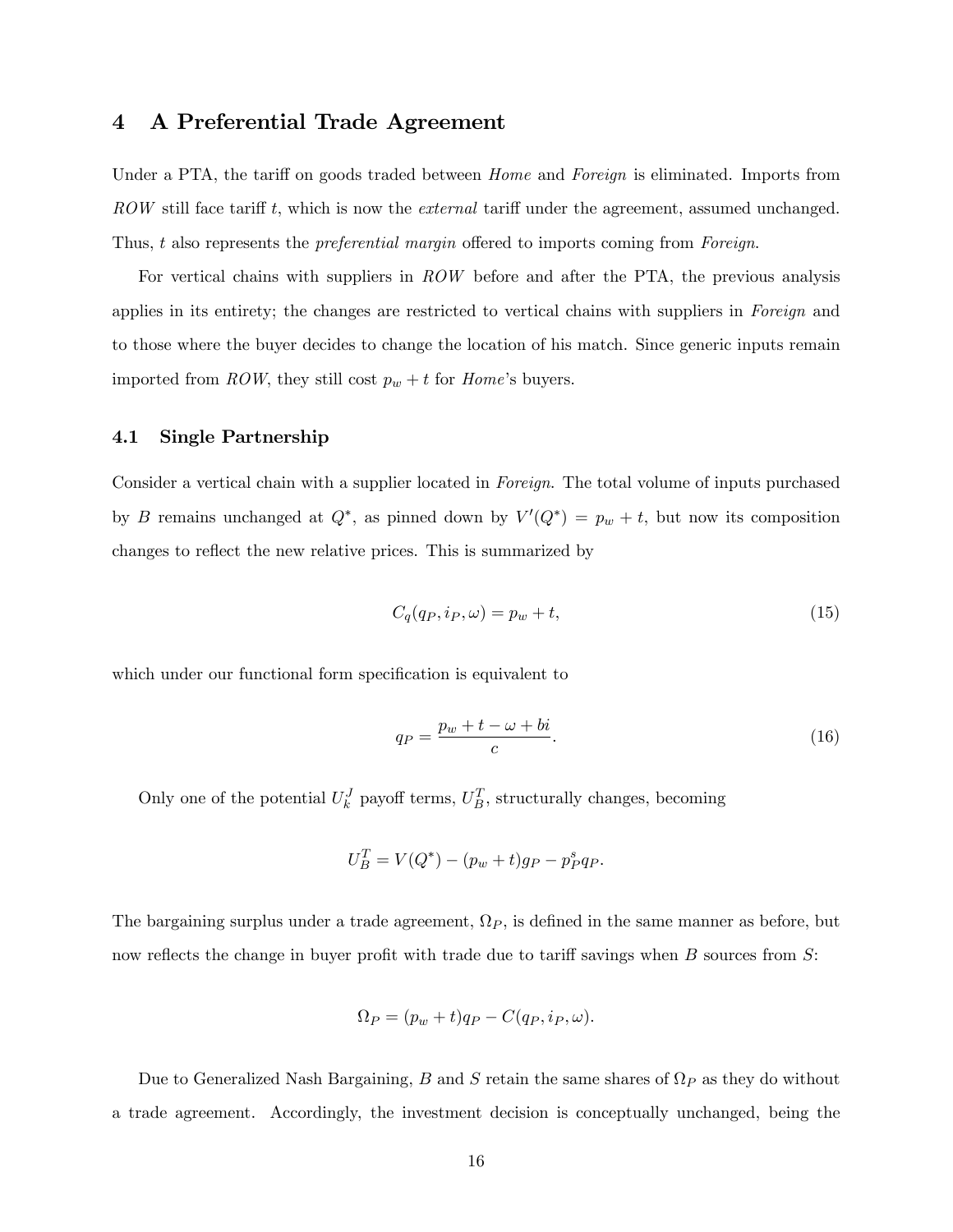solution of

$$
\max_i \alpha \Omega_P - I(i_P).
$$

The equilibrium level of investment under the PTA can then be expressed as

$$
i_P^* = \left(\frac{\alpha b}{2c - \alpha b^2}\right) (p_w + t - \omega). \tag{17}
$$

Clearly, the preferential trade agreement induces an increase in relationship-specific investments.

We define the change in investment due to the PTA as  $\Delta i \equiv i_P^* - i_N^*$ . Our quadratic specification yields the useful property that it is proportional to the tariff: $^{14}$ 

$$
\Delta i = \left( \frac{\alpha b}{2c - \alpha b^2} \right) t.
$$

The change in investment vanishes when  $\alpha \to 0$  and is strictly increasing (at an increasing rate) in  $\alpha$ . It also increases with the responsiveness of marginal cost to investment  $(b)$  and decreases with the slope of the marginal cost curve  $(c)$ .

The resulting equilibrium level of customized inputs remains proportional to investment,

$$
q_P^* = \left(\frac{2}{\alpha b}\right) i_P^*,\tag{18}
$$

and therefore the effect of the PTA on the number of customized inputs,  $\Delta q \equiv q_P^* - q_N^*$ , also is proportional to  $\Delta i$ :

$$
\Delta q = \left(\frac{2}{2c - \alpha b^2}\right)t
$$

$$
= \left(\frac{2}{\alpha b}\right)\Delta i.
$$

Part of the increase in the quantity,  $\frac{t}{c}$ , is due entirely to S's advantage from not facing the tariff. This effect takes place even if there were no additional investment. In particular, observe that if the investment did not lower production cost  $(b = 0)$ , the supplier would never invest and yet sales of customized inputs would still increase, by  $\Delta q(b=0) = \frac{t}{c} > 0$ .

<sup>&</sup>lt;sup>14</sup>The multiplicative constant in  $\Delta i$  is analogous to what we termed the "investment effect" of a tariff in our previous work in the context of nondiscriminatory liberalization (Ornelas and Turner 2008; 2012).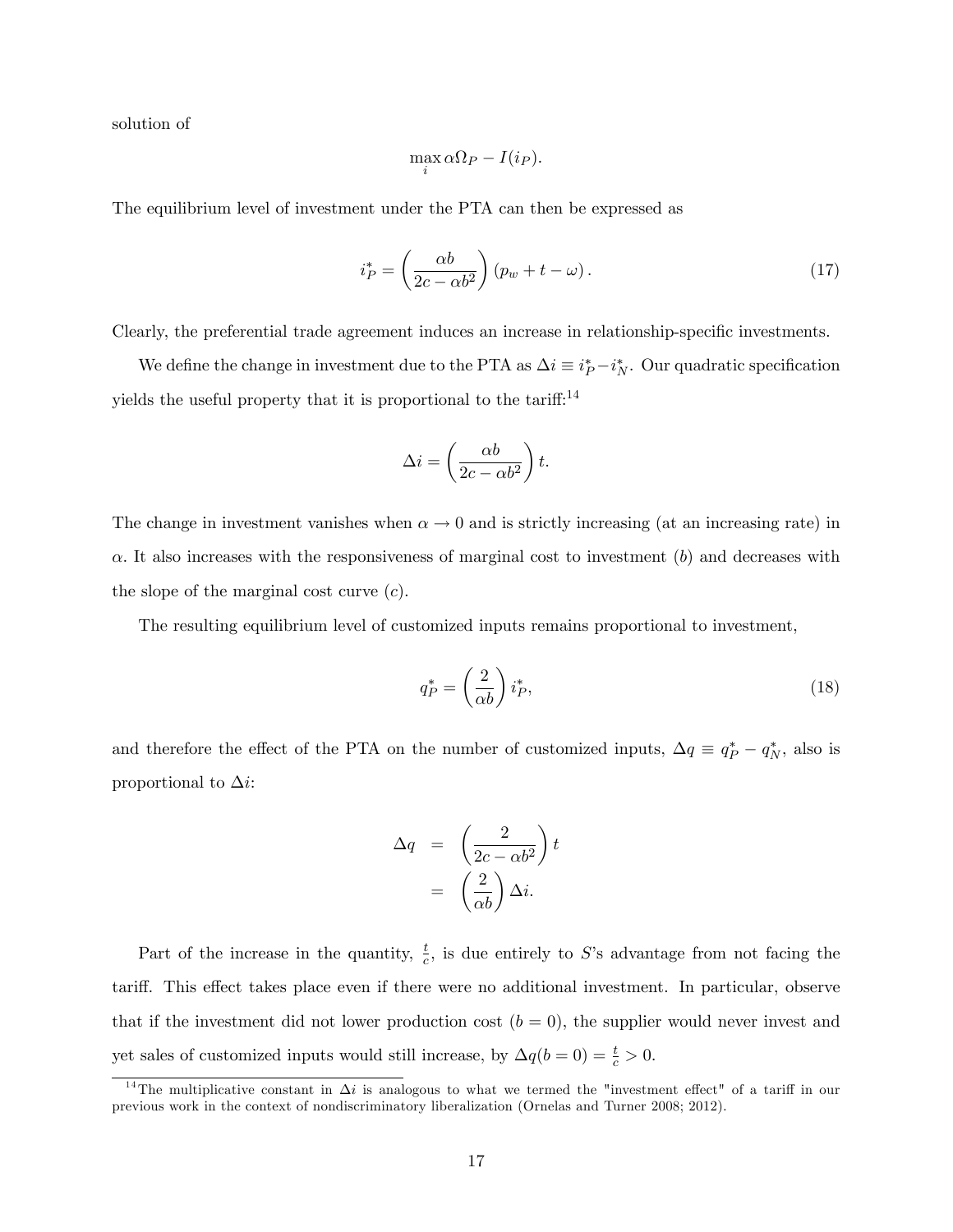

Fig. 2: The Effects of a PTA on Sourcing and Production

The sales of specialized inputs increase also because of lower production costs. Under the PTA, S's investment enhances the bargaining surplus by more than it does without a trade agreement. Since S keeps some of those gains, she has an incentive to increase her investment. When investment is higher,  $S$ 's entire marginal cost curve is lower. There are then more units that, from an efficiency standpoint, should be produced by S. Such level,  $q_1^*$ , satisfies  $C_q(q_1^*, i_P, \omega) = p_w$ . Developing this expression under our functional form specification and using  $(4)$ , we obtain

$$
q_1^* = q_N^* + \left(\frac{\alpha b^2}{2c - \alpha b^2}\right) \frac{t}{c}
$$

$$
= q_N^* + \frac{b}{c} \Delta i.
$$

It is easy to see that

$$
q_P^* = q_1^* + \frac{t}{c}.
$$

That is, under the PTA S produces  $\frac{t}{c}$  more units than it should, from an efficiency standpoint.

Figure 2 highlights the effects of the PTA within a single Y-chain. Units  $q \in (0, q_N)$  are sold regardless of whether there is a PTA. But due to the higher investment, there is extra bargaining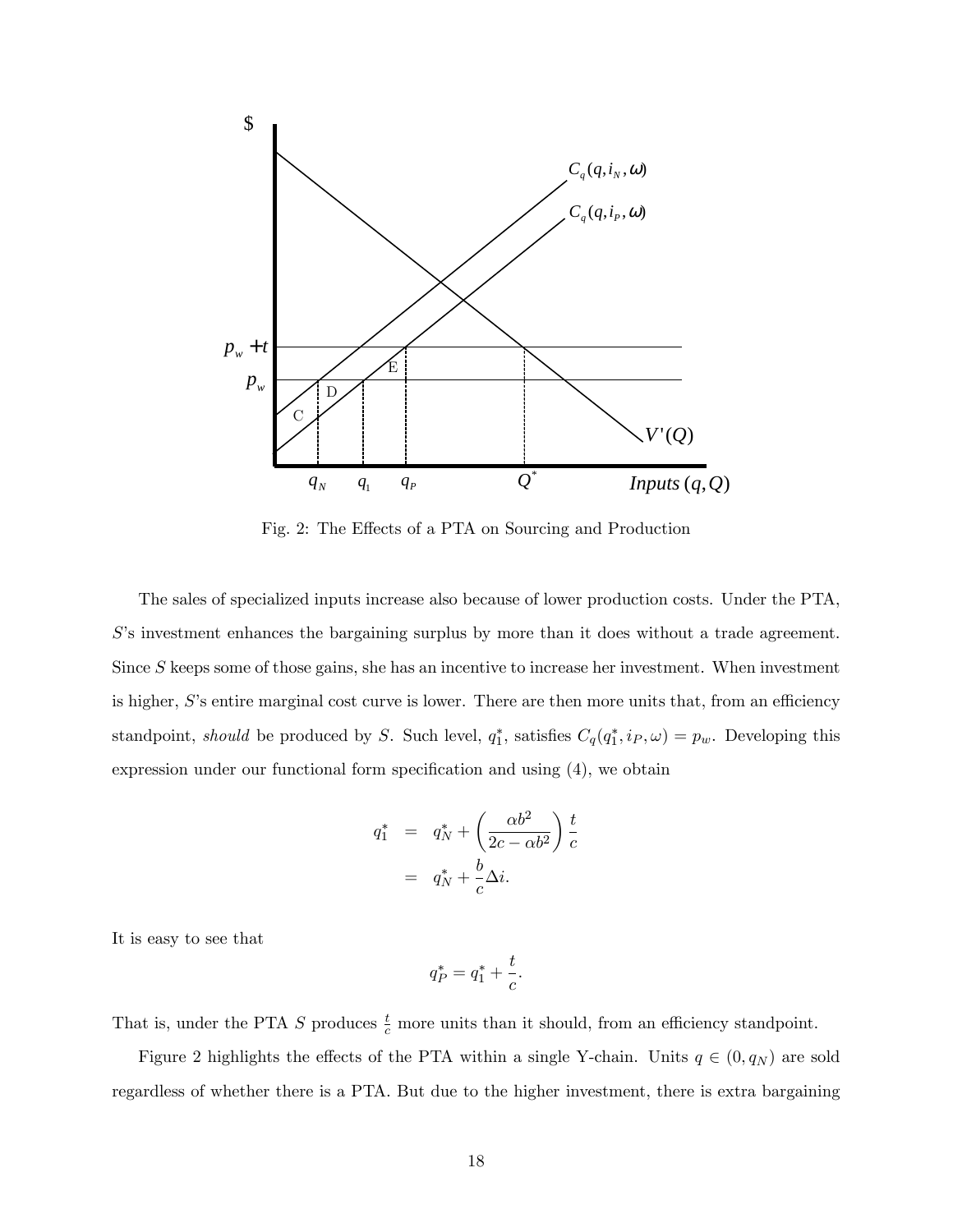surplus for each of those units, because  $S$ 's marginal cost is lower. This extra surplus is shown by area C. Units  $q \in (q_N, q_1)$  are produced by S under the PTA, but not otherwise. They represent trade driven by productivity growth. The additional surplus from those units is shown by area D. The  $\frac{t}{c}$  units produced by S under the PTA at a marginal cost higher than  $p_w$  are those between  $q_1$ and  $q_P$ . They reflect classic trade diversion, as the extra customized inputs come at the expense of generic inputs. That extra production leads to the deadweight loss shown by area E. Furthermore, under a PTA there is also an additional investment cost (not shown in the figure), which reduces the overall welfare gain.<sup>15</sup>

Interestingly, the PTA can lead to *too much* investment relative to the efficient level. Recall that, without the agreement,  $HUP_N = i^e - i^*_N > 0$  for sure. Such an unambiguous ordering does not exist under the PTA. Defining the excess of investment under a PTA as  $EXC_P \equiv i_P^* - i^e,$ <sup>16</sup> one Önds that

$$
EXC_P > 0 \Longleftrightarrow (2c - b^2)\alpha t > 2c(1 - \alpha)(p_w - \omega).
$$

It follows that  $i_P^* > i^e$  when  $\alpha$  is sufficiently close to one (in which case the original hold-up problem is relatively unimportant, so the investment boost due to the PTA is mostly distortionary) and/or when t is sufficiently high (in which case the PTA is too effective in encouraging investment).

Overall, this analysis highlights a "within Y-chain" tradeo§ between conventional trade/sourcing diversion and an effect that so far has been entirely neglected in the regionalism literature. Due to the PTA, the chain creates additional surplus for all units of customized inputs that would be produced without the agreement, plus some surplus for additional units traded—areas  $C$  and D in Figure 2. This increases welfare, possibly more than offsetting the losses due to excessive production (area E) and additional investment.

It is important to stress at this point that, while our model displays an effect akin to Vinerian trade diversion, Vinerian trade creation is shut down. Classic trade creation would be observed if the PTA led to more total units traded, but  $Q^*$  is kept fixed by design (for given t). Thus, if one considered only traditional forces, one would deem the model designed to highlight the negative

<sup>&</sup>lt;sup>15</sup>Observe that a change in parameter  $\omega$  provokes a parallel shift of the marginal cost curve. It is easy to see that such shift does not affect the size of area  $E$ , which is therefore independent of the supplier's productivity. Similarly, because the change in investment is also unaffected by  $\omega$  (see equation XXX), a lower  $\omega$  causes the same parallel shift of the two  $C_q$  curves in Figure 2. As a result, the size of area  $\bf{D}$  is also independent of the supplier's productivity. On the other hand, area **C** is decreasing in  $\omega$ , since a lower  $\omega$  increases  $q_N^*$ .

 $16$  In the Appendix we show that the efficient level of investment is the same under no agreement and under a PTA.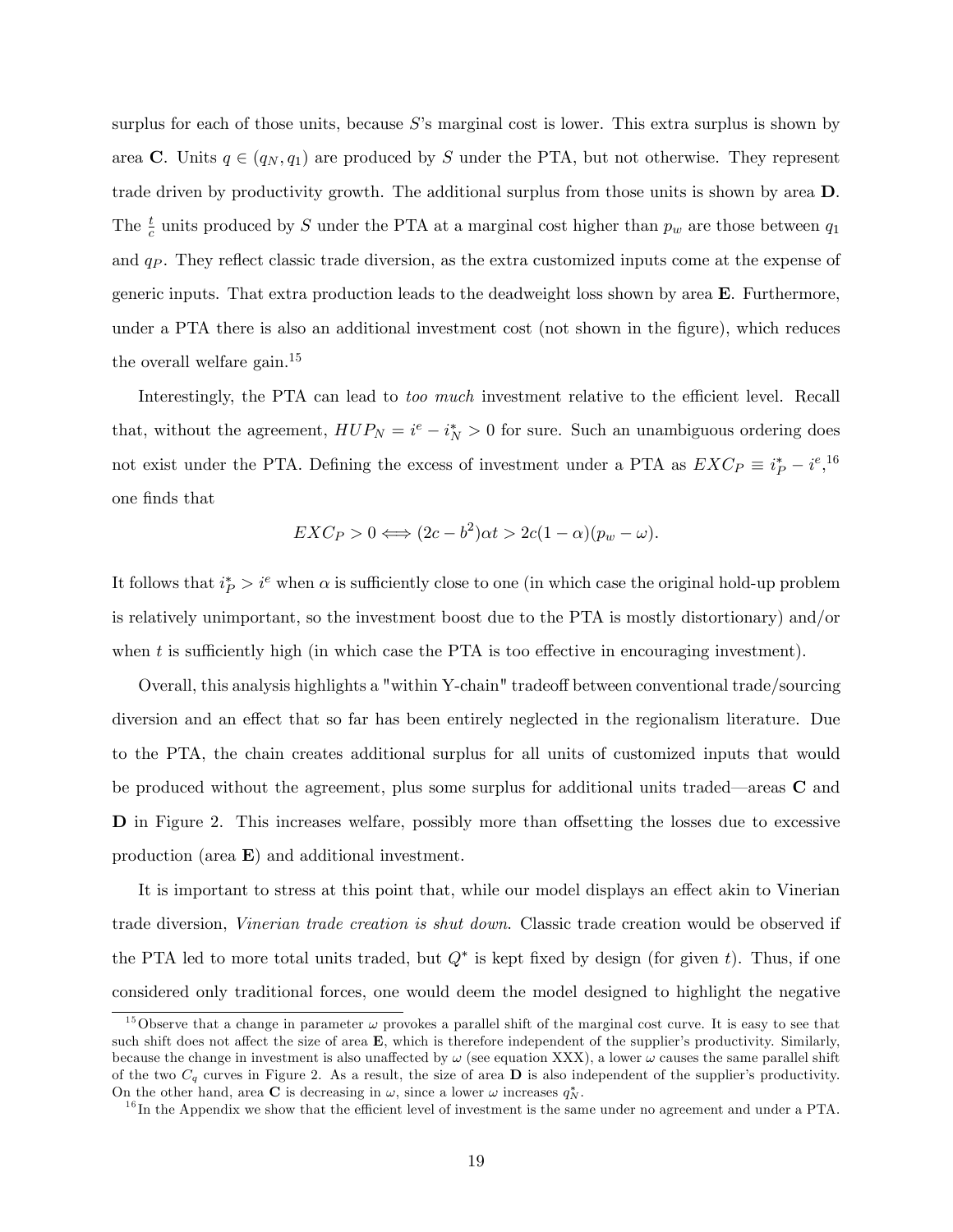welfare consequences of PTAs. Instead, it is designed to shed light on novel channels through which PTAs affect economic efficiency.

With a PTA, we can solve for closed-form expressions for equilibrium profits conditional on  $\omega$ :

$$
U_S^P(\omega, t) = \frac{\alpha (p_w + t - \omega)^2}{2c - \alpha b^2}, \qquad (19)
$$

$$
U_B^P(\omega, t) = \frac{2c(1-\alpha)(p_w + t - \omega)^2}{(2c - \alpha b^2)^2}.
$$
 (20)

Again, both are clearly decreasing in  $\omega$ .

Consider next a vertical chain with a supplier in ROW. As stated earlier, the "no PTA" analysis applies in its entirety. The profits of the supplier and buyer are the same as in  $(10)-(11)$ . Note that these payoffs are the same as in (19)-(20) with  $t = 0$ , i.e.,  $U_S^N(\omega) = U_S^P(\omega, 0)$  and  $U_B^N(\omega) = U_B^P(\omega, 0)$ . We will generally use the  $U_S^N(\omega)$  and  $U_B^N(\omega)$  expressions when referring to profits from vertical chains with suppliers in ROW. More generally, whenever we drop the t argument from a function. that means that there is no discriminatory protection  $(t = 0)$  and equilibrium outcomes follow the "no PTA" case.

#### 4.2 Structure of Matches

Analogously to section 3.2, we first describe the characteristics of the competitive matching equilibrium and then discuss how the equilibrium is achieved. The market-clearing condition (12) is unchanged with the PTA. And once again it suffices to identify a condition requiring that the marginal matches in Foreign and ROW yield the same joint payoff to the members of the vertical chain. However, when *Home* forms a PTA with *Foreign*, a supplier with productivity  $\omega$  generates a higher aggregate payoff if she is located in Foreign. Simple inspection of  $(10)$ ,  $(11)$ ,  $(19)$  and  $(20)$ makes clear that  $17$ 

$$
\widehat{\omega}_F = \widehat{\omega}_{ROW} + t. \tag{21}
$$

Using conditions (12) and (21), we then have that equilibrium in the market for matches under

<sup>&</sup>lt;sup>17</sup>If the external tariff were sufficiently high, we would have  $\Omega_P^*(\omega + t) > \Omega_N^*(\omega)$  for all  $\omega \geq 0$ . In that case, all buyers would match with suppliers in Foreign and  $\tilde{\omega}_{ROW}$  would be undefined. Qualitatively, the analysis would be very similar, but to avoid a taxonomy we concentrate on the case where there are matches in both locations.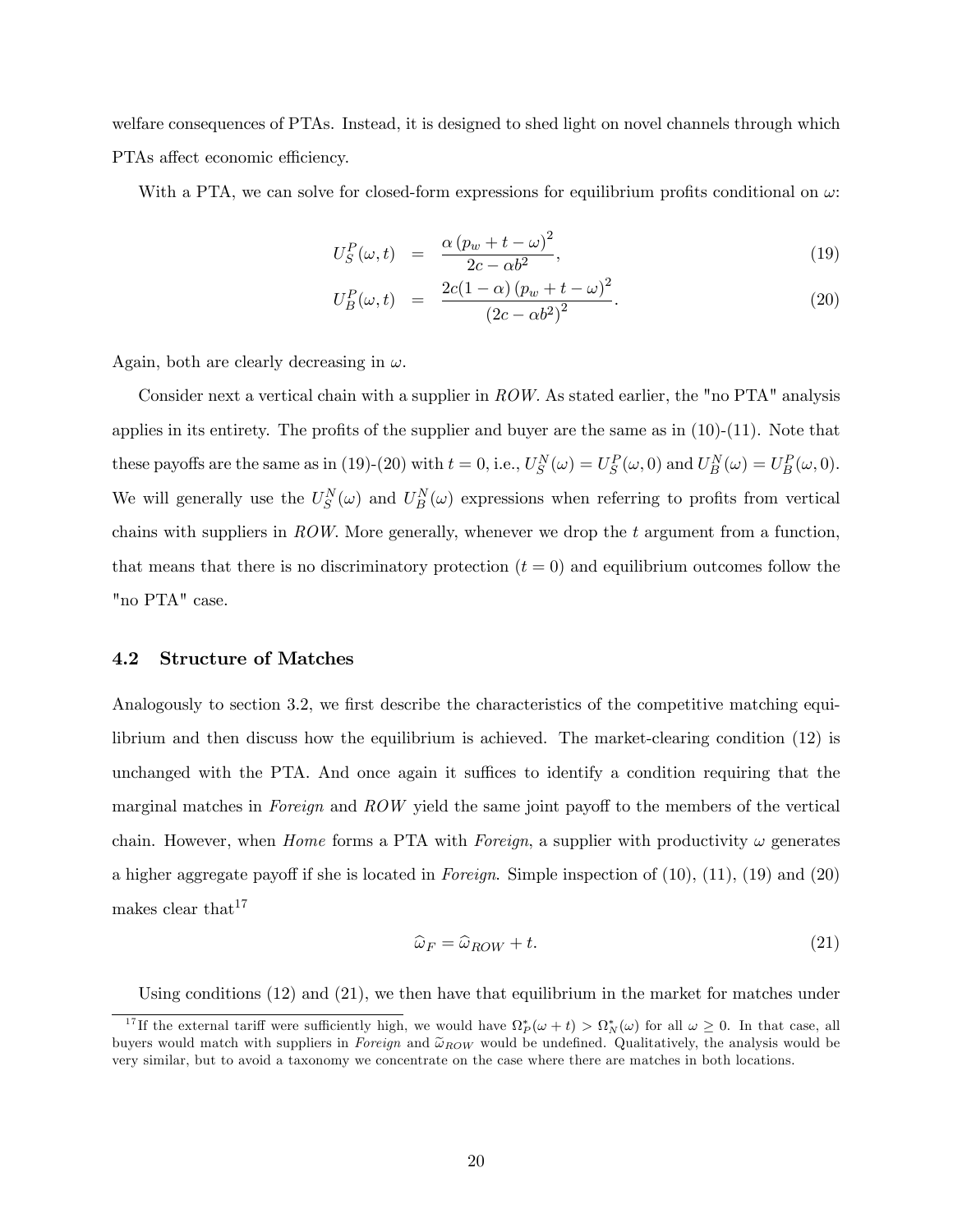a PTA implies

$$
\gamma F(\tilde{\omega}_{ROW} + t) + (1 - \gamma) F(\tilde{\omega}_{ROW}) = \beta. \tag{22}
$$

This determines  $\tilde{\omega}_{ROW}$ . Using (21), we obtain  $\tilde{\omega}_F$ .

It is straightforward to see that  $\tilde{\omega}_N \in (\tilde{\omega}_{ROW}, \tilde{\omega}_F)$ . Hence, when Home forms a PTA with Foreign, some buyers that would have matched with suppliers in ROW that are more productive than  $\tilde{\omega}_N$  end up matched with suppliers in *Foreign* that are less productive than  $\tilde{\omega}_N$ . This difference is maximal when we consider the hypothetical 'last' buyer to switch suppliers, who leaves a supplier with productivity  $\tilde{\omega}_{ROW}$  in ROW for a supplier with productivity  $\tilde{\omega}_{F}$  in Foreign. Both matches yield the same aggregate payoff for the vertical chains, as the difference in productivity between them is exactly offset by the (direct and indirect) benefits from the tariff preference.

The equilibrium matching fee schedules for matches with suppliers in Foreign and ROW satisfy

$$
M_{P,ROW}(\omega) = U_S^N(\widetilde{\omega}_{ROW}) - [U_B^N(\omega) - U_B^N(\widetilde{\omega}_{ROW})],
$$
  

$$
M_{P,F}(\omega) = U_S^P(\widetilde{\omega}_F, t) - [U_B^P(\omega, t) - U_B^P(\widetilde{\omega}_F, t)].
$$

As with equilibrium under no PTA, all buyers earn the same payoff of  $U_S^N(\tilde{\omega}_{ROW}) + U_B^N(\tilde{\omega}_{ROW})$ . This is higher than the payoff of  $U_S^N(\tilde{\omega}_N) + U_B^N(\tilde{\omega}_N)$  that buyers earn under no PTA. Once again, the cutoff suppliers earn a payoff of zero, while higher-productivity suppliers earn positive profits. The most profitable supplier is the  $\omega = 0$  supplier in Foreign.

Figure 3 illustrates the matching equilibrium. It shows equations (12), (13) and (21) for hypothetical values of the cutoff levels of productivity in Foreign and ROW,  $\hat{\omega}_F$  and  $\hat{\omega}_{ROW}$ . The equilibrium cutoff  $\tilde{\omega}_N$  satisfies (12) and (13) for the no-PTA case, while  $\tilde{\omega}_F$  and  $\tilde{\omega}_{ROW}$  satisfy (12) and (21) for the PTA case. The downward-sloping function is implied by (12). As  $\widehat{\omega}_{ROW}$  increases, there are more vertical chains formed with suppliers in ROW. Hence, the number of vertical chains formed with suppliers in Foreign must fall. When  $\hat{\omega}_{ROW} = \hat{\omega}_F$ , it follows that  $F(\hat{\omega}_{ROW}) = \beta$ , so this yields  $\tilde{\omega}_N$ .

Comparative statics follow directly from the figure. A higher external tariff  $t$  shifts equation (21) upwards. This increases the PTA cutoff in Foreign,  $\tilde{\omega}_F$ , and decreases the PTA cutoff in ROW,  $\tilde{\omega}_{ROW}$ . Intuitively, a higher tariff drives a bigger wedge between the productivities of the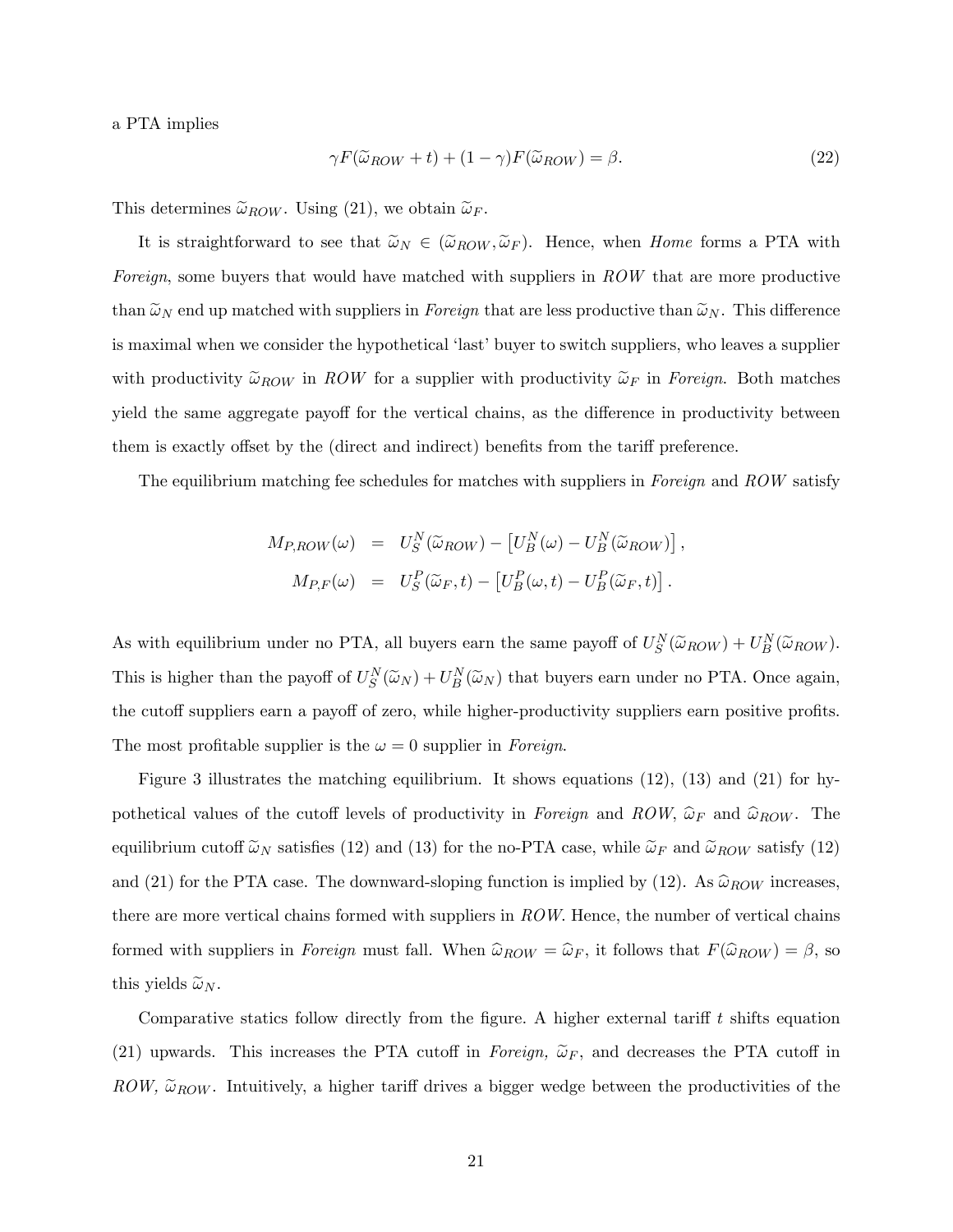

Fig. 3: Matching Equilibrium with and without the PTA

suppliers in the marginal re-match. The productivity of the last supplier lost in  $ROW$  rises, while the productivity of the last supplier gained in Foreign falls.

A larger *Home* (higher  $\beta$ ) shifts each point of the downward-sloping function upwards, yielding higher  $\tilde{\omega}_N$ ,  $\tilde{\omega}_{ROW}$  and  $\tilde{\omega}_F$ . Intuitively, with more buyers, the productivity of the marginal supplier falls in all jurisdictions with and without a PTA.

Now consider the effect of Foreign becoming small relative to  $ROW$ . This is represented by a fall in  $\gamma$ . In that case,  $\tilde{\omega}_N$  does not change, because the cutoffs under no PTA do not depend on the relative size of Foreign. But the cutoffs under the PTA do change. The downward-sloping function pivots around the  $\hat{\omega}_F = \hat{\omega}_{ROW} = \tilde{\omega}_N$  point and becomes steeper, while the y-axis intercept  $F^{-1} \left(\frac{\beta}{\gamma}\right)$  $\overline{\gamma}$  $\overline{ }$ rises. The cutoffs  $\tilde{\omega}_F$  and  $\tilde{\omega}_{ROW}$  both rise.<sup>18</sup> However, note that the decrease in the cutoff in ROW induced by the PTA,  $\tilde{\omega}_N - \tilde{\omega}_{ROW}$ , becomes smaller as  $\gamma$  falls, while the counterpart increase in the cutoff in Foreign induced by the PTA,  $\tilde{\omega}_F - \tilde{\omega}_N$ , gets larger as  $\gamma$  falls. Intuitively, under a lower  $\gamma$  suppliers in Foreign become relatively more scarce, so the PTA induces suppliers lower down in the productivity distribution to form vertical chains with buyers.

<sup>&</sup>lt;sup>18</sup>Mathematically, the effect of a higher  $\gamma$  is  $\frac{d\tilde{\omega}_{ROW}}{d\gamma} = \frac{F(\tilde{\omega}_{ROW}) - F(\tilde{\omega}_{ROW} + t)}{\gamma f(\tilde{\omega}_{ROW} + t) + (1 - \gamma)f(\tilde{\omega}_{ROW})} < 0.$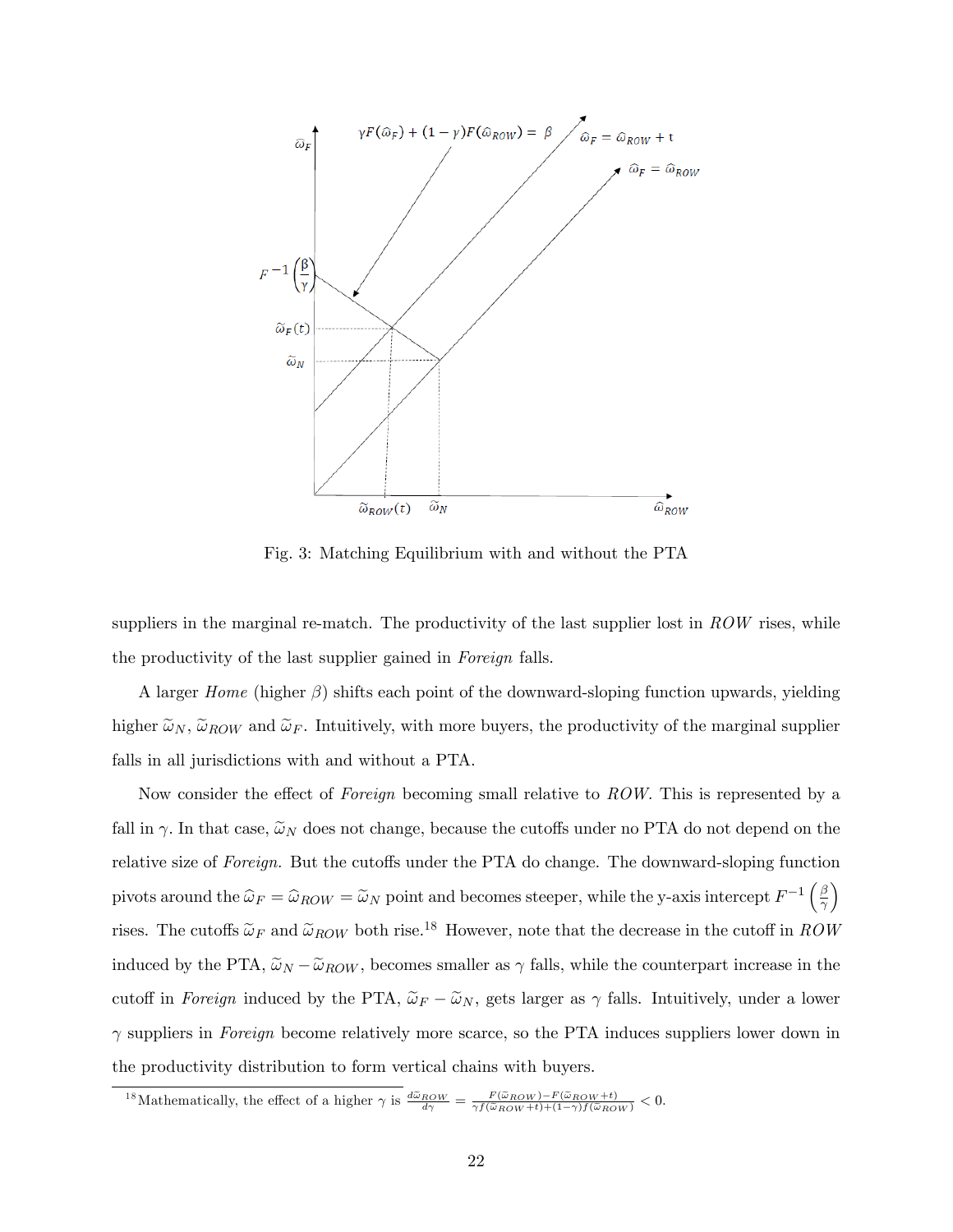## 5 The Welfare Consequences of a PTA

We can express the welfare generated by a single Y-chain without a trade agreement and under a PTA as, respectively,  $19$ 

$$
\Psi_N(\omega) = [V(Q^*) - p_w Q^*] + p_w q_N^* - C(q_N^*, i_N^*) - I(i_N^*) \text{ and } (23)
$$

$$
\Psi_P(\omega, t) = [V(Q^*) - p_w Q^*] + p_w q_P^* - C(q_P^*, i_P^*) - I(i_P^*). \tag{24}
$$

The first bracketed term is identical in the two expressions and reflects the fact that, by design, consumer welfare from the final good remains constant regardless of whether a PTA obtains. Hence, the PTA has no effect on it. The other terms of  $\Psi_i(\omega)$  denote the surplus—including government's tariff revenue—created when a vertical chain forms under trade regime  $i$ , relative to the surplus B would generate if he only bought generic inputs from ROW. Observe that, in the limiting case where the tariff is very small,  $\lim_{t\to 0} \Psi_P = \Psi_N$ . We denote the welfare impact of the PTA due to a single Y-chain where the supplier has parameter  $\omega$  by  $\Delta \Psi(\omega, t) \equiv \Psi_P(\omega, t) - \Psi_N(\omega)$ .

We obtain the total welfare impact of a PTA by aggregating the effects over all Y-chains. Welfare without trade agreements is given by

$$
W_N = \int_0^{\widetilde{\omega}_N} \Psi_N(\omega) dF(\omega),
$$

while welfare under a PTA satisfies

$$
W_P = \gamma \int_0^{\widetilde{\omega}_F(t)} \Psi_P(\omega, t) dF(\omega) + (1 - \gamma) \int_0^{\widetilde{\omega}_{ROW}(t)} \Psi_N(\omega) dF(\omega).
$$

We can then express the aggregate welfare impact of a PTA,  $\Delta W(\gamma) \equiv W_P - W_N$ , as

$$
\Delta W(\gamma) = \underbrace{\gamma \int_0^{\widetilde{\omega}_N} \Delta \Psi(\omega, t) dF(\omega)}_{\text{incumbent supplier effect: } IS(\gamma)} + \underbrace{\left[ \gamma \int_{\widetilde{\omega}_N}^{\widetilde{\omega}_F(t)} \Psi_P(\omega, t) dF(\omega) - (1 - \gamma) \int_{\widetilde{\omega}_{ROW}(t)}^{\widetilde{\omega}_N} \Psi_N(\omega) dF(\omega) \right]}_{\text{new supplier effect: } NS(\gamma)}.
$$
\n(25)

The first term of (25) corresponds to the welfare impact of the PTA for all Y-chains with specialized suppliers in Foreign, and where the  $B-S$  vertical chain forms both with and without

 $19$ In the Appendix we show these expressions under the functional forms we adopted.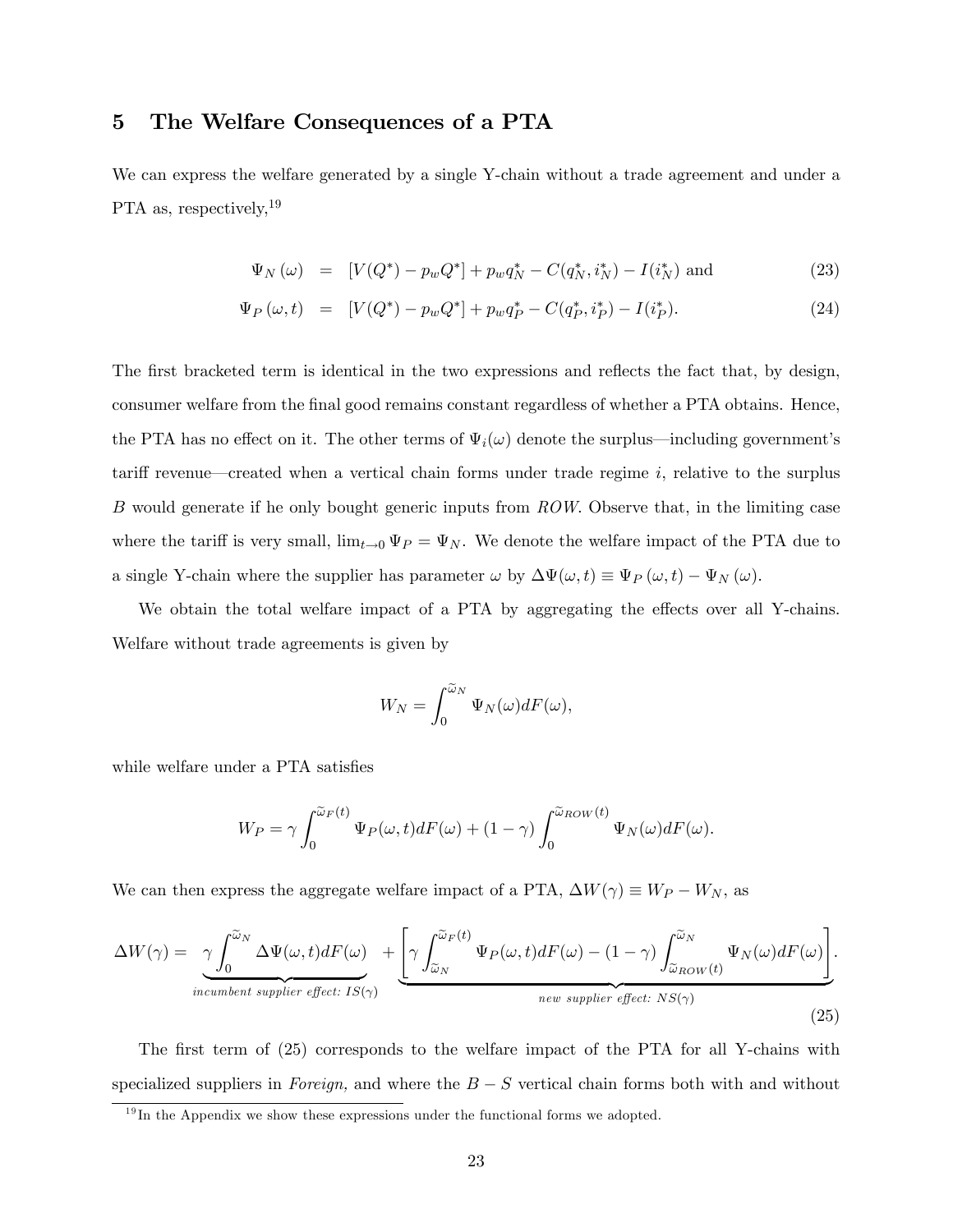the PTA. We refer to this as the aggregate *incumbent supplier effect*, and denote it by  $IS(\gamma)$ . The term in brackets corresponds to the welfare impact due to the reallocation of buyers from vertical chains with suppliers from  $ROW$  (outside the PTA) to vertical chains with suppliers from Foreign (inside the PTA). We refer to this as the aggregate new supplier effect, and denote it by  $NS(\gamma)$ . We can then write  $\Delta W(\gamma) = IS(\gamma) + NS(\gamma)$ .

For expositional reasons, it is best to investigate expression (25) in parts. In subsection 5.1 we analyze the welfare consequences of a PTA for an incumbent supplier in Foreign where the supplier's productivity  $\omega$  is arbitrary. From subsection 5.2 onwards we then consider the aggregate welfare impact of the PTA across all  $\omega$ , taking into account changes in the set of Y-chains. However, to distinguish across various forces, we first consider the case where  $\gamma = 1$ . In that case, there are no new vertical chains, so  $NS(1) = 0$  and  $\Delta W(1) = IS(1)$ . We can think of that as the limiting situation of cases where the preferential partner is very large, e.g., the US for Mexico within NAFTA. Or more generally, it can represent (the extreme version of) cases where the PTA members are strong "natural partners," perhaps due to geographical remoteness, as for example Australia and New Zealand. Analytically, setting  $\gamma = 1$  allows us to keep the set of vertical chains unchanged by the PTA. In subsection  $5.3$  we focus instead on the "extensive margin" effects of the PTA, highlighting how changes in the set of vertical chains due to the PTA influences its total welfare impact. That is, we analyze  $NS(\gamma)$  in isolation. Finally, in subsection 5.4 we analyze  $\Delta W(\gamma)$  for general  $\gamma$ .

#### 5.1 Single Partnership

Within a given incumbent vertical chain, a PTA induces an increase in the sourcing of specialized inputs, coupled with changes in the cost of producing them and an increase in the cost of investment incurred by S. It is instructive to split  $\Delta \Psi(\omega, t)$  into two effects, relationship strengthening  $(\Delta \Psi_R)$ and sourcing diversion  $(\Delta \Psi_S)$ , with  $\Delta \Psi(\omega, t) = \Delta \Psi_R + \Delta \Psi_S$ .

The relationship-strengthening effect reflects the welfare consequences of the PTA on the (exante) investment decisions while assuming that, given the investment, the (ex-post) sourcing decision would be socially efficient. It corresponds to the additional surplus created by  $S$ 's extra investment on the production of  $q_1^*$ —i.e., the reduction in specialized input cost relative to the cost from using generic inputs in the production of the ex-post socially efficient level  $q_1^*$ , illustrated by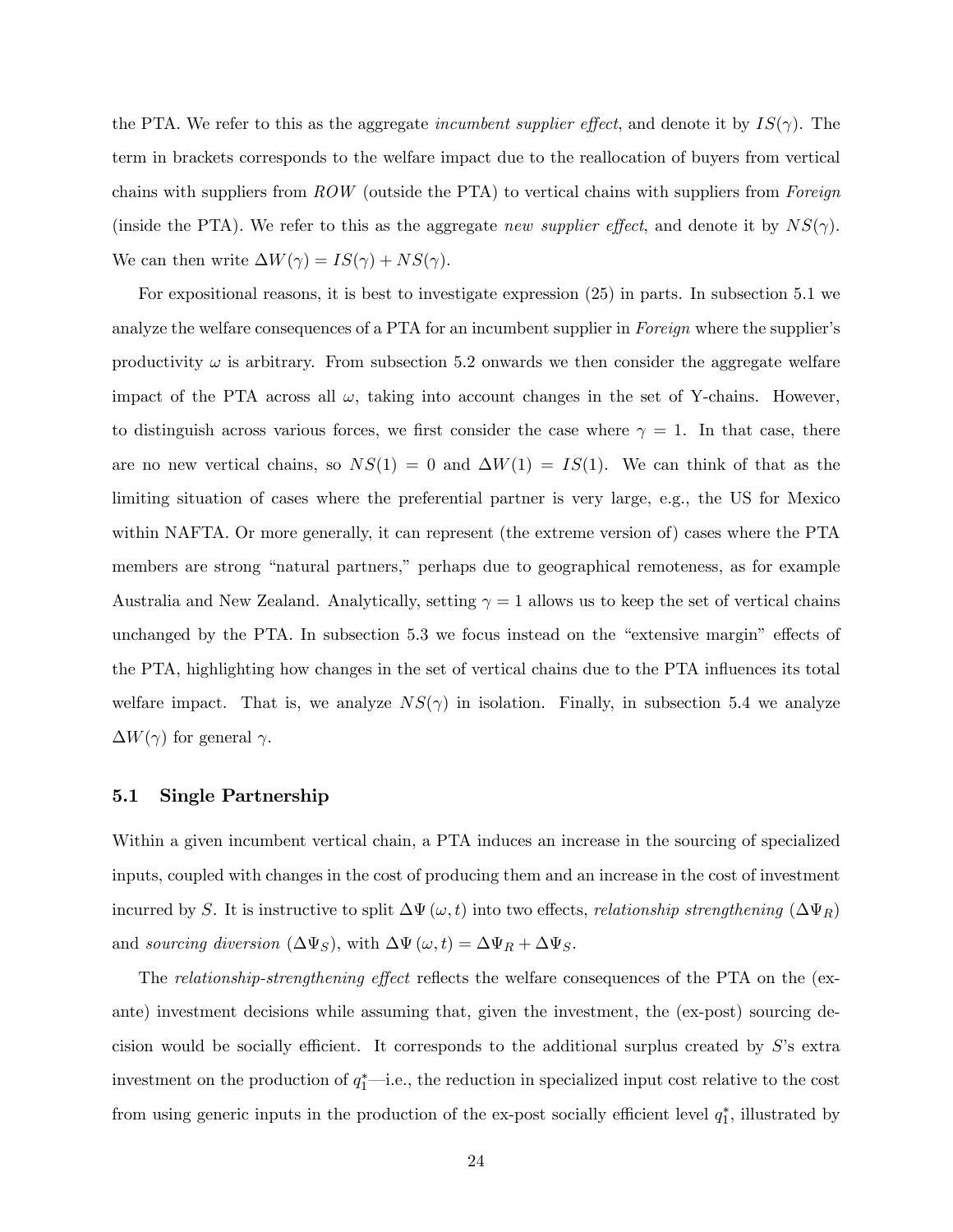areas  $C + D$  in Figure 2—net of the increased investment cost. Specifically,

$$
\Delta\Psi_R = p_w(q_1^* - q_N^*) + [C(q_N^*, i_N^*) - C(q_1^*, i_P^*)] - [I(i_P^*) - I(i_N^*)].\tag{26}
$$

After some manipulation, this expression can be rewritten as

$$
\Delta\Psi_R = \frac{2c - b^2}{2c} \Delta i \left( HUP_N - EXC_P \right). \tag{27}
$$

Expression (27) is very intuitive. There is underinvestment in the absence of trade agreements  $(HUP_N > 0)$ , and the increase in investment  $(\Delta i > 0)$  mitigates that original inefficiency. The first term in parenthesis reflects the ensuing welfare gains from moving the supplier's investment toward the first-best level. However,  $\Delta i$  may be too large and yield overinvestment under a PTA, in which case  $EXC_P > 0$ . The second term in parenthesis reflects the welfare losses from inducing the supplier to invest above the first-best level. The sign of  $\Delta\Psi_R$  depends upon which of those two gaps is more egregious. Naturally, if the underinvestment problem remains present under the PTA despite the extra investment, then  $EXC_P < 0$  and  $\Delta \Psi_R > 0$  for sure.

It also follows from expression (27) that  $\Delta \Psi_R$  is non-monotonic in  $\Delta i$ . When  $\Delta i$  is small, the relationship-strengthening effect is positive and increasing in  $\Delta i$ . But when  $\Delta i$  is very high,  $HUP_N - EXC_P < 0$  and an increase in  $\Delta i$  amplifies the distortion in investment spending.

In turn, the *sourcing-diversion effect* reflects the welfare consequences of the PTA due to distortions in sourcing decisions—i.e. the deadweight loss from using customized inputs that are too costly—given the investment choice under the PTA. This is the direct result of the protection the tariff preference affords  $S$  by skewing the sourcing decision away from generic inputs. Explicitly,

$$
\Delta\Psi_S = C(q_1^*, i_P^*) - C(q_P^*, i_P^*) + p_w(q_P^* - q_1^*)
$$
  
= 
$$
-\frac{t^2}{2c}.
$$
 (28)

This corresponds to (the negative of) area **E** in Figure 2—a triangle with base  $(q_P^* - q_1^*) = \frac{t}{c}$  and height  $t$ .

A single Y-chain generates higher welfare under a PTA provided that the relationship-strengthening effect is positive and dominates the sourcing diversion effect, i.e.,  $\Delta\Psi_R \geq |\Delta\Psi_S|$ . This compari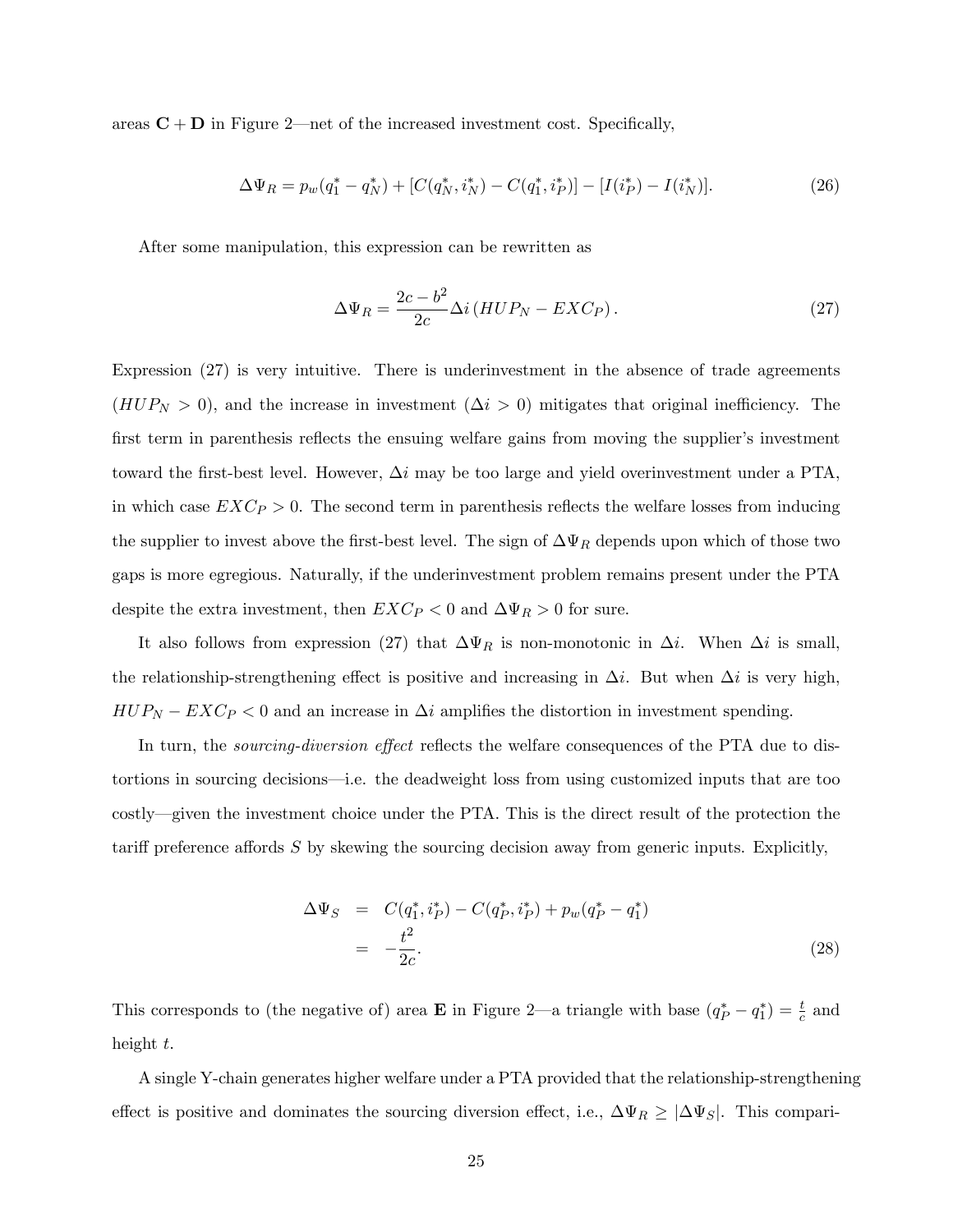son highlights a tradeoff between improvements in the efficiency of the production process  $(\Delta \Psi_R)$ versus tariff-induced allocative inefficiency  $(\Delta \Psi_S)$ .

A key determinant of the balance of this tradeoff is the supplier's (inverse) productivity parameter,  $\omega$ , which shifts her marginal cost function. From Lemma 1 we have that  $\frac{\partial HUP_N}{\partial \omega} < 0$ . And it is straightforward to see that  $\Big|$  $\frac{\partial EXC_F}{\partial \omega}$  $\Big| = \Big|$  $\frac{\partial HUP_N}{\partial \omega}$   . It follows that productivity has a higher impact on the efficient level of investment than on the privately chosen level of  $i$  at any trade regime. Therefore, taking the partial derivative of  $(27)$ , we find

$$
\frac{\partial \Delta \Psi_R}{\partial \omega} = \frac{2c - b^2}{c} \Delta i \frac{\partial HUP_N}{\partial \omega} < 0. \tag{29}
$$

This implies that the potential efficiency-enhancing aspect of a PTA is unambiguously more important for more productive suppliers (which have a lower  $\omega$ ). The key force behind this result is that the inefficiency brought about by contractual incompleteness is increasing in productivity. Thus, when cost-reducing investment rises with the PTA, it brings a greater welfare benefit for low- $\omega$ suppliers.

The sourcing-diversion effect, on the other hand, does not change with  $\omega$ . Since neither the level of productivity nor investment affects the slope of the marginal cost curve, the implied deadweight loss is a constant function of both. The upshot is that, for a given Y-chain, the downside of a PTA is unaffected by the productivity of the specialized supplier, whereas the upside rises with it. Thus, we have that:

**Lemma 2** Higher supplier productivity induces a stronger relationship-strengthening effect, but has no impact on the sourcing-diversion effect of a Preferential Trade Agreement. Hence,  $\Delta\Psi(\omega, t)$  is decreasing in  $\omega$ .

A central element behind Lemma 2 is that only the slope (and not the level) of the marginal cost curve affects the sourcing-diversion effect. Since productivity only shifts that curve vertically, productivity does not influence the extent of sourcing diversion.

An implication of Lemma 2 is that, considering a single partnership, the PTA raises welfare  $(\Delta \Psi_R + \Delta \Psi_S \ge 0)$  if

$$
\omega \le p_w - \left[ \frac{2c - 2\alpha b^2 + \alpha^2 b^2}{2\alpha (1 - \alpha)b^2} \right] t \equiv \bar{\omega}.
$$
\n(30)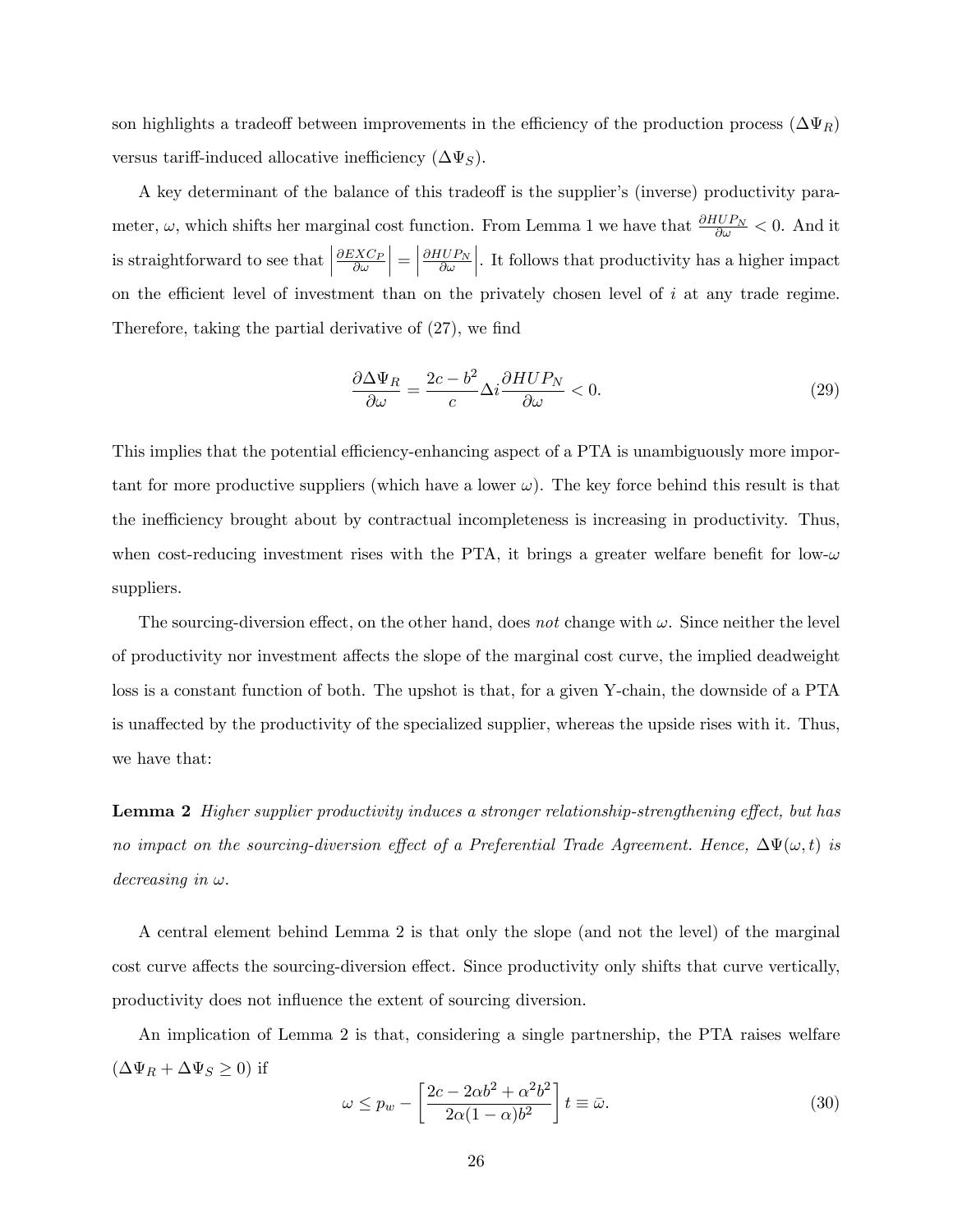Observe that, since  $2c > b^2$ , the expression in brackets is strictly positive. Furthermore, note that  $\bar{\omega}$ is negative if  $t$  is sufficiently high. In that case, there are no Y-chains for which the PTA enhances welfare. We therefore have that:

#### Lemma 3 If

$$
t > \left[\frac{2\alpha(1-\alpha)b^2}{2c - 2\alpha b^2 + \alpha^2 b^2}\right] p_w \equiv \bar{t},\tag{31}
$$

then the PTA lowers welfare for all existing Y-chains.

**Proof.** If condition (31) holds,  $\bar{\omega} < 0$ . Hence, the PTA lowers welfare for all existing Y-chains.

Lemma 3 places some bounds on the benefits of a PTA stemming from the relationshipstrengthening effect. Specifically, the PTA is unable to raise welfare due to a given vertical chain if the margin of preference is too high. Similarly, if suppliers' bargaining power  $\alpha$  is either very high or very low, the potential for the PTA to raise welfare is severely limited, in the sense of placing tight bounds on  $\bar{t}$ . An analogous point can be made for very low levels of b.

On the other hand, if the external tariff is sufficiently small, then the net within-chain impact of a PTA is necessarily positive. See the Appendix for the proof.

**Lemma 4** The within-chain impact of a PTA is positive when the external tariff is very small:  $\frac{d\Delta\Psi(\omega,t)}{dt}(t=0) > 0.$ 

Hence, if the external tariff is sufficiently small, the first-order gain from the relationshipstrengthening effect dominates the second-order loss from the sourcing-diversion effect within an existing Y-chain.

## 5.2 Aggregate Welfare Impact when Foreign is Large  $(\gamma = 1)$

When  $\gamma = 1$ ,  $\tilde{\omega}_{ROW} = \tilde{\omega}_F = \tilde{\omega}_N$ . The PTA affects only vertical chains where Foreign suppliers are matched with or without the PTA. The entire welfare effect is due to those incumbent vertical chains, and equation (25) reduces to simply

$$
\Delta W(1) = IS(1) = \int_0^{\tilde{\omega}_N} \Delta \Psi(\omega, t) dF(\omega).
$$
 (32)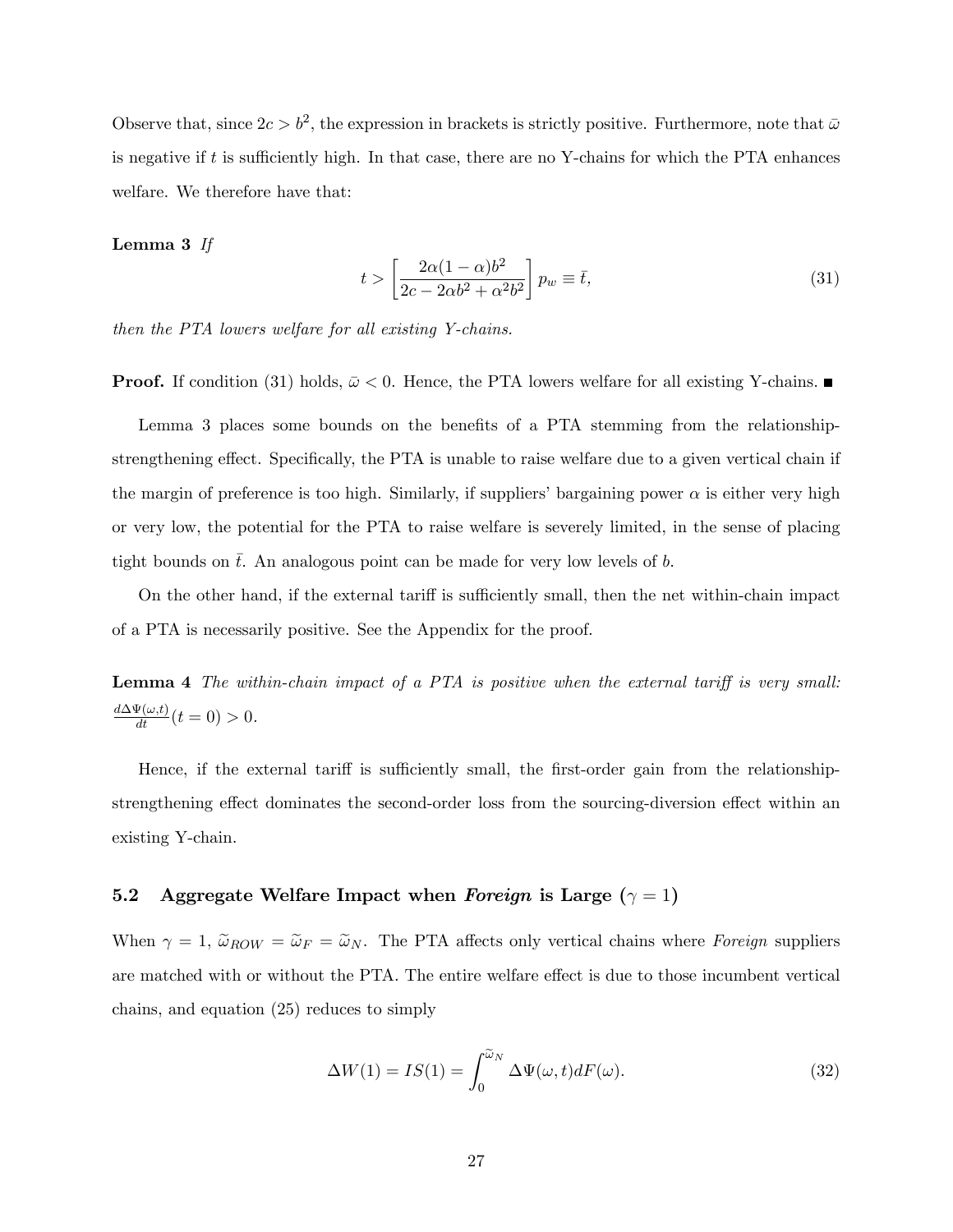In that case, the PTA affects welfare only through the relationship-strengthening and the sourcingdiversion effects, aggregated over all existing Y-chains. We term the aggregate effects due to those two forces RS and SD, respectively. We know from the previous analysis that  $SD < 0$  but that in general the sign of RS is ambiguous.

Now, since Lemma 2 shows that  $\Delta \Psi(\omega, t)$  decreases with  $\omega$ , it follows immediately that, if  $\tilde{\omega}_N \leq \bar{\omega}$ , then  $\Delta W(1) > 0$ . That is, if the PTA is not harmful even through the marginal active vertical chain, then it is overall helpful for sure. In that case, the distribution of active suppliers is restricted to those for which the welfare impact of the PTA is positive. If instead  $\tilde{\omega}_N > \bar{\omega}$ , then whether the PTA helps or hurts in aggregate hinges on the whole distribution of productivity of the active specialized suppliers.

Because of Lemma 2 we can, however, rank distributions. In particular, let us say that  $F_2(\omega)$ **FOSD**  $F_1(\omega)$  when distribution  $F_2(\omega)$  first-order stochastically dominates distribution  $F_1(\omega)$ . In that case, we have that a PTA yields better welfare consequences under  $F_1(\omega)$  than under  $F_2(\omega)$ . See the Appendix for the proof.

## **Proposition 1** If  $F_2(\omega)$  **FOSD**  $F_1(\omega)$ , then  $\Delta W(1; F_1) > \Delta W(1; F_2)$ .

Proposition 1 implies that, in the context of global sourcing, a PTA enhances welfare provided that the distribution of active specialized suppliers is sufficiently concentrated on high-productivity suppliers, but not otherwise. A corollary is that, if one were able to identify a distribution  $F_0(\omega)$ under which a PTA would be welfare-neutral, one would know that the agreement would be socially desirable under all distributions that are "better" than  $F_0(\omega)$ , in the sense of being first-order stochastically dominated by  $F_0(\omega)$ , and undesirable under all distributions with the opposite property.

Proposition 1 could also be used as a guide for industry exclusion within a PTA. If one could rank industries within a PTA using a FOSD criterion (which should generally be related to measures of comparative advantage), then an "optimal exclusion" criterion would indicate that all industries j such that  $F_j(\omega)$  FOSD  $F_0(\omega)$  should be excluded from the agreement, whereas all industries i such that  $F_0(\omega)$  **FOSD**  $F_i(\omega)$  should be integral parts of it.

Now, a central element determining the social desirability of a PTA is the level of the external tariff, which defines the extent of preferential treatment for matches in Foreign. It affects  $RS$  and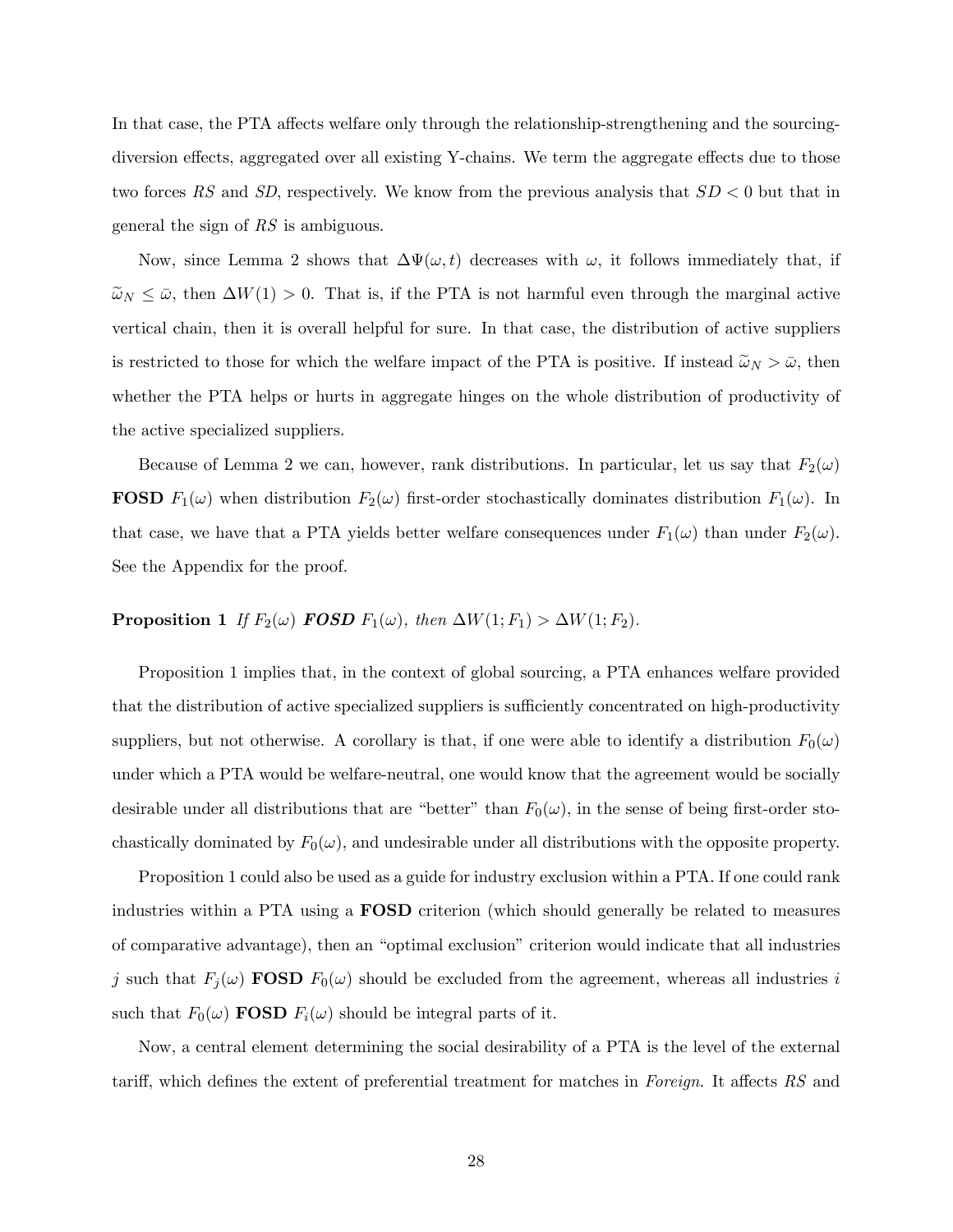$SD$  differently.<sup>20</sup>

While in general the effect of a higher external tariff is ambiguous, we know what happens at the extremes. Lemma 3 states that, if t is too high, then a PTA lowers welfare through all existing Y-chains and is therefore definitely harmful. Yet if the external tariff is sufficiently small, then it follows from Lemma 4 that a PTA raises welfare through all existing Y-chains and is therefore surely beneficial. Indeed, we will see that the effect of t on  $\Delta W(1)$  is non-monotonic.

On one hand, sourcing diversion is a very simple function of the external tariff, monotonically increasing with  $t$  at an increasing rate. On the other hand, the relationship-strengthening effect is more nuanced. For a given Y-chain, it is positive for sufficiently low  $t$ , initially rises, but eventually falls with t.

For very low t,  $SD$  is second-order small, so RS dominates. But because the tariff is small, the change in investment is also small, and so is  $RS$ . Thus, the effects of the PTA are minor. As t increases,  $\Delta i$  increases. For relatively low levels of t, the welfare gain from a PTA rises with t. For sufficiently high t, however, the increase in RS is more than offset by a fall in  $SD$ , and the welfare gain from a PTA falls with the external tariff. Thus, for any distribution of  $\omega$ , there is a maximum level of t that is consistent with welfare-improving PTAs. See the Appendix for the proof.

**Proposition 2** When  $\gamma = 1$ , the welfare impact of a PTA has an inverted-U shape with respect to the external tariff. It is strictly positive when the external tariff is sufficiently close to zero, is maximized when  $t = \hat{t}$ , where  $\hat{t}$  corresponds to

$$
\hat{t} \equiv \frac{\alpha (1 - \alpha) b^2 \left[ p_w - \mathbf{E} \left( \omega; \omega \le \tilde{\omega}_N \right) \right]}{2c - 2\alpha b^2 + \alpha^2 b^2},\tag{33}
$$

and is strictly negative when  $t > 2t$ .

Hence, there is a level of preferential margin  $\hat{t}$  that optimally trades off the gains from RS against the losses from  $SD^{21}$  The same factors that determine  $\hat{t}$  also determine the highest level of preferential margin under which a PTA can be beneficial, which here is simply  $2\hat{t}$ . Both are

 $^{20}$ Naturally, the tariff also affects welfare through the conventional mechanism of inefficiently lowering the total volume of traded inputs,  $Q^*$ . However, under dual sourcing with and without the PTA, that effect is unchanged by the agreement.

<sup>&</sup>lt;sup>21</sup>Observe that  $\mathbf{E}(\omega; \omega \leq \tilde{\omega}_N)$  is fully determined by the distribution of  $\omega$  and by parameter  $\beta$ , so  $\hat{t}$  is a function of primitives only.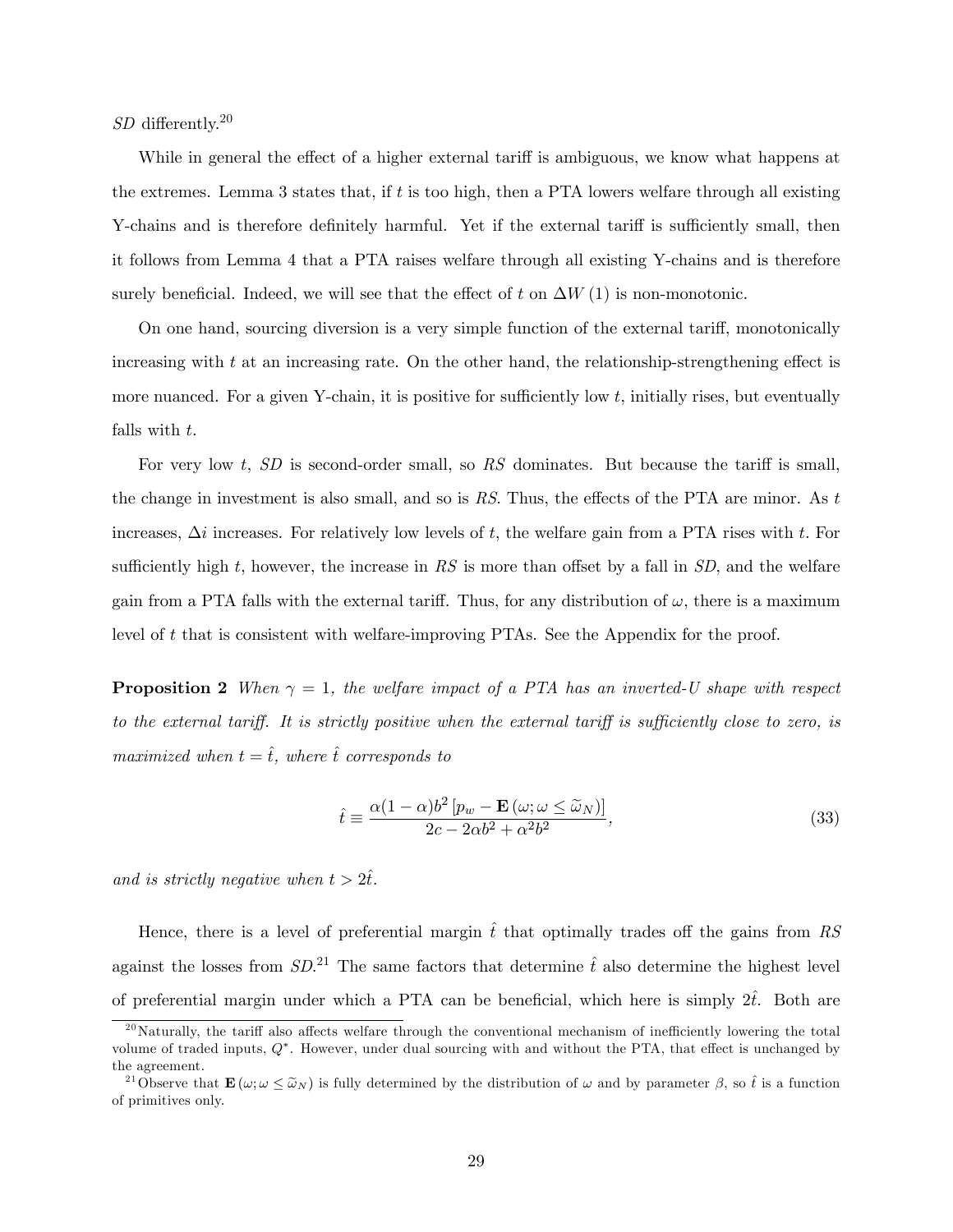

Fig. 4: Densities for  $k = 1$  and  $k = 2$ 

an increasing function of the average productivity of the active specialized suppliers [i.e.,  $\hat{t}$  rises as  $\mathbf{E}(\omega; \omega \leq \tilde{\omega}_N)$  falls. This happens because, when suppliers are more productive, the original hold-up problem is more severe (Lemma 1), so it pays (from a social perspective) to have a higher margin of preference to boost RS. It is also intuitive that a higher b generates a greater t, since b represents the sensitivity of marginal cost to investment, which is boosted by the external tariff.

**Example 1** To illustrate both propositions, consider that fundamental productivity  $1/\omega$  follows a Pareto distribution with lower distribution bound  $1/p_w$  and shape parameter  $k \ge 1$ . This yields  $F(\omega) = \left(\frac{\omega}{n}\right)$  $\overline{p_w}$  $\Big)^k$  for  $\omega \in [0, p_w]$ . Consider then the distributions for  $k = 1, 2, F_{k1}(\omega) = \frac{\omega}{p_w}$ and  $F_{k2}(\omega) = \left(\frac{\omega}{n_{\text{H}}} \right)$  $\overline{p_w}$  $\int^2$ .  $F_{k1}(\omega)$  corresponds to a uniform distribution. It is obvious that  $F_{k2}(\omega)$ **FOSD**  $F_{k1}(\omega)$ . Equilibrium cutoffs are  $\widetilde{\omega}_{N1} = \beta p_w$  and  $\widetilde{\omega}_{N2} = \sqrt{\beta} p_w$ , and  $\mathbf{E}(\omega; \omega \leq \widetilde{\omega}_{N1})$  $\mathbf{E}(\omega; \omega \leq \tilde{\omega}_{N2})$ . Figure 4 shows the two densities, while Figure 5 shows  $\Delta W(1)$  for each of them as a function of the tariff.<sup>22</sup> Following Proposition 1,  $\Delta W(1)$  is higher for every t under  $F_{k1}(\omega)$ . Following Proposition 2, for both distributions  $\Delta W(1)$  is an inverted-U with respect to t, is strictly positive for small external tariffs, and is strictly negative for tariffs more than twice as large the tariff that maximizes it. Furthermore, the peak of  $\Delta W(1)$  obtains for a higher t under  $F_{k1}(\omega)$ .

<sup>&</sup>lt;sup>22</sup> Figure 5 assumes  $p_w = c = 1$ ,  $b = 1.25$  and  $\alpha = \beta = 0.5$ . There is nothing special about this parametrization.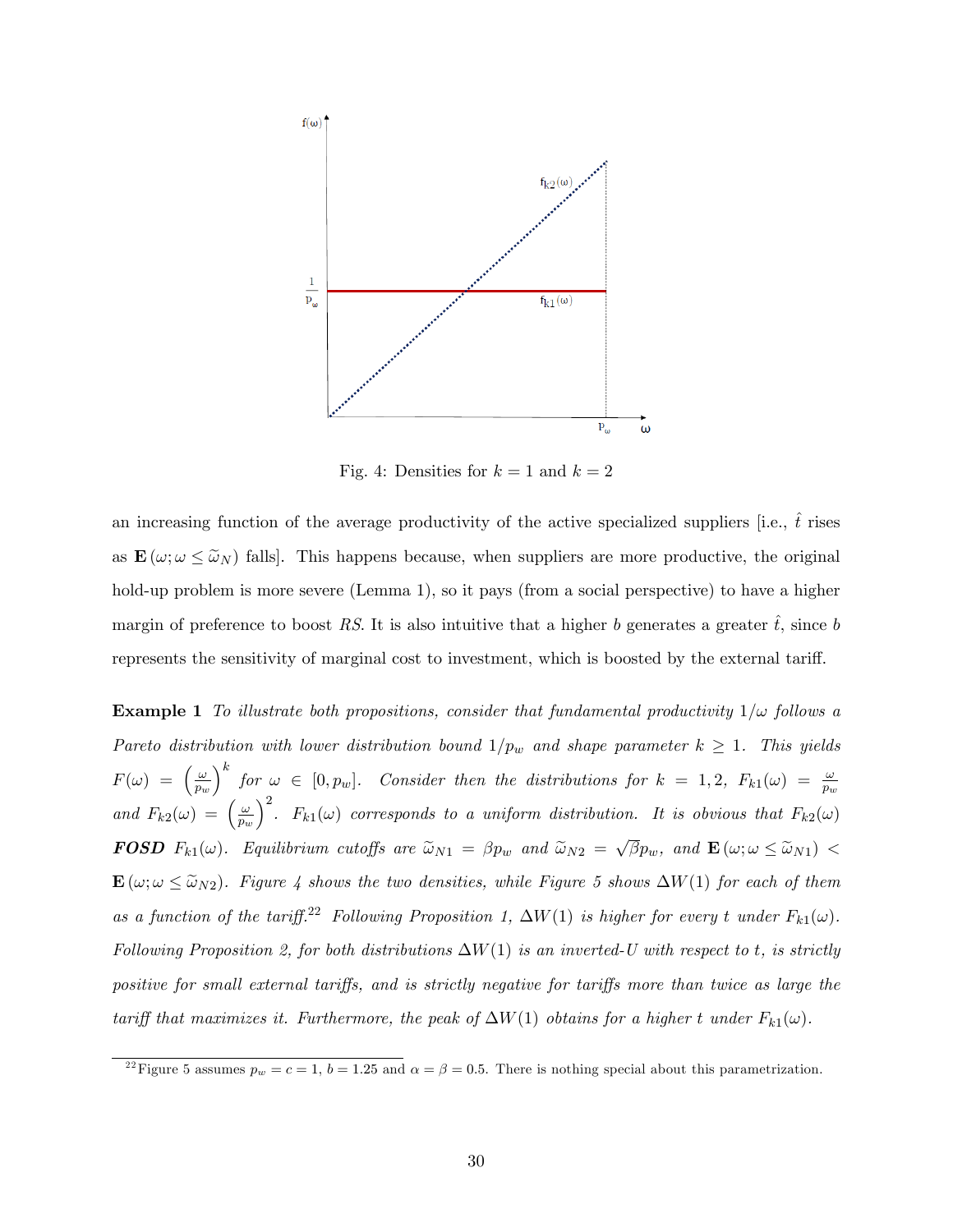

Fig. 5:  $\Delta W(\gamma = 1)$  for  $k = 1$  and  $k = 2$ 

#### 5.3 The New Supplier Effect

In the previous subsection we analyzed in detail the incumbent supplier effect of a PTA when  $\gamma = 1$ . The general  $IS(\gamma)$  is simply  $\gamma IS(1)$ . Hence, if  $\gamma < 1$  the analysis of that term remains the same, but the welfare impact is of lower magnitude. The remaining part of the welfare impact is the new supplier effect,  $NS(\gamma)$ , to which we turn now.

The new supplier effect is defined as

$$
NS(\gamma) \equiv \gamma \int_{\tilde{\omega}_N}^{\tilde{\omega}_F(t)} \Psi_P(\omega, t) dF(\omega) - (1 - \gamma) \int_{\tilde{\omega}_{ROW}(t)}^{\tilde{\omega}_N} \Psi_N(\omega) dF(\omega).
$$
 (34)

The first term measures welfare generated by suppliers in Foreign that join vertical chains under the PTA but not without a PTA. The second term measures welfare generated by "old" suppliers in ROW that join vertical chains under no PTA but do not join vertical chains under a PTA. This term enters negatively because those suppliers are effectively replaced after the agreement. The new supplier effect is complicated because there is both a change in the distribution of supplier productivity and a set of new investment levels due to the tariff preference under the PTA. The productivity cutoffs  $\tilde{\omega}_{ROW}(t)$  and  $\tilde{\omega}_{F}(t)$  are different from the old cutoff  $\tilde{\omega}_{N}$  that obtains in ROW and Foreign under no PTA, and welfare  $\Psi_P(t,\omega)$  depends upon the new levels of investment.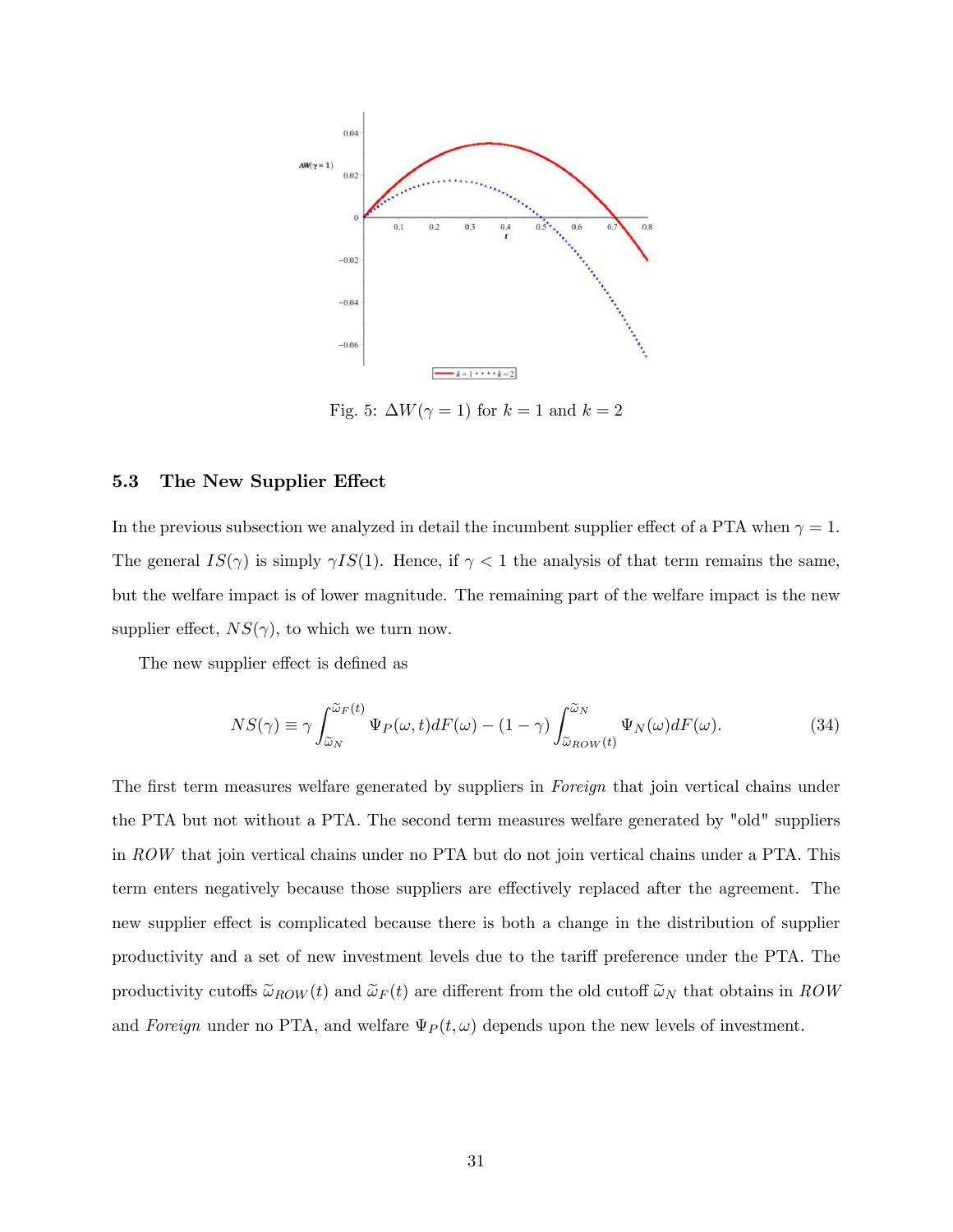To simplify the analysis, it is useful to express  $NS(\gamma)$  in a slightly different form:

$$
NS(\gamma) \equiv \gamma \int_{\tilde{\omega}_N}^{\tilde{\omega}_F(t)} \Delta \Psi(\omega, t) dF(\omega) + \left[ \gamma \int_{\tilde{\omega}_N}^{\tilde{\omega}_F(t)} \Psi_N(\omega, t) dF(\omega) - (1 - \gamma) \int_{\tilde{\omega}_{ROW}(t)}^{\tilde{\omega}_N} \Psi_N(\omega) dF(\omega) \right].
$$
 (35)

The first term of (35) is similar to  $IS(\gamma)$ , except that it covers vertical chains with supplier productivity  $\omega \in (\tilde{\omega}_N, \tilde{\omega}_F]$  instead of  $\omega \in [0, \tilde{\omega}_N]$ . The second (bracketed) term is fundamentally different. It represents the welfare consequences of the PTA due to the changes in the set of vertical chains, stripped from the within-Y-chain changes induced by the elimination of tariffs on imports from Foreign. We term it the matching diversion effect, and denote it as  $MD(\gamma)$ . The following result shows that it is always negative. See the Appendix for the proof.

#### **Proposition 3** For any  $t > 0$ , the matching diversion effect due to a PTA is negative.

Because of the tariff preference, some buyers with less-than-great matches in  $\mathbb{R}OW$  rematch in Foreign. The new vertical chains include worse suppliers than the original ones. Hence, if we disregard the changes in investment and production due to the tariff preferences, this inefficient reallocation of suppliers across vertical chains necessarily lowers global welfare.

Now, the tariff preference could induce socially beneficial changes in investment and production that outweigh the matching diversion effect, as we illustrate later in this subsection. But it turns out that this can occur only under fairly special conditions—tariffs need to be low and the density of suppliers needs to be such that the magnitude of the matching diversion effect is also low. For ease of exposition, we first identify two sufficient conditions for  $NS(\gamma) < 0$ , one on the tariff and another on the density. We then identify the pair of conditions necessary for  $NS(\gamma) > 0$ , and introduce an example highlighting them.

Consider the tariff. If it is too high, then changes in investment fail to yield a positive welfare effect for the cutoff supplier under no PTA,  $\tilde{\omega}_N$ . Specifically, for any tariff high enough so that  $\Delta\Psi(\tilde{\omega}_N,t) \leq 0$ , Lemma 2 implies that all "new" suppliers  $(\omega \in (\tilde{\omega}_N, \tilde{\omega}_F(t)])$  generate lower welfare under the PTA and the first term in  $(35)$  is surely negative. It follows that the whole new supplier effect must be negative in that case. See the Appendix for the proof.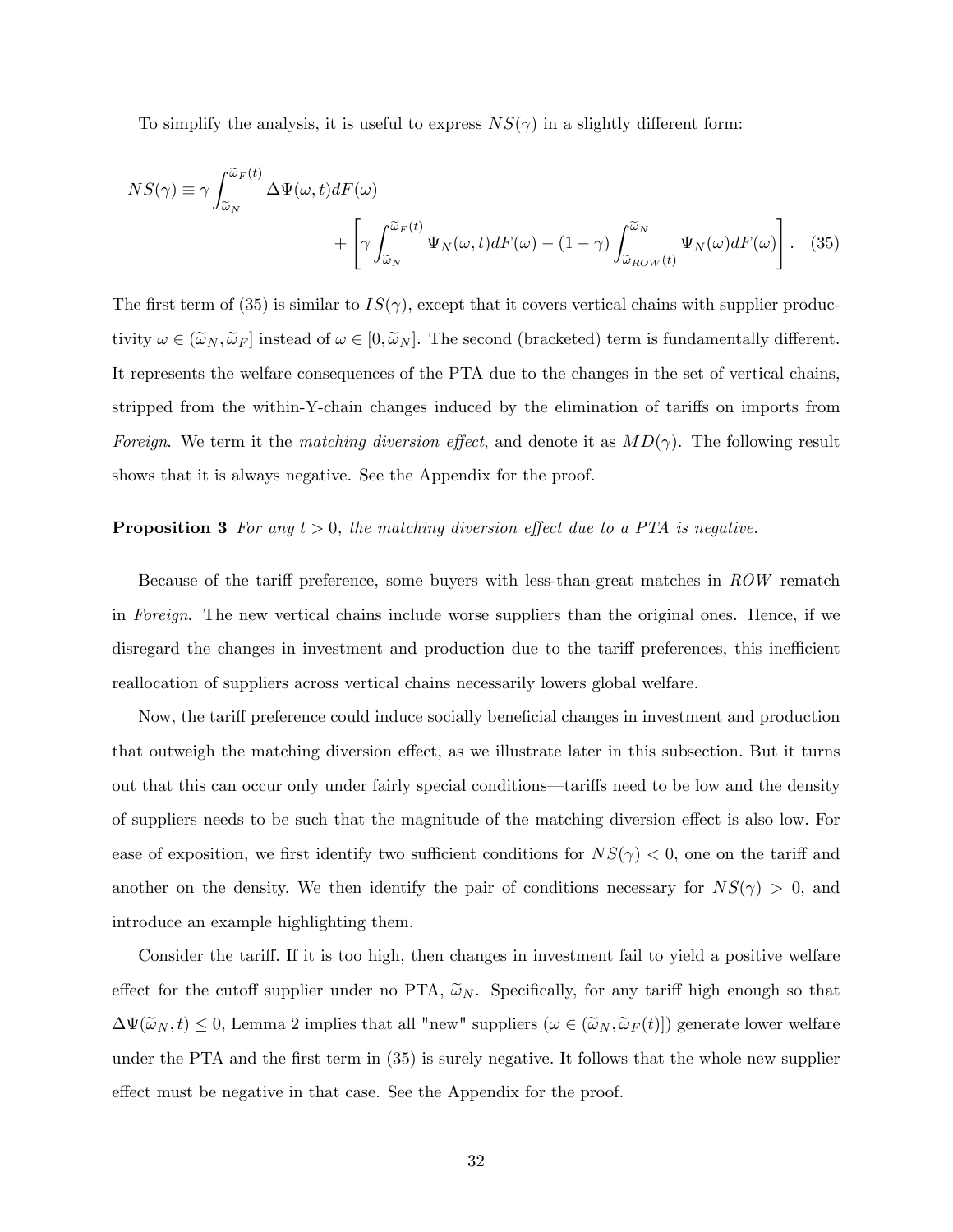$\textbf{Proposition 4} \ \textit{ If } t \geq \frac{2\alpha(1-\alpha)b^2\left[p_w-F^{-1}(\beta)\right]}{2c-2\alpha b^2+\alpha^2b^2}$  $\frac{-\alpha\rho^{\alpha}[p_w - F^{(-\beta)}]}{2c-2\alpha b^2 + \alpha^2 b^2} \equiv t^{NS}$ , then the new supplier effect is negative.

If  $t < t^{NS}$ , then  $\Delta \Psi(\tilde{\omega}_N, t) > 0$  and the first term in (35) may be positive. But this is by no means sufficient for  $NS(\gamma) > 0$ . Indeed, for certain densities of suppliers, the matching diversion effect dominates for any  $t$ .

To analyze the role played by the density, it is helpful to delve deeper into the mechanics of supplier reallocation. Intuitively, for tariff  $t$ , there is a reallocation of buyers from vertical chains with ROW suppliers  $(\omega \in [\tilde{\omega}_{ROW}(t), \tilde{\omega}_{N}])$  to vertical chains with Foreign suppliers  $(\omega \in [\tilde{\omega}_{N}, \tilde{\omega}_{F}(t)])$ . For a small change in the tariff from t to  $t + dt$ , the cutoff supplier  $\tilde{\omega}_{ROW}(t)$  falls, the cutoff supplier  $\tilde{\omega}_F(t)$  rises, and an additional number of supplier reallocations occur. The exact measure of reallocations induced by the increase  $dt$  is a function of both the density of cutoff suppliers in ROW,  $\gamma f(\tilde{\omega}_{ROW}(t))$ , and the density of cutoff suppliers in Foreign,  $(1 - \gamma)f(\tilde{\omega}_F(t))$ .

To make it easy to think about this measure, we call it the *flow rate* of reallocations. We can derive a precise expression for this flow rate by using a change of variables to rewrite  $(34)$  as:<sup>23</sup>

$$
NS(\gamma) = \int_0^t \left[ \Psi_P(\widetilde{\omega}_F(x), t) - \Psi_N(\widetilde{\omega}_{ROW}(x)) \right] \phi(x; \gamma, F) dx.
$$
 (36)

The new argument x is a hypothetical tariff that affects only the (monotonic) cutoffs  $\tilde{\omega}_{ROW}(x)$  and  $\tilde{\omega}_F(x)$ , whereas the actual external tariff t affects the investment and sourcing decisions. We call the term in brackets the reallocation function:

$$
r(x,t) \equiv \Psi_P(\widetilde{\omega}_F(x),t) - \Psi_N(\widetilde{\omega}_{ROW}(x)).
$$

The reallocation function captures the change in welfare due to a buyer who, induced by a tariff preference of size x, abandons a vertical chain with supplier  $\tilde{\omega}_{ROW}(x)$  in ROW and forms a new one with supplier  $\tilde{\omega}_F(x)$  in Foreign, but invests and produces according to external tariff t.

In turn, the function  $\phi(x; \gamma, F)$  captures precisely the flow rate of buyers that (due to the PTA) move from vertical chains with ROW suppliers with productivity  $\tilde{\omega}_{ROW}(x)$  to new vertical chains

 $^{23}$ See the Appendix for the derivation of this expression.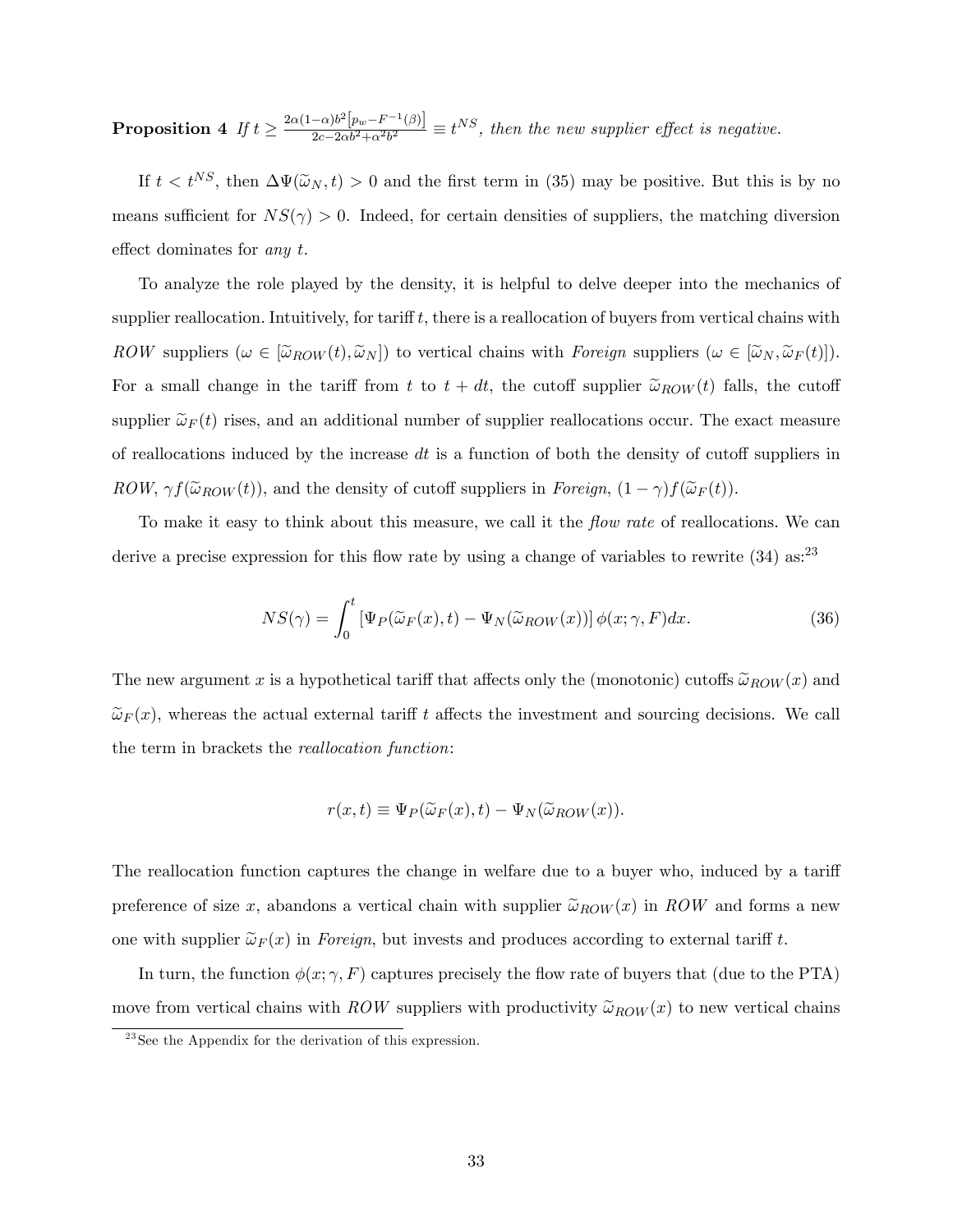with Foreign suppliers with productivity  $\tilde{\omega}_F(x)$ . Specifically, we have

$$
\phi(x;\gamma,F) \equiv \frac{\gamma(1-\gamma)f(\widetilde{\omega}_F(x))f(\widetilde{\omega}_{ROW}(x))}{\gamma f(\widetilde{\omega}_F(x)) + (1-\gamma)f(\widetilde{\omega}_{ROW}(x))}.
$$

The flow rate is the product of the densities of the  $ROW$  and Foreign cutoff suppliers, divided by the weighted average of the two densities.

The total effect  $NS(\gamma)$  aggregates the reallocation function over all supplier reallocations that occur under the PTA according to the weights  $\phi(x; \gamma, F)$ . We now state a monotonicity condition.

#### **Condition 1** The flow rate  $\phi(x; \gamma, F)$  is weakly increasing in x.

Condition 1 implies that, as the tariff increases, the flow rate of reallocations (weakly) increases. For a continuously differentiable density, this is equivalent to assuming that

$$
(1 - \gamma) f(\widetilde{\omega}_{ROW}(x))^3 f'(\widetilde{\omega}_F(x)) - \gamma f(\widetilde{\omega}_F(x))^3 f'(\widetilde{\omega}_{ROW}(x)) \ge 0.
$$

With a uniform distribution,  $f_{k1}(\omega) = \frac{1}{p_w}$ , the flow rate of new reallocations is constant and satisfies Condition 1 for any  $\gamma$  and t. The condition is restrictive, however. For other distributions, such as  $f_{k2}(\omega) = \frac{2\omega}{p_w^2}$ , it is often the case that it holds for some  $\gamma$  and t, but not all. Still, if Condition 1 holds, then  $NS(\gamma) < 0$  regardless of t. See the Appendix for the formal proof.

## **Proposition 5** Under Condition 1,  $NS(\gamma) < 0$  for any positive t.

Intuitively, if the flow rate of reallocations rises with the size of the tariff, then there are relatively more reallocations at the margin than inframarginally. As a result, any welfare improvement from higher investments is dominated by welfare losses due to matching diversion.

We provide here a sketch of the proof, which rests on two observations: (1) For  $t = 0$ ,  $NS(\gamma) = 0$ ; and (2) under Condition 1,  $NS(\gamma)$  is decreasing and concave. The first observation is obvious, so let t be positive. For relatively efficient reallocations, x is near 0. At  $x = 0$ , the welfare effect  $r(0,t) = \Psi_P(\tilde{\omega}_N,t) - \Psi_N(\tilde{\omega}_N) = \Delta \Psi(\tilde{\omega}_N)$  is the same as the welfare impact of the PTA due to the marginal no-PTA supplier  $\tilde{\omega}_N$ , and may be positive or negative. But as x increases,  $r(x, t)$ unambiguously falls.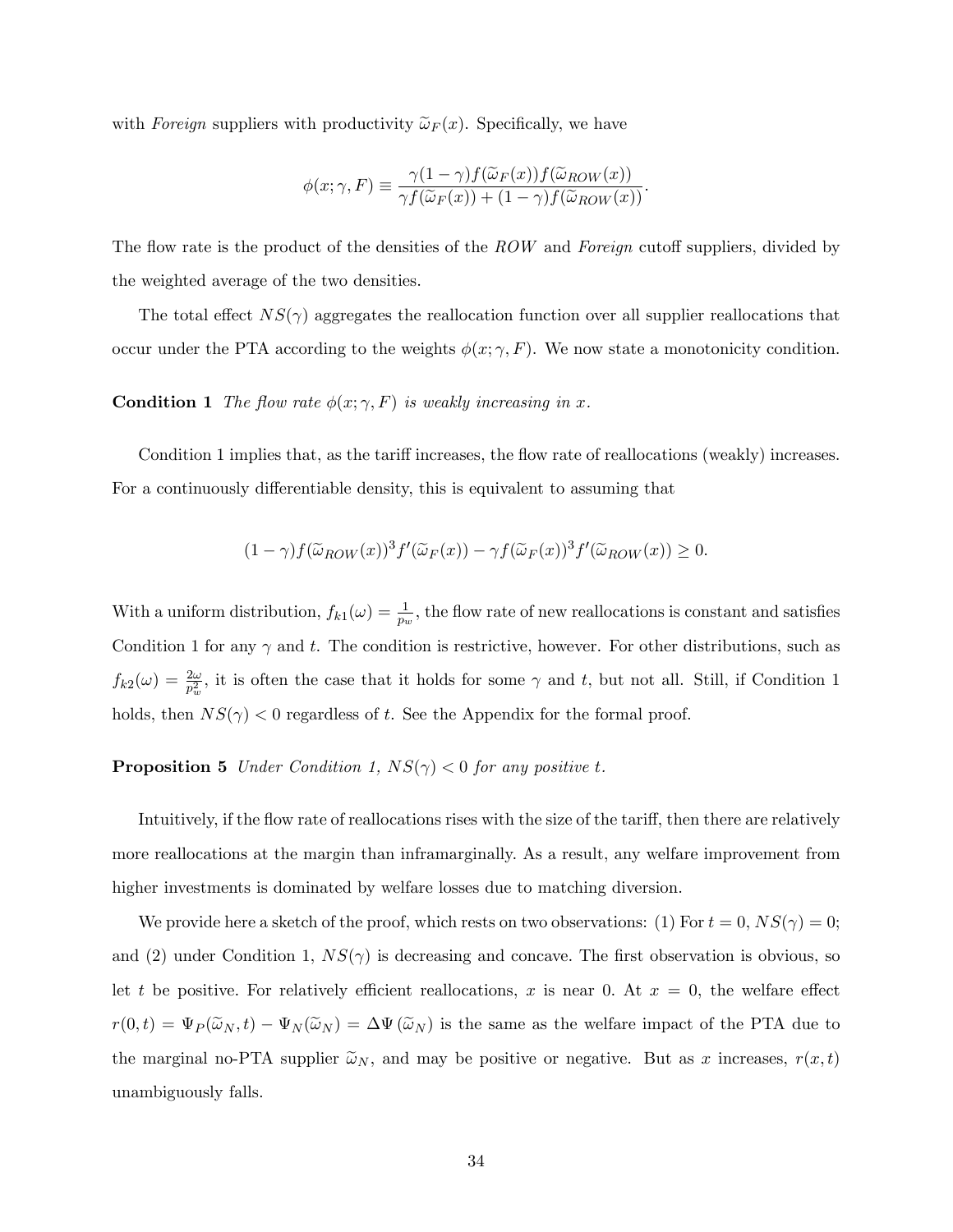**Lemma 5** The reallocation function is decreasing in  $x$ .

**Proof.** Differentiating, we have

$$
\frac{dr(x,t)}{dx} = \frac{d\Psi_P(\widetilde{\omega}_F(x,\gamma),t)}{d\widetilde{\omega}_F}\frac{d\widetilde{\omega}_F}{dx} - \frac{\Psi_N(\widetilde{\omega}_{ROW}(x,\gamma))}{d\widetilde{\omega}_{ROW}}\frac{d\widetilde{\omega}_{ROW}}{dx},
$$

which is negative because  $\frac{d\Psi_P(\tilde{\omega}_F(x),t)}{d\tilde{\omega}_F} < 0$ ,  $\frac{d\tilde{\omega}_F}{dx} > 0$ ,  $\frac{\Psi_N(\tilde{\omega}_{ROW}(x))}{d\tilde{\omega}_{ROW}}$  $\frac{(\tilde{\omega}_{ROW}(x))}{d\tilde{\omega}_{ROW}} < 0$  and  $\frac{d\tilde{\omega}_{ROW}}{dx} < 0$ .

Intuitively, as x increases, the productivity of the old ROW supplier  $\tilde{\omega}_{ROW}(x)$  improves and the productivity of the new Foreign supplier  $\tilde{\omega}_F(x)$  worsens. Hence, the productivity gap between old and new suppliers grows with  $x$ . This lowers the welfare effect of reallocation for two reasons: directly, as a lower-productivity supplier generates less social surplus under any given trade regime; and indirectly, because we know from Lemma 2 that the relationship-strengthening effects of a PTA is weaker for lower-productivity suppliers.

We also have that, at  $x = t$ ,  $r(t, t)$  is unambiguously negative. At that point, the net joint profits generated with supplier  $\tilde{\omega}_F(t)$  in Foreign under the PTA and with supplier  $\tilde{\omega}_{ROW}(t)$  in ROW without the PTA are the same. Since the difference between social welfare and joint profits is tariff revenue (which unambiguously falls with the PTA),  $r(t, t)$  represents lost tariff revenue under the PTA, evaluated for the least productive new Foreign supplier that forms a vertical chain:  $-tq_{P}^{*}(\widetilde{\omega}_{F}(t))$ . Hence, the matching process induces welfare losses for sure at the margin, even after accounting for potentially beneficial changes in investment.

Now, if the flow rate of new matches with productivity near  $\tilde{\omega}_N$  is the same as the flow rate of new matches with suppliers with productivity near  $\tilde{\omega}_F$ , then the negative effects due to the latter group of rematches will dominate and make  $NS(\gamma) < 0$ . Under Condition 1, the flow rate is non-decreasing in the tariff. Hence, the negative effects receive higher weight than the (possibly) positive effects. It then follows that  $NS(\gamma)$  is decreasing and concave in t.

Figure 6 illustrates the reallocation function and its relationship to  $\Delta\Psi(\omega)$ . For this comparison, it is helpful to change variables in the  $r$  function once more. We can write

$$
NS(\gamma) = \gamma \int_{\widetilde{\omega}_N}^{\widetilde{\omega}_F(t)} r(\omega, t) dF(\omega),
$$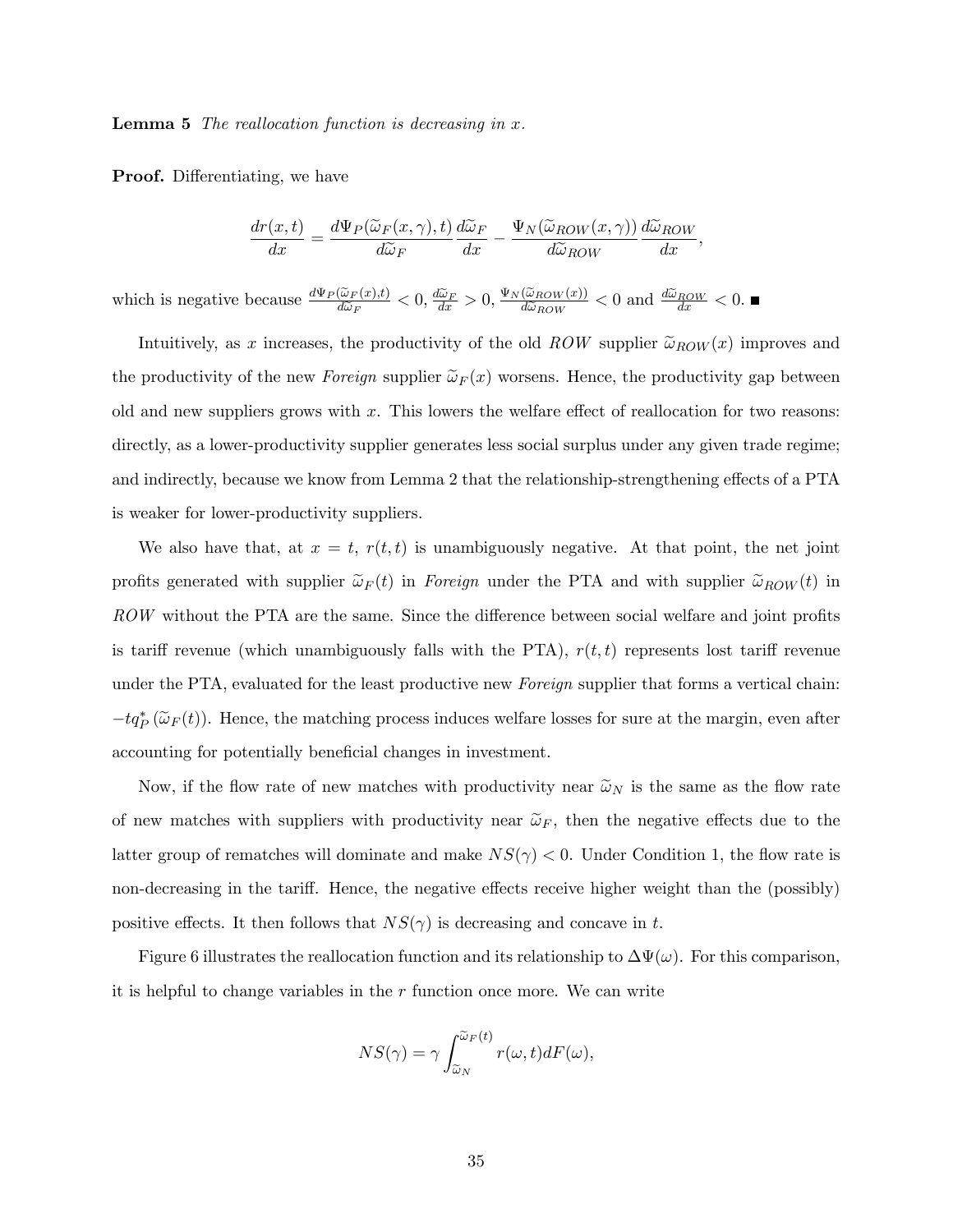

Fig. 6: Welfare Effects and the Reallocation Function

where

$$
r(\omega, t) \equiv \Psi_P(\omega, t) - \Psi_N(\tilde{\omega}_{ROW}(\omega))
$$

shows, for an arbitrary external tariff  $t$ , the welfare impact of the PTA due to each reallocation to  $\omega$  in Foreign from  $\tilde{\omega}_{ROW}(\omega)$  in ROW. For  $\omega \leq \tilde{\omega}_N$ ,  $\Delta \Psi(\omega, t)$  denotes the impact due to each incumbent supplier in Foreign. Because of Lemma 2, this function is decreasing in  $\omega$ . The whole  $IS(\gamma)$  aggregates over  $\Delta \Psi(\omega, t)$  from 0 to  $\tilde{\omega}_N$  according to the density  $f(\omega)$ .

The dashed line is the welfare impact that the PTA would have for suppliers distributed over  $(\tilde{\omega}_N, \tilde{\omega}_F]$  if they were incumbent. But they are not. Instead, they replace suppliers distributed over  $[\tilde{\omega}_{ROW}, \tilde{\omega}_{N}]$  previously matched in ROW. The difference between the dashed line and the solid line to the right of  $\tilde{\omega}_N$  represents the loss due to matching diversion. This effect is negligible for the very first rematches, but grows large as reallocation continues. As t rises, the  $r(\omega, t)$  portion of the curve necessarily lengthens, since  $\tilde{\omega}_F$  increases with t. The whole  $NS(\gamma)$  aggregates over  $r(\omega, t)$ from  $\widetilde{\omega}_N$  to  $\widetilde{\omega}_F$ .

Unlike our analysis of  $IS(\gamma)$ , it is not straightforward to use first-order stochastic dominance to rank new supplier effects. The reason is that the "worse" distribution of productivity could have a low-magnitude new supplier effect [if the density is very low between  $\tilde{\omega}_{ROW}(t)$  and  $\tilde{\omega}_{F}(t)$ ], while the "better" distribution could have a severely negative new supplier effect [if the density happens to be very high around  $\tilde{\omega}_{ROW}(t)$  and  $\tilde{\omega}_{F}(t)$ . We can still make inferences, though. For example,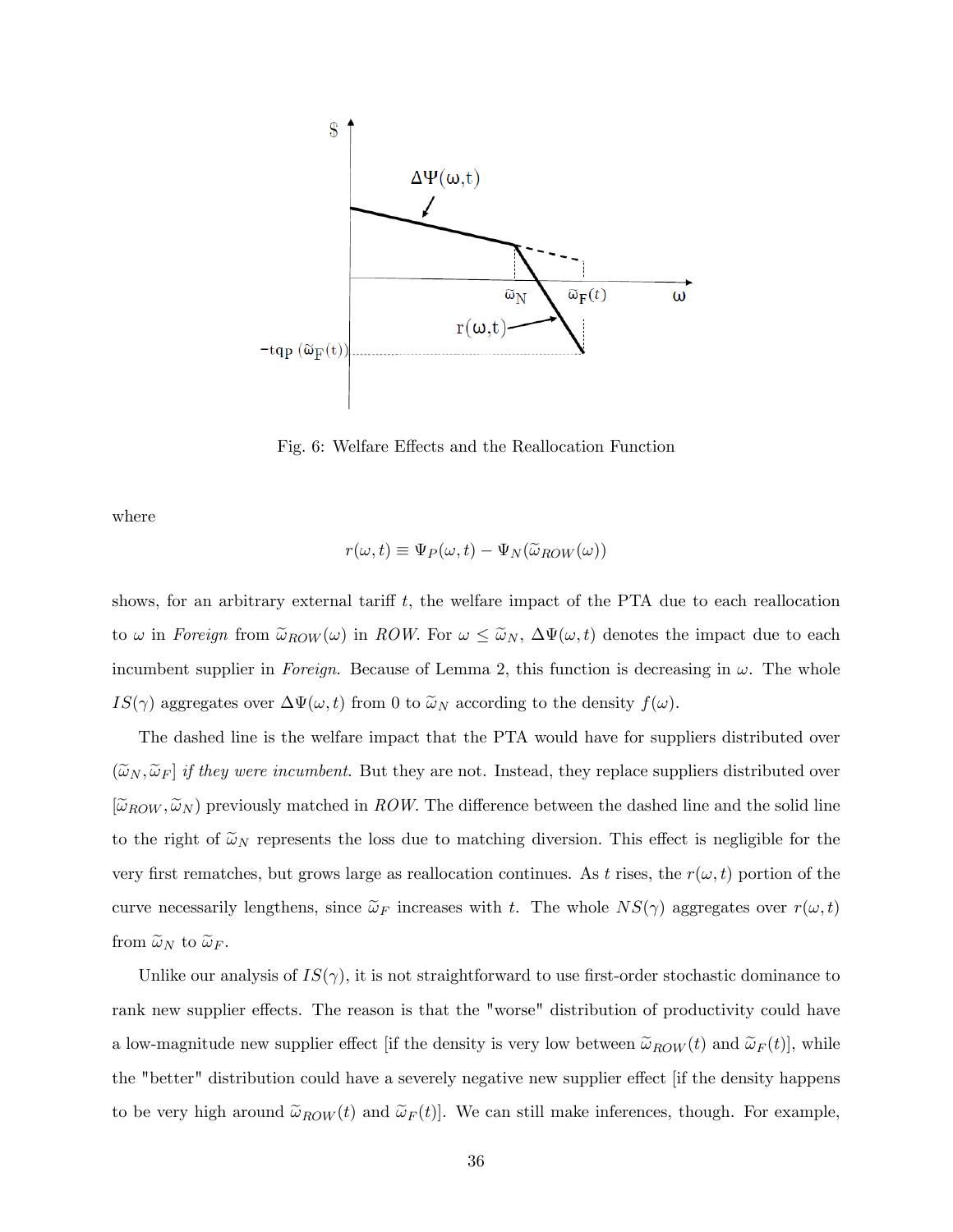in comparing new supplier effects  $NS_2(\gamma)$  and  $NS_1(\gamma)$  for distributions where all that is known is that  $F_2(\omega)$  **FOSD**  $F_1(\omega)$ , we could have that  $NS_2(\gamma) < 0$  for all  $F_2(\omega)$  densities while  $NS_1(\gamma) > 0$ for some  $F_1(\omega)$ . But the opposite would be impossible.

Observe that, in the example displayed in Figure 6,  $\Delta\Psi(\tilde{\omega}_N) > 0$ . This implies that every incumbent supplier contributes more to social welfare under the PTA than otherwise. It also implies that  $NS(\gamma)$  can be positive. Propositions 4 and 5 imply the following necessary condition.

**Corollary 1** The new supplier effect is positive only if  $t < t^{NS}$  and the flow rate  $\phi(x; \gamma, F)$  is strictly decreasing for some x.

Intuitively, if Condition 1 fails to hold, then  $NS(\gamma)$  may be convex in t for some range of t and can be positive.<sup>24</sup> The next example illustrates that, for a given set of parameters and for a given tariff (below  $t^{NS}$ ), we can always construct a density such that  $NS(\gamma)$  is positive.

Example 2 Let  $t < t^{NS}$ ,  $\gamma = \frac{1}{2}$  $rac{1}{2}$  and

$$
f_{PU}(\omega) = \begin{cases} \frac{1-2\widehat{\varepsilon}\eta}{1-2\widehat{\varepsilon}} & \text{if } \omega \in [0, \beta p_w - \widehat{\varepsilon}) \\ \eta & \text{if } \omega \in [\beta p_w - \widehat{\varepsilon}, \beta p_w + \widehat{\varepsilon}] \\ \frac{1-2\widehat{\varepsilon}\eta}{1-2\widehat{\varepsilon}} & \text{if } \omega \in (\beta p_w + \widehat{\varepsilon}, p_w] \end{cases}
$$

where  $\eta \in \left(0, \frac{1}{2\epsilon}\right)$  $2\widehat{\epsilon}$  $\big)$  and

$$
\widehat{\varepsilon} = \frac{t \left[ 2p_w(1-\beta)\alpha(1-\alpha)b^2 - t \left[ 2c - 2\alpha b^2 + \alpha^2 b^2 \right] \right]}{\left[ 4p_w(1-\beta)(2c - \alpha^2 b^2) + 2t\alpha(1-\alpha)b^2 \right]} > 0.
$$

This distribution is piecewise uniform, with three different regions. Equilibrium matching yields  $\widetilde{\omega}_{ROW}(t) = \beta p_w - \frac{t}{2}$  $\frac{t}{2}$  in the low- $\omega$  region of  $f(\omega)$ ,  $\widetilde{\omega}_N = \beta p_w$  in the center of the middle- $\omega$  region, and  $\widetilde{\omega}_F(t) = \beta p_w + \frac{t}{2}$  $\frac{t}{2}$  in the high- $\omega$  region. This specification is constructed specifically so that  $r(\widetilde{\omega}_N + \widehat{\epsilon}, t) = 0$ . Then

$$
NS\left(\frac{1}{2}\right) = \frac{1}{2} \left[ \eta \int_{\widetilde{\omega}_N}^{\widetilde{\omega}_N + \widehat{\varepsilon}} r(\omega, t) d\omega + \left( \frac{1 - 2\widehat{\varepsilon}\eta}{1 - 2\widehat{\varepsilon}} \right) \int_{\widetilde{\omega}_N + \widehat{\varepsilon}}^{\widetilde{\omega}_F} r(\omega, t) d\omega \right].
$$

<sup>&</sup>lt;sup>24</sup> Condition 1 addresses one of many terms in the second derivative of  $NS(\gamma)$  with respect to t. It is frequently the case that other terms overwhelm the effects of a decreasing flow rate. For example,  $NS(\gamma) < 0$  and is strictly concave under the Pareto  $(k = 2)$  distribution of Example 1, even though it does not (always) satisfy Condition 1.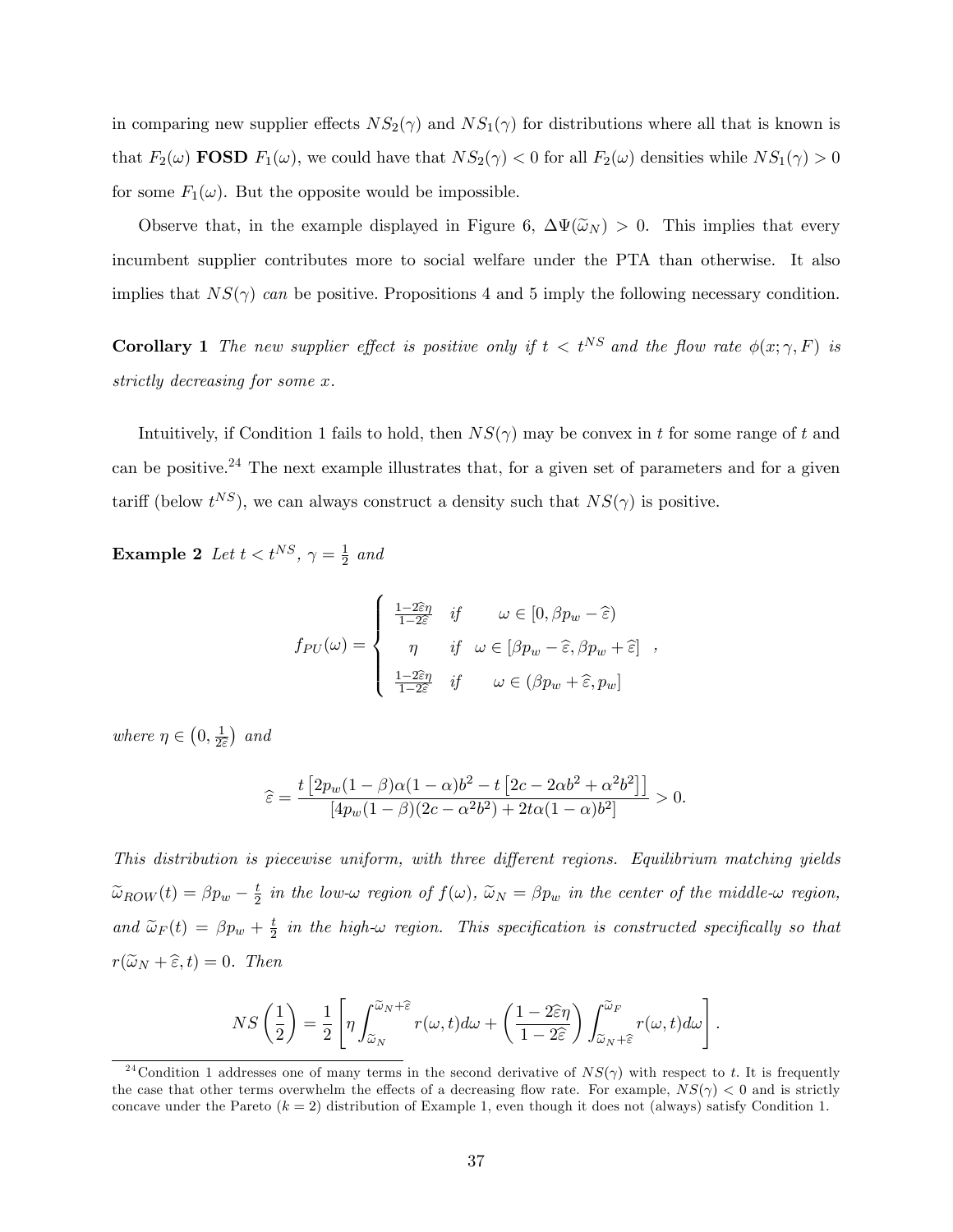

Fig. 7: A Distribution that Yields a Positive New Supplier Effect

It follows that  $\int_{\tilde{\omega}_N}^{\tilde{\omega}_N+\hat{\varepsilon}} r(\omega, t) d\omega > 0$  and  $\int_{\tilde{\omega}_N+\hat{\varepsilon}}^{\tilde{\omega}_F} r(\omega, t) d\omega < 0$ . Hence, for  $\eta$  sufficiently close to  $\frac{1}{2\hat{\varepsilon}}$ , the new supplier effect is positive. Figure  $\gamma$  highlights the intuition. If the density of idle suppliers (under no PTA) in Foreign is very high for supplier reallocations very close to  $\tilde{\omega}_N$ , and this density is very low for other supplier reallocations, then it is possible to have a positive new supplier effect. Compare Figure 7 with Figure 4. The density  $f_{PU}(\omega)$  distorts  $f_{k1}(\omega)$ , allocating more density near  $\tilde{\omega}_N$  and less density near  $\tilde{\omega}_{ROW}$  and  $\tilde{\omega}_F$ . But it does not alter the equilibrium cutoffs  $\tilde{\omega}_{ROW}, \tilde{\omega}_N$  and  $\widetilde{\omega}_F$ . Essentially, this reflects a situation where: (1) Foreign has a large number of suppliers with productivity near  $\tilde{\omega}_N$  that are idle without the PTA, but relatively few less-productive idle suppliers; and (2) most ROW suppliers that are replaced also have productivity near  $\tilde{\omega}_N$ .

Note that in this example, if  $t > t^{NS}$ , then no positive  $\hat{\epsilon}$  exists and it is impossible to construct a density that yields  $NS(\gamma) > 0$ .

#### 5.4 The General Case

We now consider the general case. The welfare consequences of the PTA comprise the sum of the aggregate incumbent supplier effect and the aggregate new supplier effect.

The sign of  $IS(\gamma)$  depends on the balance between the relationship-strengthening and the sourcing-diversion effects over all existing vertical chains in Foreign, as discussed in subsection 5.2.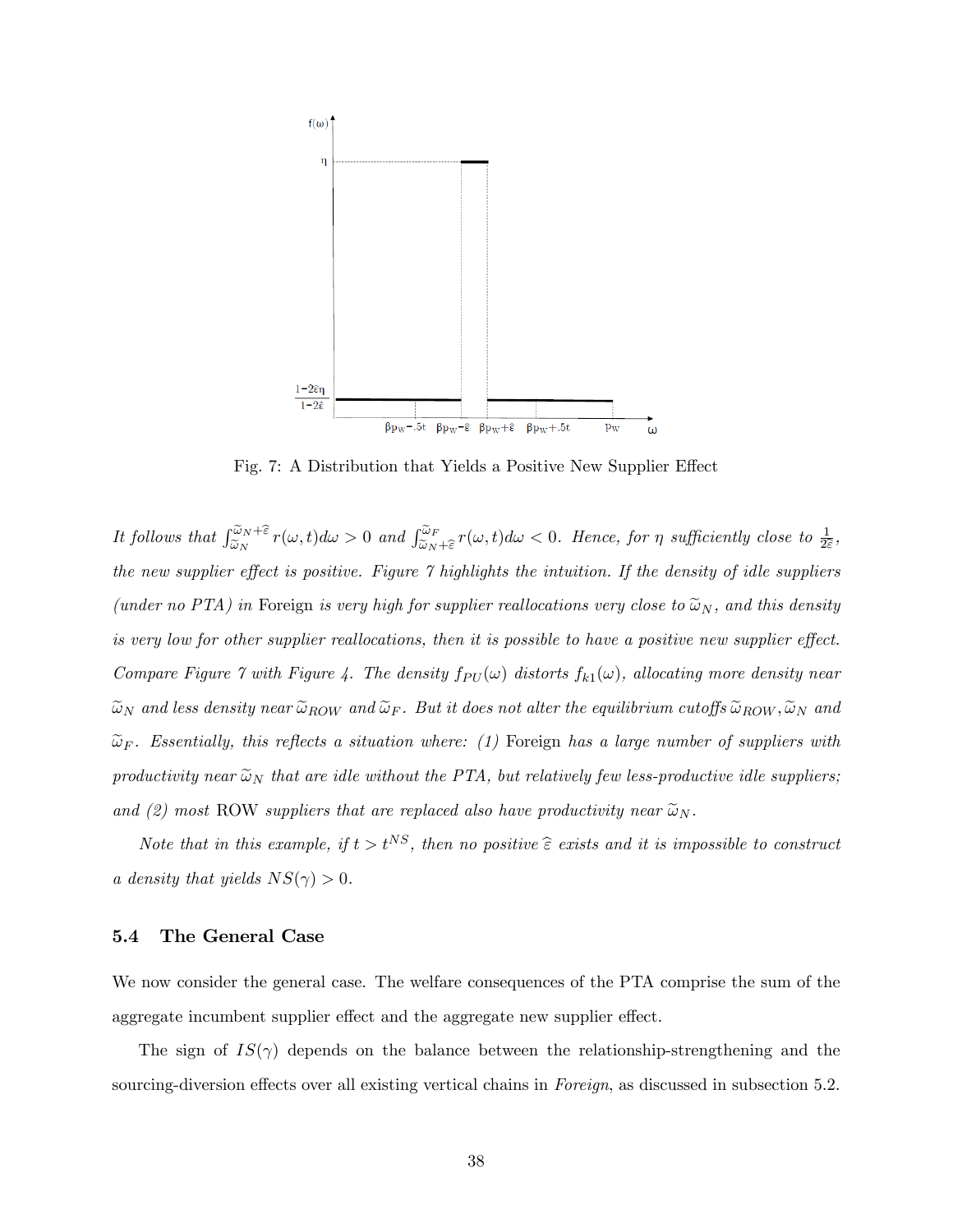The same analysis applies to the first component of  $NS(\gamma)$  in equation (35) for the vertical chains that are formed in Foreign because of the PTA. Thus, its sign depends on the same forces that shape the first term. On the other hand, the second component of  $NS(\gamma)$  in equation (35)—the matching diversion effect—is necessarily negative.

In general, then, a PTA in the context of global sourcing will raise aggregate welfare when incumbent supplier effects are sufficiently strong relative to any negative new supplier effects. While the net effect of those forces will in general be ambiguous—keeping up with the tradition of the regional integration literature—there are forces that tilt the balance in one direction or the other.

As discussed in the previous subsection, when  $\gamma$  < 1 the welfare effect of the PTA is not necessarily higher for a better distribution of productivity. When we consider the effects of tariffs on  $\Delta W(\gamma)$ , however, some of the results from the "large partner"  $(\gamma = 1)$  case go through. First, for a sufficiently low tariff, the total effect is unambiguously positive. Basically, the aggregate incumbent supplier effect is always positive for a sufficiently low t, while the aggregate new supplier effect is negligible for very low t. Second, the welfare effect of the PTA is negative if the tariff is sufficiently high. For the tariff such that  $IS(\gamma) = 0$ ,  $t = 2\hat{t}$ , it is always true that if  $\gamma < 1$ , then  $NS(\gamma)$  < 0. Hence, the range of tariffs such that the PTA enhances welfare is smaller when  $\gamma$  < 1. See the Appendix for the proof.

**Proposition 6** For any  $\gamma < 1$ , there exists a  $\underline{t} > 0$  such that if  $t < \underline{t}$ , then the PTA enhances aggregate welfare. Also, there exists a  $\bar{t} \in [t, 2\hat{t})$  such that if  $t > \bar{t}$ , then the PTA lowers aggregate welfare. Under Condition 1,  $\underline{t} = \overline{t}$  is unique.

An immediate implication of Proposition 6 is that, if the PTA in this context lowers aggregate welfare, it is because the external tariff—a policy variable that could potentially also be changed with the agreement—is too high. $25$ 

For  $t \in (\underline{t},\overline{t})$  when Condition 1 fails to hold, either of the aggregate effects may be positive or negative, but their signs are linked through the welfare effect of the PTA due to the marginal incumbent supplier. This is both the lowest possible welfare effect among incumbent suppliers.  $\Delta \Psi(\tilde{\omega}_N, t)$ , and the highest possible reallocation effect,  $r(0, t)$ . If that term is positive, then the

 $^{25}$ In fact, Crivelli (2016) shows empirically that external tariffs tend to fall upon the formation of free trade agreements especially when they are initially high.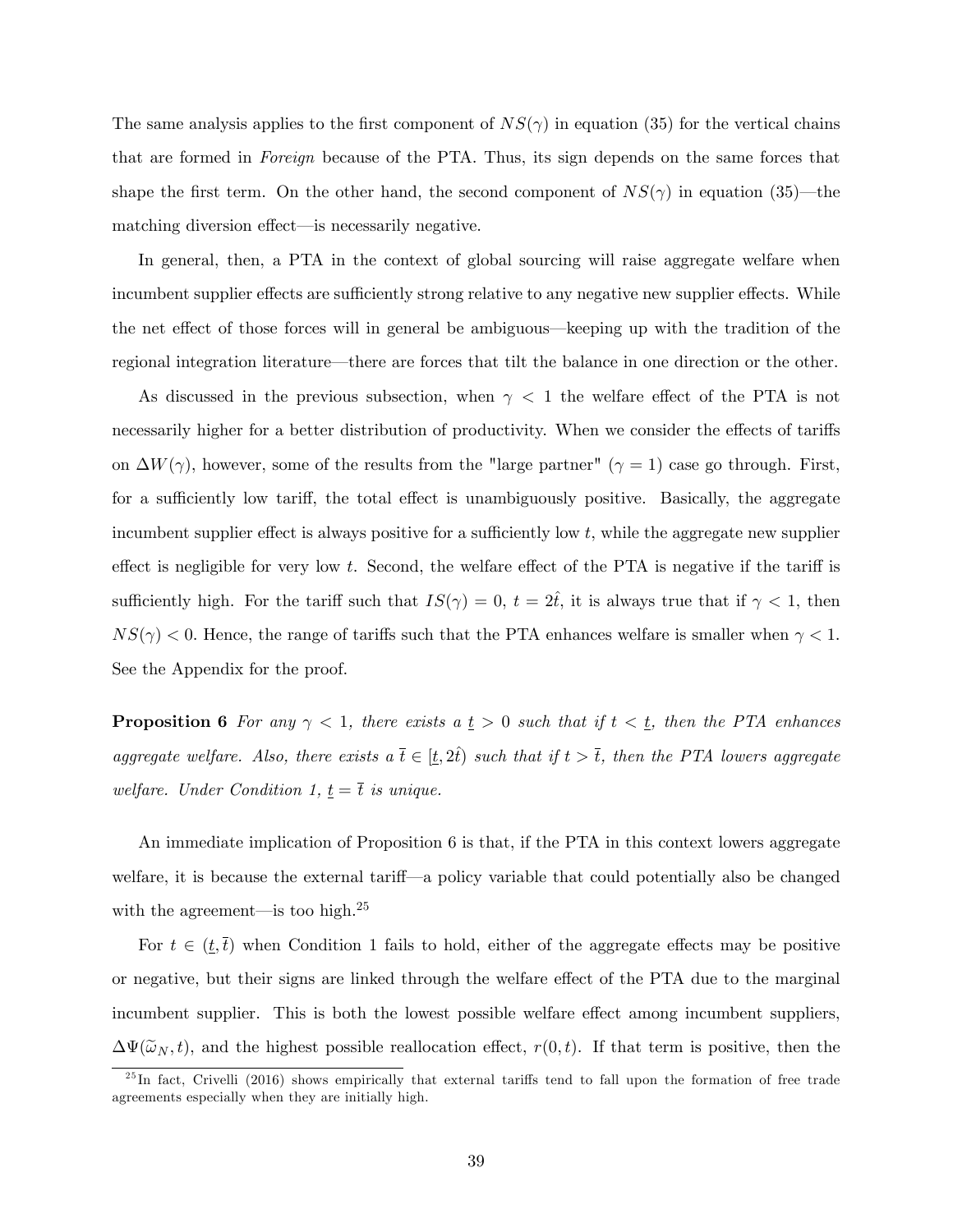welfare effect is positive for all incumbent suppliers and  $IS(\gamma) > 0$ . If it is negative, then the reallocation function is negative for all supplier reallocations and  $NS(\gamma) < 0$ . We can conclude that, if  $IS(\gamma) < 0$ , then we must have  $\Delta \Psi(\tilde{\omega}_N, t) < 0$ . It then follows that  $NS(\gamma) < 0$  and  $\Delta W(\gamma) < 0$ . On the other hand, if  $IS(\gamma) > 0$ , then it is possible that  $\Delta \Psi(\tilde{\omega}_N, t) > 0$ , and  $NS(\gamma)$ (as well as  $\Delta W(\gamma)$ ) may be positive or negative.

Observe also that, under Condition 1,  $NS(\gamma)$  is concave in t. Since  $IS(\gamma)$  is also concave in t (Proposition 2),  $\Delta W(\gamma)$  is as well, except that the external tariff that maximizes it is lower than  $\hat{t}$ .

Finally, the external tariff that maximizes welfare for a large PTA partner is inefficiently high for a smaller PTA partner. Intuitively, the tariff preference has a better effect when  $\omega$  is lower. Thus, to maximize the aggregate incumbent supplier effect, it is optimal to have an external tariff that promotes a high enough relationship-strengthening effect for the best suppliers even when that comes at the cost of lowering the welfare created by the marginal incumbent supplier. Hence,  $\Delta\Psi(\tilde{\omega}_N,t) = r(0,t)$  is decreasing in t at  $t = \hat{t}$  and welfare from all reallocations falls with t. We then have the following (see the Appendix for the proof).

**Proposition 7** If  $\gamma < 1$ , then  $\Delta W(\gamma)$  is maximized for  $t < \hat{t}$ .

## 6 Alternative Specifications for the Generic Industry

As indicated in section 2, the assumption that all generic inputs are produced in ROW is not without loss of generality. Here we briefly discuss how our results would be affected under alternative specifications for the location of the generic industry.

The structure that would impinge the greatest changes on our results is when Foreign is an exporter of  $g$ . In that case, the reduction of tariffs with the PTA would affect both types of inputs in the same way, and therefore would have no impact on the sourcing of  $q$  from Foreign. However, an analogous, but in some aspects inverse, analysis could be made in that case for the sourcing of q from  $ROW$ , which would then be discriminated against g under the PTA. There would be, in particular, a relationship-weakening effect for vertical chains that are preserved in  $ROW$  after the PTA. The more general point of our analysis would nevertheless remain valid: a PTA improves the incentives to invest for the specialized suppliers whose inputs become relatively cheaper than the generic alternative, but worsens the incentives to invest for the specialized suppliers whose inputs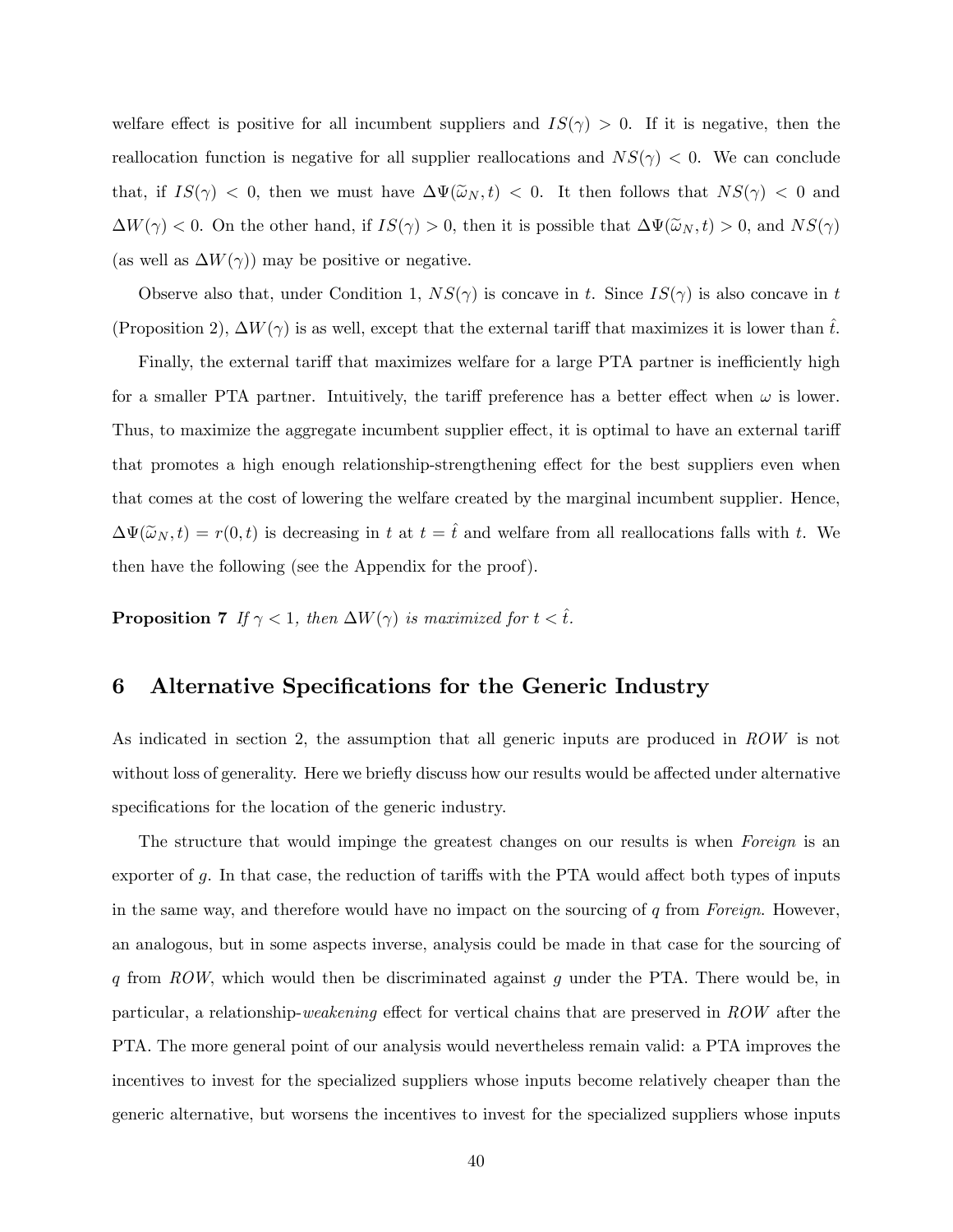become relatively more expensive than the generic alternative because of the tariff preference.

For the reallocation of vertical chains, on the other hand, what matters is the relative tariff on specialized inputs from the two locations. Therefore, the essential insights from our previous analysis would remain unchanged if Foreign exported g, as they do not hinge on the location of the generic industry.

There are other possible specifications for the location of the generic industry, but they would have much less impact on our results. For example, if *Home* did not import but instead produced domestically all generic inputs that its buyers purchase, all of our novel results would remain unaltered. To see that, notice that all the action in the model hinges upon the difference between the tariffs applied to g and q. For notational simplicity, we defined the initial tariff to be the same, t, for both, but by now it should be clear that the whole analysis would carry through if the tariffs on g and q were, respectively,  $t_g$  and  $t_q$ , with  $t_g \neq t_q$ . Regarding the main insights of the analysis, the situation where *Home* produces all g it uses corresponds to the special case where  $t_g = 0$ .

Another possibility is when *Foreign* has an industry of generics but the industry is unable to supply enough q to fulfill *Home*'s demand, so *Home* still imports q from  $ROW$  under the PTA. Again, that would leave all of our novel results essentially unchanged, for the reasons discussed above. The main difference is that in this case the PTA would also generate trade diversion in the sourcing of generic inputs, of the type analyzed by Grossman and Helpman (1995), which by now is well-known.

#### 7 Deep Integration

A defining characteristic of all preferential trade agreements is the reduction of bilateral tariffs. However, PTAs are increasingly encompassing several other policies. These include the harmonization of product standards, bilateral recognition of intellectual property rights, rules providing investment protection, a common competition policy, etc.<sup>26</sup> Our framework can be readily extended to incorporate provisions like those. In fact, since such nontariff policies are likely to alter the effective level of investment protection for specialized suppliers, our framework is particularly well suited for that purpose.

 $^{26}$ See, for example, World Trade Organization (2011) for a detailed discussion of the growing prevalence of those nontariff provisions in actual PTAs.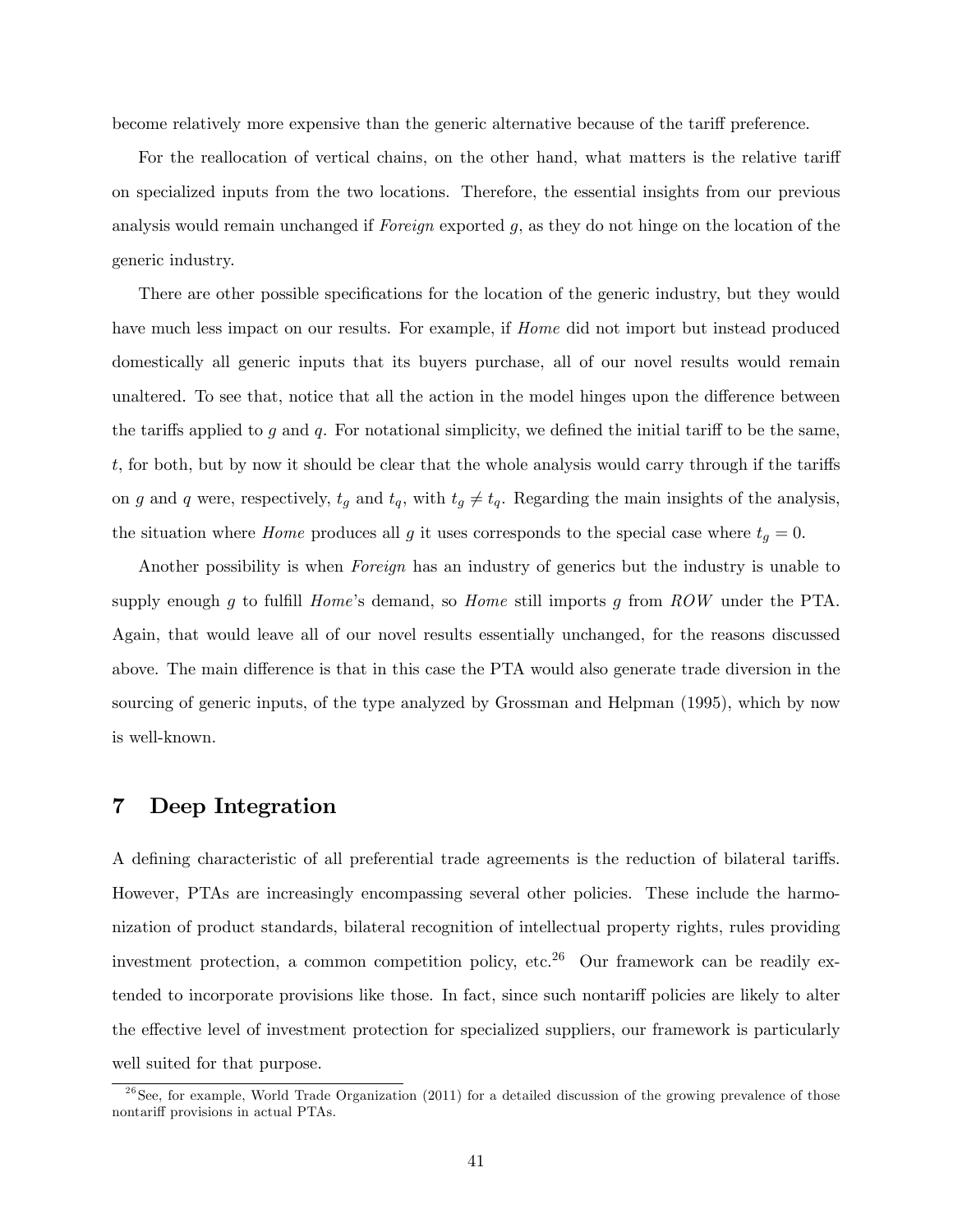To analyze the differential impact of PTAs, let us then consider a simple extension of our benchmark model that incorporates bilateral recognition of intellectual property rights, focusing initially on a single partnership. Part of  $B$ 's bargaining power could be due to its ability to sometimes costlessly copy  $S$ 's technology. To capture this idea, suppose that after the investment is made but prior to bargaining over input production, nature determines whether  $S$ 's technology is appropriable. With probability  $\theta$ , the supplier's idea is not appropriable by the buyer, and they bargain over  $\Omega_j$ ,  $j \in \{N, P\}$ , as in the benchmark model. With probability  $1 - \theta$ , the buyer learns how to imitate and use  $S$ 's technology to produce specialized inputs and the supplier earns zero revenue. The probability  $\theta$  is a function of the stringency of bilateral recognition of IPRs.

The first-best level of investment remains the same. But the supplier's expected profit, net of the investment cost, is now  $\theta \alpha \Omega_j$ , and her problem under trade regime j is now

$$
\max_i \theta \alpha \Omega_j - I(i).
$$

Effectively, the supplier's bargaining power becomes  $\alpha' \equiv \theta \alpha$ . We term  $\alpha'$  the level of *supplier* investment protection. The entire previous analysis carries through with  $\alpha'$  replacing  $\alpha$ .

Of course, myriad factors ináuence the determination of IPRs in an economy, but the modeling of how  $\theta$  is determined is beyond the scope of this paper. We can, however, incorporate into our framework the possibility that a PTA brings about not only lower preferential tariffs but also provisions related to recognition of bilateral IPRs. A natural way to do so is to assume that a "deep PTA" both removes the tariff between *Home* and *Foreign and* puts in place rules/institutions that result in stricter recognition of bilateral intellectual property rights. Since such institutional changes may be difficult to alter, this is best modeled as a marginal increase in  $\theta$  (and hence in  $\alpha'$ ).<sup>27</sup>

Note, first, that  $d\Delta q/d\theta > 0$ , so deep integration is associated with a greater boost to bilateral trade flows, relative to "shallow integration" that only lowers tariffs. As indicated in the introduction, this is consistent with recent empirical findings. Furthermore,  $d^2\Delta q/d\theta dt > 0$ ; thus, deep integration is complementary to shallow integration (i.e., a PTA that simply reduces bilateral tariffs) with respect to trade flows. Hence, the greater the tariff preference, the more effective deep

<sup>&</sup>lt;sup>27</sup> Here we are following a modeling approach analogous to that of Osnago, Rocha and Ruta (2018), who model deep integration as an increase in the parameter governing contractibility, although they do so in the context of Antràs and Helpman's (2008) model.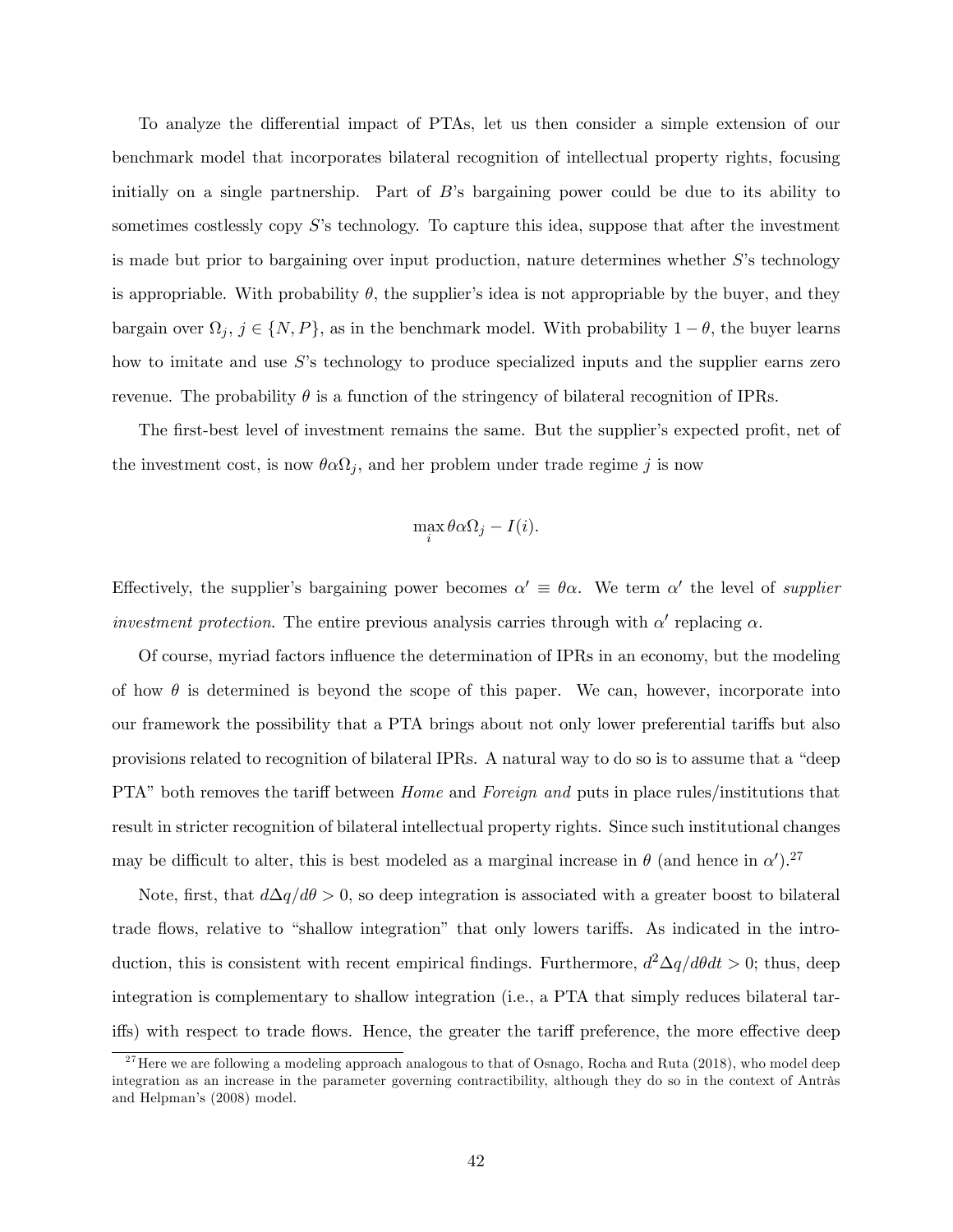integration is in terms of boosting bilateral trade. Entirely analogous statements can be made about the impact of a deep PTA on the investment effect,  $\Delta i$ .

Now, the *welfare* implications of deep integration are much more subtle. As the analysis of the previous section makes clear, the welfare impact of a shallow PTA already has several different components. To keep the analysis simple and to shed light on the effects of deep integration, we focus on the case when Foreign is a large, natural trading partner of Home; that is, when  $\gamma = 1$ .

To see how an increase in  $\theta$  affects the welfare impact of a PTA, we need first to understand how supplier investment protection  $\alpha'$  changes  $\Delta W(1)$ . Clearly, sourcing diversion effects are unaffected by  $\alpha'$ , but relationship-strengthening effects are, since  $\alpha'$  determines the effective intensity of the hold-up problem. And recall that the agreement enhances overall welfare if it serves primarily to substitute for complete contracts for sufficiently productive firms, but not otherwise.

When investment protection is very strong  $(\alpha'$  is near 1), there is no meaningful contractual inefficiency to substitute for. In that case, a PTA distorts sourcing decisions and induces excessive relationship-specific investment. In terms of equation (27), observe that when  $\alpha' \to 1$ ,  $HUP_N$ vanishes but  $EXC_P > 0$ , so  $RS < 0$  for any tariff. Thus, when  $\alpha' \to 1$ , the tariff discrimination under the PTA is necessarily harmful for society, as it generates sourcing diversion and a negative RS.

Conversely, when investment protection is seriously lacking  $(\alpha'$  is near 0), the PTA is a poor substitute for contracts because the investment response to the PTA is too weak. In that case, the agreement merely distorts sourcing decisions. This is clear from (27), since  $\lim_{\alpha' \to 0} \Delta i = 0$ . Thus, also when  $\alpha' \to 0$ , the tariff discrimination under the PTA only brings undesirable effects.

In turn, when investment protection is neither too low nor too high, then PTAs can be effective. In that case, there is meaningful underinvestment but investment is sufficiently responsive to the tariff discrimination engendered by a PTA.

The next proposition formalizes those statements and shows how  $\alpha'$  affects  $\Delta W(1)$  more generally. See the Appendix for the proof.

**Proposition 8** When  $\gamma = 1$ , the welfare impact of the PTA is strictly negative when either  $\alpha' \to 0$ or  $\alpha' \to 1$ , is increasing in  $\alpha'$  when  $\alpha' \to 0$  and decreasing in  $\alpha'$  when  $\alpha' \to 1$ . Furthermore, it is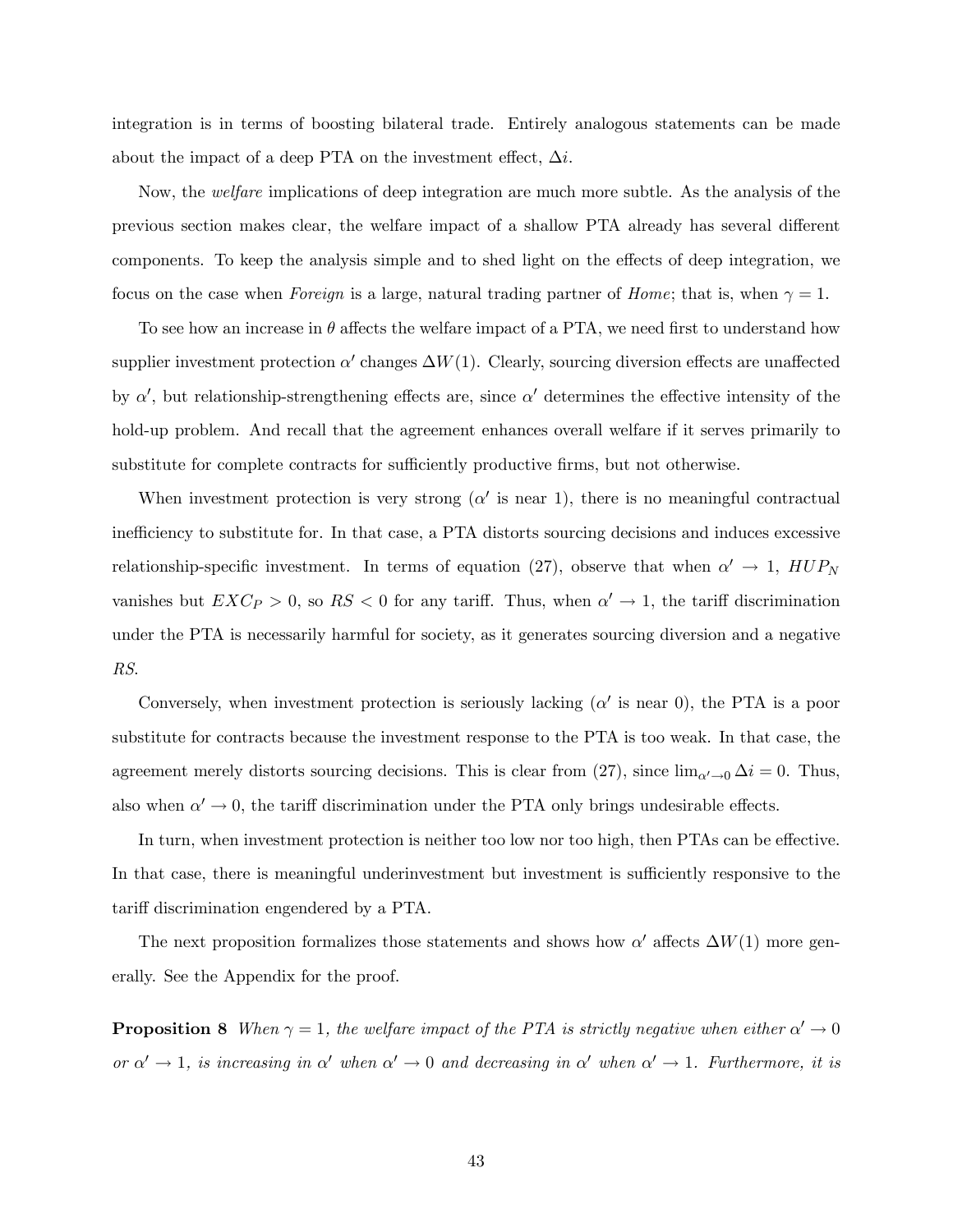maximized at an interior level  $\alpha^O$ , defined as

$$
\alpha^O \equiv \frac{2c\left[p_w - \mathbf{E}\left(\omega; \omega \le \tilde{\omega}_N\right)\right]}{\left(4c - b^2\right)\left[p_w - \mathbf{E}\left(\omega; \omega \le \tilde{\omega}_N\right)\right] + \left(2c - b^2\right)t}.\tag{37}
$$

Hence, tariff preferences under a PTA cannot help if IPRs are too weak or the fundamental hold-up problem is too serious (as both lead to a very small  $\alpha'$ ), and cannot help either if IPRs are too strong and the fundamental hold-up problem is mild (as this would imply a very high  $\alpha'$ ). Instead, tariff preferences can help when both the original inefficiency and the stringency of IPRs are 'moderate.'

A direct consequence of Proposition 8 is that, when  $\alpha' > \alpha^O$  an increase in  $\alpha'$  through a higher  $\theta$  lowers the welfare impact of the agreement, despite its positive effect on trade flows. The reason is that the beneficial role of the PTA in our context of international sourcing is to boost investment when investment is inefficiently low. When  $\alpha'$  is already relatively high, further increasing it in the context of a PTA would bring little beneficial (and possibly excessive) investment coupled with sourcing diversion, thus decreasing the benefits of the agreement (and possibly turning them into a net loss).

On the other hand, when  $\alpha' < \alpha^O$  a deep PTA has a higher welfare impact than a shallow agreement would. In that case hold-up problems are severe, and improving IPRs between the two PTA partners would boost the benefits brought about by the preferential tariff treatment, so there is a positive complementarity, from a social standpoint, between the effects of tariff discrimination and stricter IPRs on the supplier's investment. Thus, we have the following.

**Corollary 2** Let  $\gamma = 1$  and consider a "deep PTA" that, in addition to eliminating bilateral tariffs, marginally increases bilateral recognition of IPRs,  $\theta$ . Such deep provision enhances the welfare impact of the PTA (i.e., is a social strategic complement to bilateral tariff liberalization) if the existing level of bilateral IPRs is relatively low:  $\theta < \alpha^O/\alpha$ . Conversely, the deep provision reduces the welfare impact of the PTA (i.e., is a social strategic substitute to bilateral tariff liberalization) if the existing level of bilateral IPRs is relatively high:  $\theta > \alpha^O/\alpha$ .

Hence, our model implies that "deeper" PTA provisions improve the impact of preferential tariff liberalization when IPRs are weak, but may not otherwise.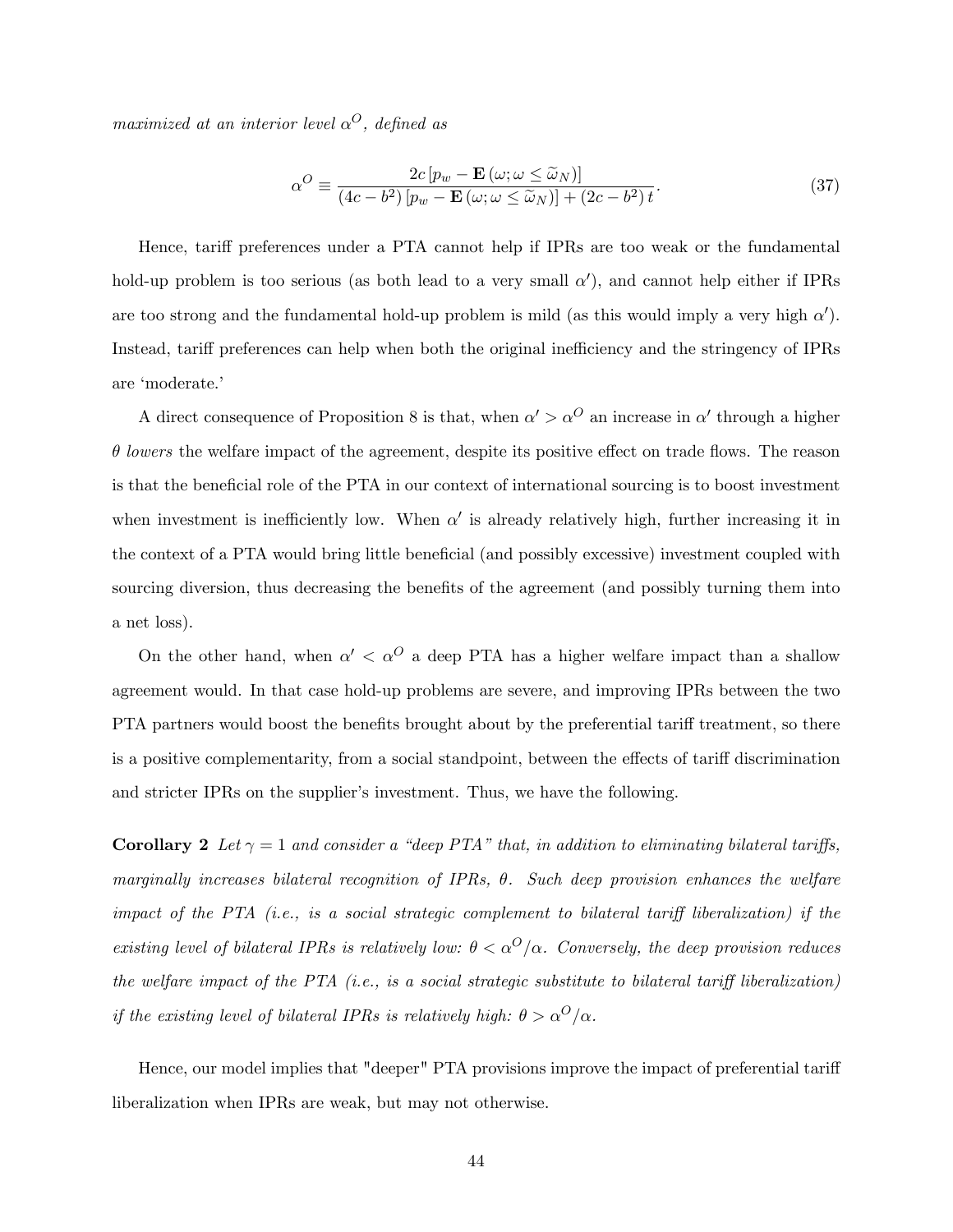Another way of looking at the impact of deep provisions in PTAs is to consider how they affect the threshold  $\bar{\omega}$ . It is not difficult to see that  $\bar{\omega}$  is concave in  $\theta$  and reaches a maximum at an intermediate value of  $\theta$ ,  $\hat{\theta} = \frac{2c - \sqrt{2c(2c-b^2)}}{\alpha b^2}$ . Thus, deep integration amplifies the range of suppliers for which tariff preferences bring welfare gains whenever initial levels of investment protection are sufficiently low. Otherwise, deep integration shrinks the number of Y-chains for which the PTA increases welfare.

Analogously, we can see how the strength of IPRs affects the level of tariff preference consistent with the PTA being welfare-improving. See the Appendix for the proof.

**Proposition 9** When  $\gamma = 1$ , the highest level of the external tariff consistent with the PTA being welfare-improving,  $2\hat{t}$ , reaches a maximum at an interior level of IPRs,  $\hat{\theta} = \frac{2c - \sqrt{2c(2c - b^2)}}{\alpha b^2}$ .

Thus, deep integration extends the level of the external tariff under which the PTA brings welfare gains whenever initial levels of investment protection are sufficiently low. Put differently, when either the fundamental hold-up problem is severe or IPRs are weak, deep integration is a social strategic *complement* to "shallow" integration, enhancing the efficacy of the tariff preference in promoting efficiency-enhancing investment. On the other hand, when investment protection is high, deep integration reduces the maximum level of the external tariff consistent with the PTA increasing welfare. Deep integration becomes then a social strategic *substitute* to shallow integration. In that case, there is a rationale for keeping the agreement restricted to its basic role of eliminating bilateral tariffs.

Observe that developing countries are typically associated with high tariffs (and high external tariffs under a PTA) and weak recognition of international IPRs (and therefore a low  $\theta$  and a resulting low  $\alpha'$ ). This tends to generate conditions unfavorable to shallow integration (in the sense that t tends to be higher than  $2t$ , since a low  $\theta$  reduces t. The introduction of deep provisions could therefore help to make "South-South" and "North-South" PTAs welfare-improving. Figure 8 illustrates that point.<sup>28</sup> When t is high and  $\alpha'$  is low,  $\Delta W(1) < 0$ . If, however, the agreement also promotes a sufficiently large increase in  $\alpha'$  (through an increase in  $\theta$ ), then  $\Delta W(1) > 0$  becomes possible.

<sup>&</sup>lt;sup>28</sup>The figure uses the same parametrization used in Figure 5, for  $k = 2$ . We note that it is well known that Pareto provides a good fit for the distribution of firm productivity in many contexts. This is the conclusion of, for example, the cross-industry analysis of Corcos et al. (2012) for the European Union. In particular, in their study the average parameter k across industries is estimated to very close to 2.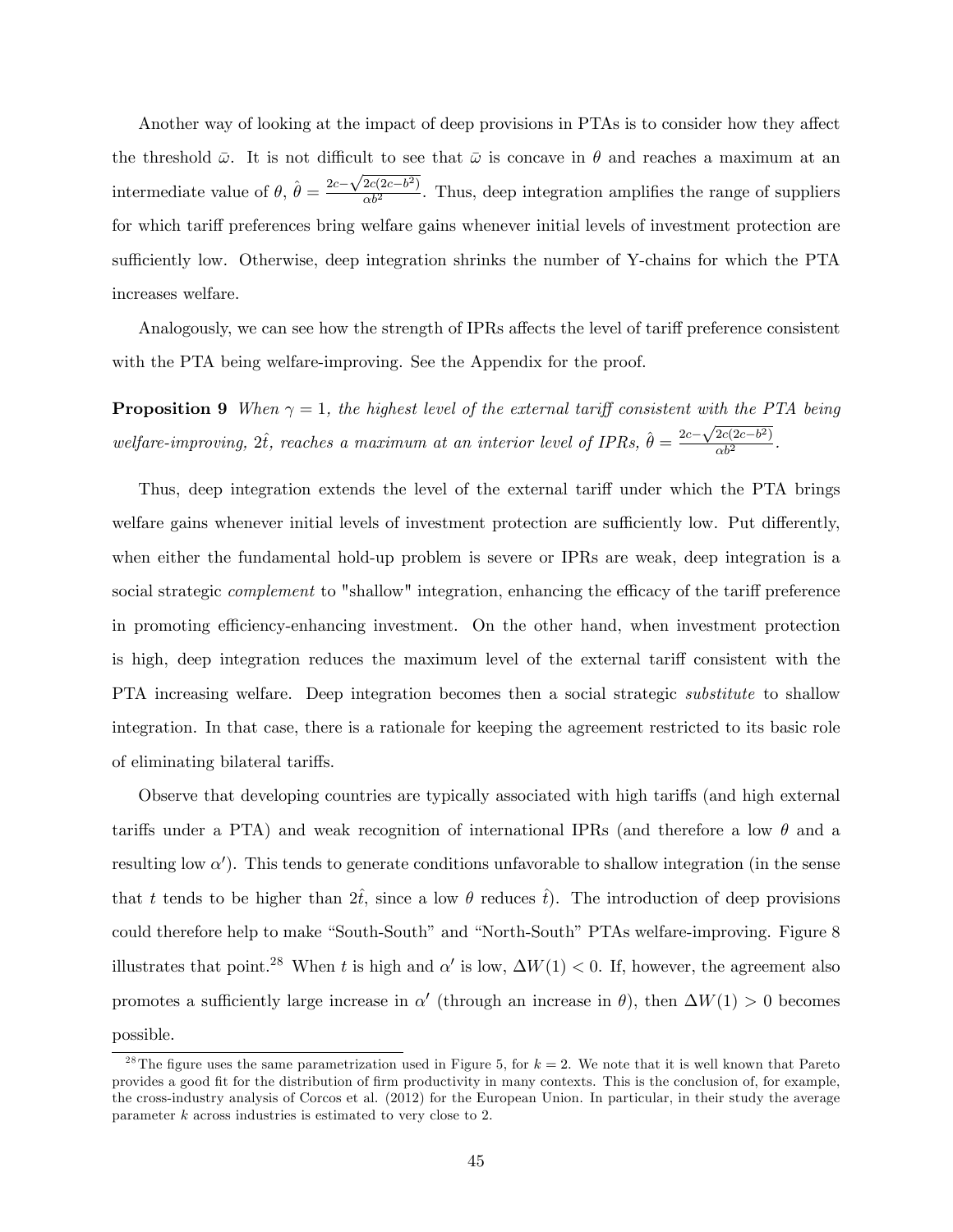

Fig. 8:  $\Delta W(\gamma = 1)$  for Pareto  $(k = 2)$ 

In contrast, developed economies are typically associated with low tariffs (and low external tariffs under a PTA) and strong IPRs regimes (and therefore a high  $\theta$  and a resulting high  $\alpha'$ ). While this tends to provide generally favorable conditions for preferential liberalization (in the sense that t tends to be lower than  $2t$ ), our analysis suggests that "North-North" PTAs may be more effective if kept shallow. To see this in Figure 8, observe that, for combinations of very low  $t$ and very high  $\alpha'$ ,  $\Delta W(1) > 0$ . However, if the agreement included deep provisions that induced a higher  $\alpha'$ , the welfare gain would not be as large.

At the cost of introducing some ambiguity in the results, one can readily extend the analysis to the general case where  $\gamma \in [0, 1]$ . An important issue when doing that is to define whether the change in IPRs is indeed bilateral, only with respect to *Foreign*, or multilateral. Indeed, many deep provisions in recent PTAs do not have a preferential nature. Here we hint at what would be the additional effects of a deep PTA when the deep provision is not discriminatory.

Observe first that, when IPRs are nondiscriminatory, none of the matching cutoffs  $\{\tilde{\omega}_N, \tilde{\omega}_F, \tilde{\omega}_{ROW}\}$ depend upon  $\alpha'$ . Then the analysis of how  $\alpha'$  affects new suppliers is entirely analogous to the analysis of how it affects incumbent suppliers. The only important difference is that, because of the new suppliers' worse distribution of productivity, the level of supplier bargaining power that would maximize welfare for this group would be strictly below  $\alpha^O$ .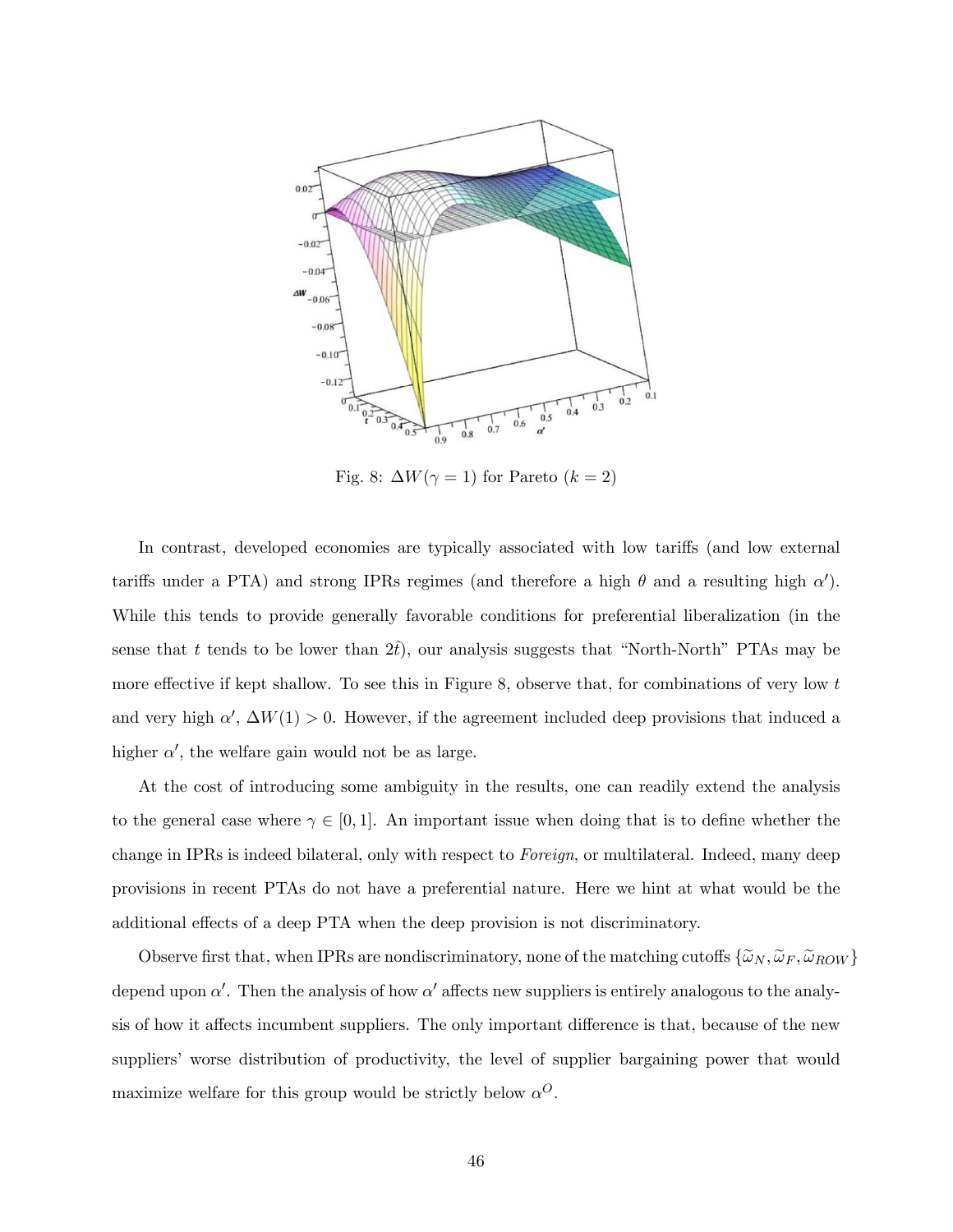On the other hand, the effect of  $\alpha$  on  $MD(\gamma)$  is entirely different: it can be shown that the welfare loss due to matching diversion is more severe, the higher is the supplier investment protection. This happens because the surplus generated by a Y-chain exhibits complementarity between productivity and supplier investment protection. As a result, the loss due to the reallocation of suppliers is especially large when suppliers have more bargaining power.

Hence, the effect of supplier investment protection on  $NS(\gamma)$  also has two components: one has an inverse-U shape akin to the effect on  $IS(\gamma)$ , but shifted to the left; the other is negative and strictly decreasing. The net result is generally undefined because the density  $f(\omega)$  could yield convex portions in  $MD(\gamma)$ . Barring very particular distributions, however, the  $\alpha'$  that maximizes  $NS(\gamma)$  will tend to be lower than  $\alpha^O$ , but a similar analysis would carry through.

## 8 Positive Implications of a PTA

The main goal of our analysis is to investigate the welfare implications of PTAs under global sourcing. However, our model also has some clear positive, testable implications for the matching structure of the economy, for the productivity of matched firms, and for the trade flows following the formation of a PTA. The effects depend on whether a buyer is matched with a supplier in Foreign or in ROW prior to the PTA.

Specifically, we have that buyers forming vertical chains in PTA member countries prior to the agreement keep their original suppliers and source more from them. Thus, there is an intensive margin positive effect for incumbent suppliers in Foreign. Moreover, because of the higher investment levels, the productivity of those suppliers increases, so there is also a *productivity effect* for those matches.

Now, for firms forming vertical chains in non-PTA countries prior to the PTA, there will not be any change for those buying from the highly productive suppliers there. In turn, those sourcing from less productive Örms switch to suppliers within the trading bloc, and their baseline productivity is lower than the productivity of their previous suppliers outside the bloc. Hence, there is also an across-country extensive margin effect, from outside to inside the trading bloc, for buyers originally matched with suppliers located outside the bloc that are not very productive.

Observe that the new suppliers inside the bloc did not invest and did not export before the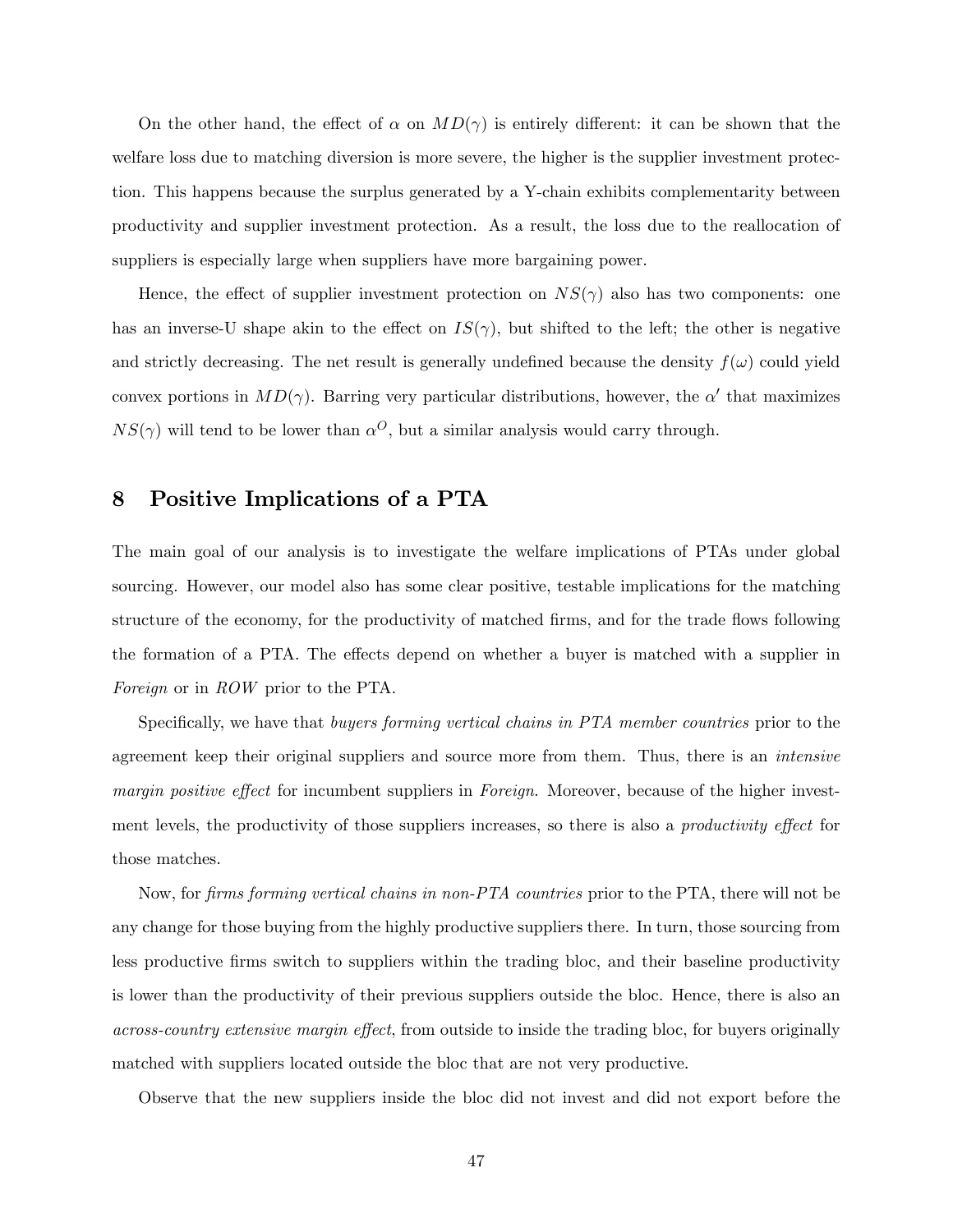PTA. Therefore, the increase in investment is especially large for them and takes place only because they anticipate exporting. Interestingly, that testable prediction—i.e., a particularly large increase in investment for average-productivity producers that start to export because of preferential market access—is exactly what Lileeva and Trefler (2010) find in the context of preferential liberalization between Canada and the United States.

Recently, datasets that include the identity and characteristics of matched firms across countries are becoming increasingly available. If a PTA is implemented between two of the countries for which such data are available, one could investigate the validity of those relatively straightforward implications.

Sugita, Teshima and Seira (2018) provide an interesting analysis along those lines, but focusing on the characteristics of the matching equilibria. They study the effects of a trade policy shock that is akin to a removal of import preferences: the end of very restrictive import quotas on (some) clothing and textiles products on 1 January 2005 in the US. Those quotas applied to imports coming from some countries (especially China) but not to others (like Mexico). The authors investigate how the trade policy shock affected the structure of buyer-seller matches between the US and Mexico. They find that the removal of the preferential treatment that Mexico enjoyed caused significant partner switching, and that those changes played the main role in the ensuing trade flow adjustments. Interestingly, they also find that the trade shock increased the efficiency of the matches. In the context of our paper, one could interpret their results as evidence that there was matching diversion under the preferential quota system, which receded once the quotas were eliminated.

## 9 Conclusion

Under global sourcing with incomplete contracts and endogenous buyer-supplier matching, a PTA affects the efficiency of the production process both through cost-reducing investment and through changes in the set of vertical chains. For that reason, a PTA can be welfare-enhancing even when there is no standard trade creation, as long as specialized suppliers are sufficiently productive and the tariff preference is not too high. The primary channel for positive welfare effects is through improved investments by suppliers originally located in PTA member countries. New vertical chains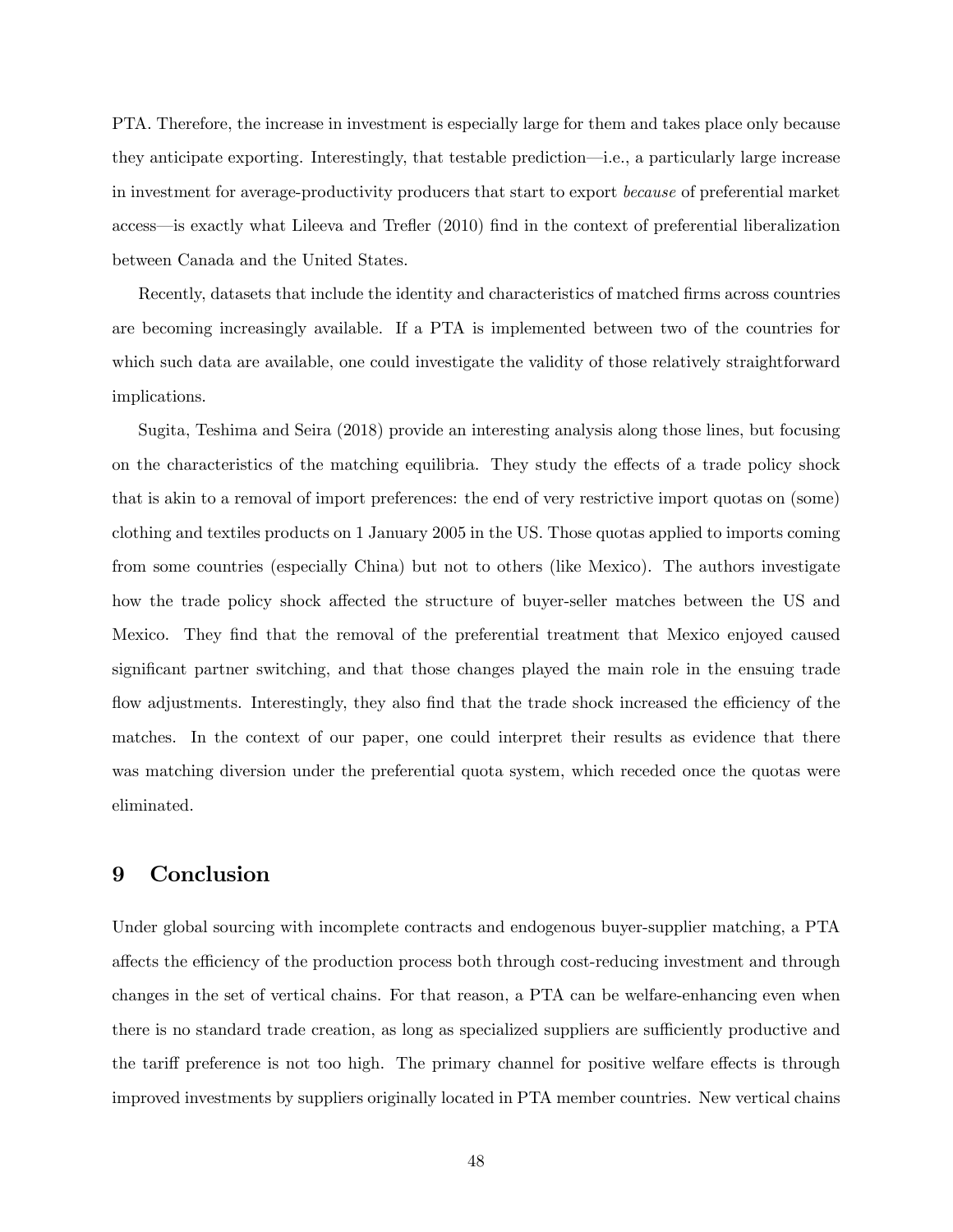could enhance welfare in circumstances where PTA countries have a large number of relatively productive suppliers that are idle without the PTA. However, rematching always lowers the average baseline productivity of suppliers and some new vertical chains always lower welfare under the PTA.

Deep provisions in PTAs enhance trade flows between members, but their welfare implications are subtle. For example, improved IPRs enhance investment protection, boosting incentives for relationship-specific investments. But that can improve or worsen the welfare impact of a PTA, depending upon whether changes in investment are already too strong under shallow integration. For that reason, shallow integration may be best for "North-North" agreements, whereas deep integration tends to be helpful for PTAs that involve developing economies where IPRs are lacking.

Our work is a small but we believe an important step toward understanding the implications of preferential liberalization in the context of global sourcing. In particular, our model offers a promising framework for future work. For example, one could extend the model to capture the effects of other deep provisions like improved product-quality standards. This could be modeled as an improved ability of a supplier to have the outside option to sell its output to firms other than her matched buyer. One could also adjust the model to capture the possibility that deep PTA provisions may select on productivity. If Örms were required to pay Öxed costs to take advantage of improved IPRs, say, then only higher-productivity Örms would choose to do so. Hence, deep provisions could effectively achieve exclusion through facilitating choices that firms make. This has potential for framing empirical analyses of whether and how deep provisions select on productivity.

Our analysis also has implications for the design of PTAs. Studying further the optimality of preferential margins and of deep provisions is one natural way to proceed. Another is to consider criteria for selecting industries for exclusion from PTAs. Industry exclusion is a staple of PTAs. Although Article XXIV of the GATT requires that "substantially all trade" must be included in every preferential agreement, the vagueness of the requirement allows for very flexible interpretations. Furthermore, PTAs that do not include developed economies can be notified to the World Trade Organization under the "Enabling Clause," which imposes even weaker constraints, as Ornelas (2016) points out. As a result, in reality PTA exclusions vary from a few products to several entire sectors.<sup>29</sup> Surprisingly, there are very few theoretical analyses of sector exclusions in PTAs,

 $^{29}$ For example, Deardorff and Sharma (2018) study 240 importer-exporter pairs within PTAs initiated prior to 2005, and Önd that the fraction of excluded products during 2009-11 is ten percent for the US and ranges between 3% and 44% for all countries in the sample.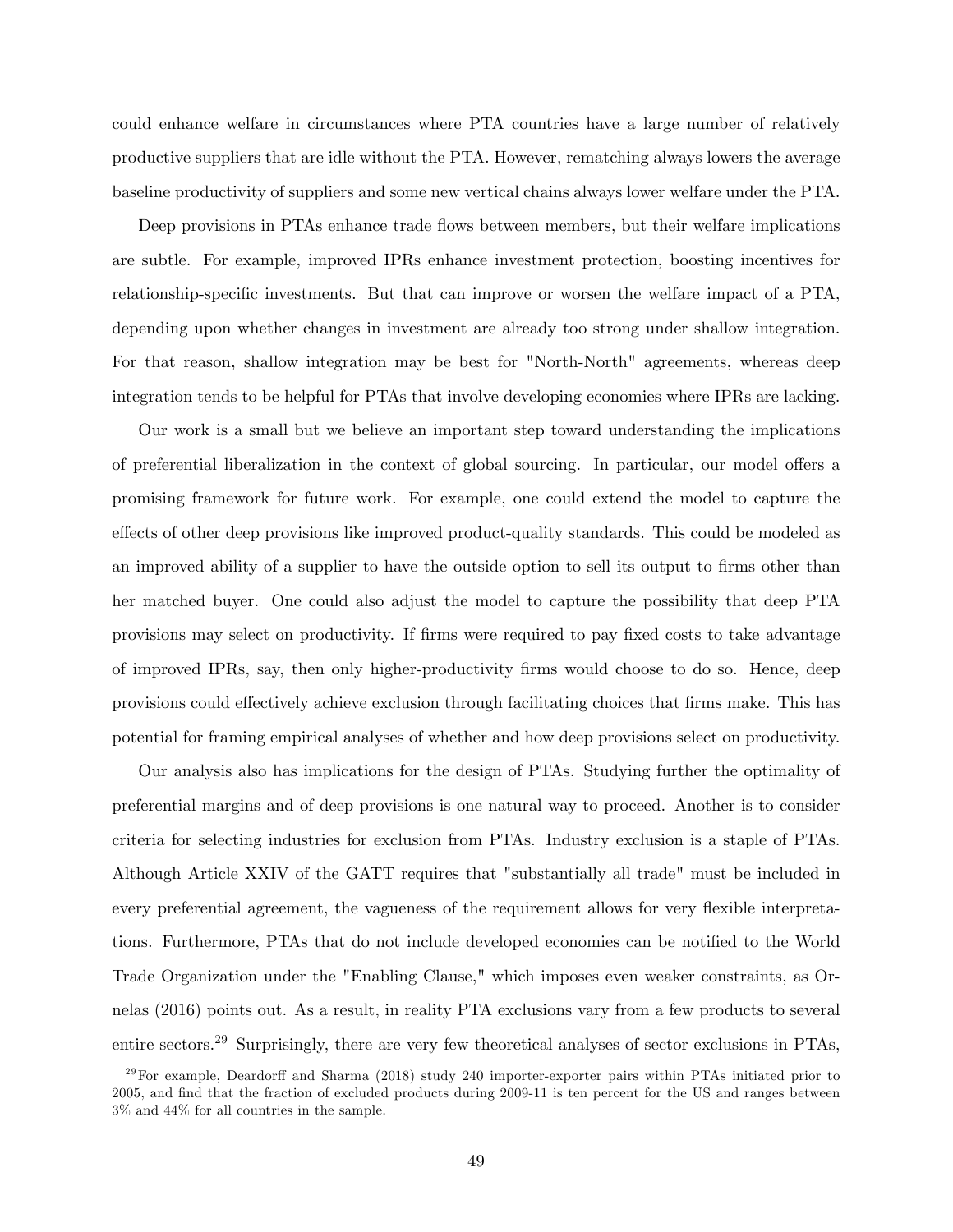the most notable exception being the political-economy analysis of Grossman and Helpman (1995). Here, we find that the high-productivity industries are the most valuable in an agreement if we considered only incumbent suppliers. However, once we take into account the ináux of new suppliers, that conclusion is no longer warranted. Indeed, if it were feasible, a social planner would like to prevent, in every PTA and in every industry, the full market-driven reallocation of buyers across vertical chains.

Our framework could potentially be employed to shed light on current policy debates as well. For example, in the recent renegotiation of NAFTA, its members agreed to tighten the rules of origin requirements for the automotive sector to qualify for zero tariffs within the bloc. As Conconi et al. (2018) show, NAFTAís existing ROOs already reduce imports of intermediate products from outside the bloc. Here, one way to incorporate the new tightening would be to explicitly model the sourcing of additional inputs by specialized suppliers. Alternatively, since the ROOs tend to increase the cost of production of North American firms by endogenously raising the cost of foreign inputs, one could model their tightening as a downward shift (possibly nonuniform) of the underlying distribution of productivity of suppliers within NAFTA. According to our analysis, that would lower the welfare impact due to all incumbent specialized suppliers. On the other hand, by worsening the distribution of productivity inside the bloc relative to the distribution of productivity outside the bloc, the tariff preferences cum tight ROOs may not yield any new suppliers, and instead generate "negative matching diversion"—with possible positive welfare effects.

At a more general level, an increasingly important theme for policymakers and academics alike is the expansion of global value chains. Our results help to justify the view that PTAs promote the intensification of GVCs. First, they generate "more depth" in existing relationships, fueled by more investment. Second, PTAs also generate "more width," in the sense of fueling the formation of new relationships. Now, our setting is very simple, with a supply chain containing just two specialized firms plus a competitive fringe. In contrast, a typical GVC includes several producers and parts cross several national borders. But as Yi (2003) points out, tariffs are typically applied on gross exports. This suggests that the mechanisms we develop are likely to be even more important for egenuine<sup>,</sup> GVCs, like the ones studied by Antràs and de Gortari (2017).

Baldwin (2011), the World Trade Organization (2011) and several others have argued that regionalism nowadays is about the rules that underpin fragmentation of production, not about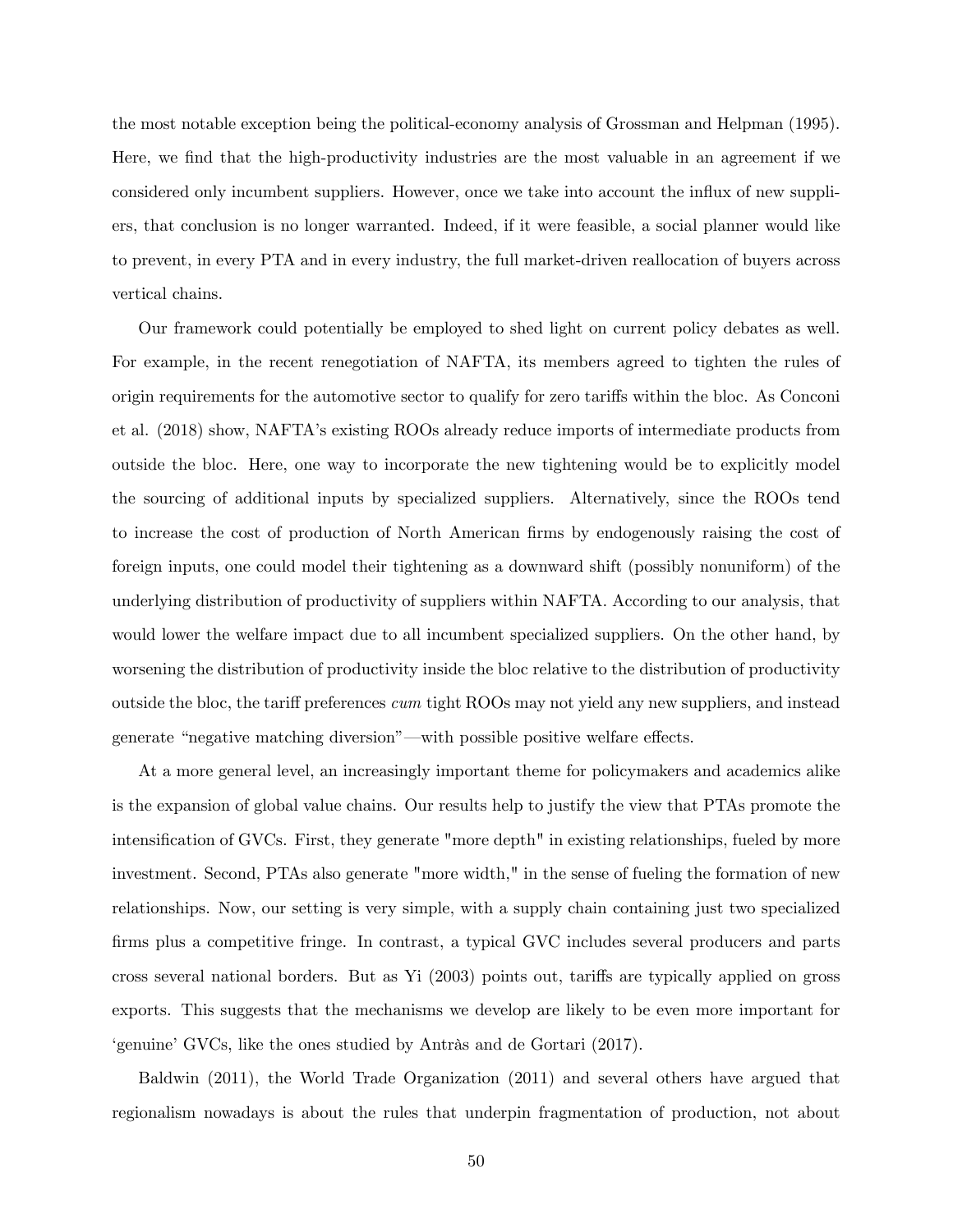preferential market access. As such, Baldwin (2011) claims that the traditional Vinerian approach is outdated and that we need "a new framework that is as simple and compelling as the old one, but relevant to 21st century regionalismî (p. 23). Here we introduce several features that are deemed central for the international fragmentation of production, and yet show that preferential market access remains key for understanding the welfare impact of PTAs—probably more than it has ever been for the trade of Önal goods. Critically, deep provisions in PTAs interact with preferential market access in a way that reinforces the latter's positive effect on trade flows but whose welfare implications are much more intricate than a simple look at trade flows would suggest. Thus, one could view our model as a step towards a framework that extends the Vinerian view to the "new regionalism" world.

## Appendix

**Efficient investment levels** Without an agreement, the efficient investment level solves

$$
\max_{i} p_w q_N - C(q_N, i, \omega) - I(i). \tag{38}
$$

The first-order necessary condition is

$$
p_w \frac{dq_N}{di} - C_q(q_N, i, \omega) \frac{dq_N}{di} - C_i(q_N, i, \omega) = I'(i).
$$

Using (3), this expression simplifies to  $-C_i(q_N, i, \omega) = I'(i^e)$ , as indicated in (8).

With a PTA, the efficient investment level also solves (38), after replacing  $q_N$  with  $q_P$ . The first-order necessary condition is analogous to the one above, but using  $(15)$  it simplifies to

$$
-t\frac{dq_P}{di} - C_i(q_P, i, \omega) = I'(i).
$$

This expression may appear to yield a level of investment different from  $i^e$ . However, developing it further we obtain

$$
-t\frac{b}{c} + b\left(\frac{p_w + t - \omega + bi}{c}\right) = 2i,
$$

which is satisfied exactly when  $i = i^e$ .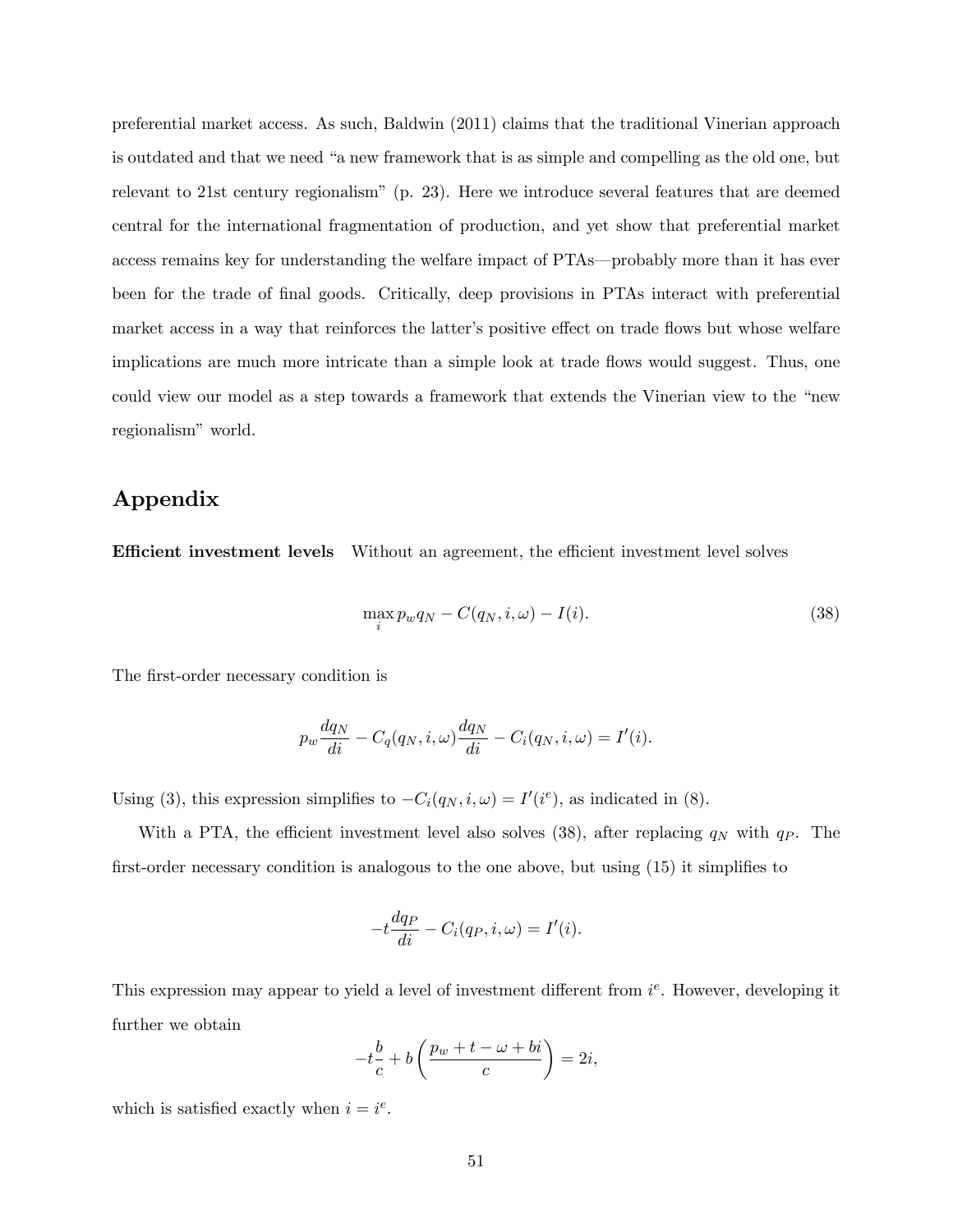Explicit expressions for welfare Inserting equilibrium investments and levels of inputs, we have the following expressions for welfare:

$$
\Psi_N(\omega) = [V(Q^*) - p_w Q^*] + \frac{(p_w - \omega)^2 (2c - \alpha^2 b^2)}{(2c - \alpha b^2)^2},
$$
  
\n
$$
\Psi_P(\omega, t) = [V(Q^*) - p_w Q^*] + \frac{(p_w + t - \omega)^2 (2c - \alpha^2 b^2)}{(2c - \alpha b^2)^2} - \frac{2t (p_w + t - \omega)}{(2c - \alpha b^2)}.
$$

Observe that the term in brackets in constant across trade regimes.

Matching Equilibrium We describe the full details of a Walrasian equilibrium in the market for matches. Equilibrium requires an assignment of buyers to suppliers and a fee schedule describing the net transfer from each supplier to the buyer that she is matched to, such that buyers and suppliers choose matches to maximize profits (taking the schedule as given) and the market for matches clears. For both the no-PTA and PTA cases, we first introduce a more general notation and state equilibrium conditions using this notation, then convert back to the notation in the main text.

No PTA Consider Örst the no PTA case. Let the suppliers pay the buyers a matching fee  $M: \Omega \times \{F, ROW\} \times [0, b] \to \mathbb{R}$ . Let the assignment of matches follow  $\mu_N: [0, \beta] \to \Omega \times \{F, ROW\}$ . Define the gross utility for a buyer of type b matched with a supplier of type  $\omega$  in country y as  $U_B(b,\omega, y)$ . Define the gross utility for a supplier of type  $\omega$  in country y matched with a buyer of type b as  $U_S(\omega, y, b)$ . Three sets of conditions must hold:

1. For each buyer  $b \in [0, \beta]$ , the assignment  $\mu_N(b)$  solves

$$
\max_{\{\omega,y\}} U_B(b,\omega,y) + M(\omega,y,b).
$$

Given the fee, buyers maximize profits over a choice of supplier (productivity  $\omega$  and location y).

2. For each supplier  $(\omega, y) \in \Omega \times \{F, ROW\}$ , each buyer match  $b \in \mu_N^{-1}(\Omega, \{F, ROW\})$  solves

i) 
$$
\max_{\{b\}} U_S(\omega, y, b) - M(\omega, y, b).
$$

Given the fee, suppliers maximize profits over a choice of buyer. Because there is an excess of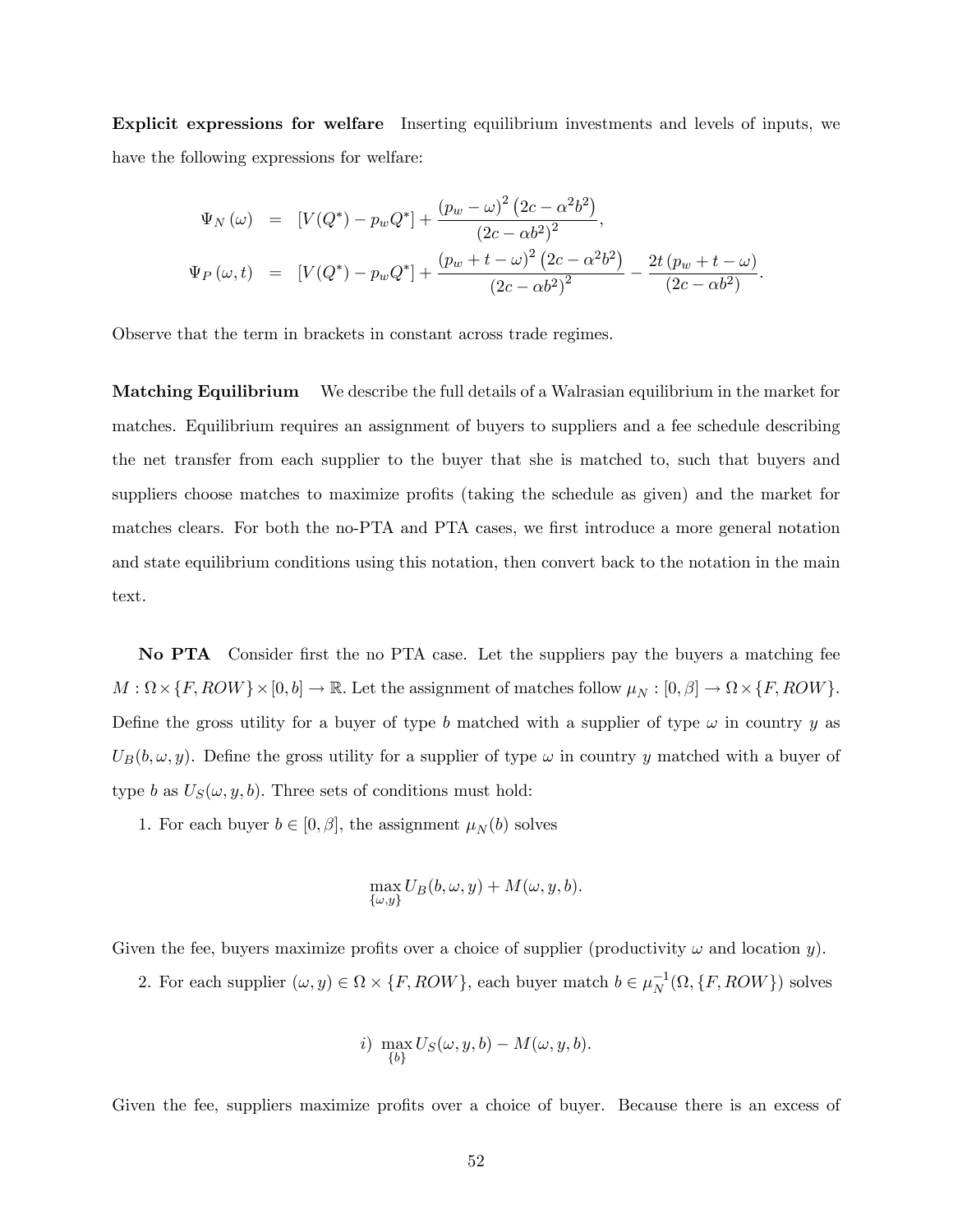suppliers  $(\beta < \gamma)$ , there is an additional requirement:

$$
ii) \max_{\{b\}} U_S(\omega, y, b) - M(\omega, y, b) \le 0 \text{ if } \mu_N^{-1}(\Omega, \{F, ROW\}) \text{ is empty.}
$$

If a supplier is unassigned, then her payoff from matching with a buyer would be non-positive.

3. The assignments must also match all available buyers to all suppliers with types more productive than marginal types:

$$
\int_{\mu_N([0,\beta]\times\{F, ROW\})} dF(\omega) = \beta,
$$
  

$$
\int_{\mu_N([0,\beta]\times F)} dF(\omega) \leq \gamma,
$$
  

$$
\int_{\mu_N([0,\beta]\times ROW)} dF(\omega) \leq 1 - \gamma.
$$

Statement 1 implies that  $\frac{dM(\omega, y, b)}{d\omega} = -\frac{dU_B(b, \omega, y)}{d\omega}$ , and because  $U_B$  is a constant function of y,  $M(\omega, y, b)$  is also a constant function of y. Because  $U<sub>S</sub>$  is a constant function of b, statement 2(i) implies that  $M(\omega, y, b)$  is a constant function of b. Statement 2(ii) implies the marginal supplier earns exactly zero profit, and that this supplier's  $\omega$  is the same in both countries. Hence, we drop the b and y arguments from all functions and define  $U_S^N(\omega) \equiv U_S(\omega, y, b)$ ,  $U_B^N(\omega) \equiv U_S(b, \omega, y)$ and  $M_N(\omega) \equiv M(\omega, y, b)$ . This redefined notation is consistent with the notation in the main text. Denoting  $\tilde{\omega}_N$  as a marginal supplier, statement 2(ii) implies  $U_S^N(\tilde{\omega}_N) = M_N(\tilde{\omega}_N)$ . Profit maximization then guarantees that  $\tilde{\omega}_F = \tilde{\omega}_{ROW} = \tilde{\omega}_N$  for the no PTA case. Statement 3 and the monotonicity of  $U_S^N(\omega)$  then imply that  $F(\widetilde{\omega}_N) = \beta$ .

Given that  $\frac{dM_N(\omega)}{d\omega} = -\frac{dU_B(\omega)}{d\omega}$ , it follows that  $M_N(\omega)$  is the sum of  $U_B^N(\omega)$  and a constant term. We construct the fee by specifying  $M_N(\omega) = -U_B^N(\omega) + k_N$ . Returning to a marginal supplier, we can then write  $U_S^N(\tilde{\omega}) = -U_B^N(\tilde{\omega}) + k_N$ . Hence, we can solve for  $k_N$  and substitute into  $M_N(\omega)$  to find

$$
M_N(\omega) = U_S^N(\widetilde{\omega}_N) - \left[ U_B^N(\omega) - U_B^N(\widetilde{\omega}_N) \right].
$$

**PTA** Now consider the PTA case, in which the level of discriminatory protection  $\tau \in \{0, t\}$  for a B-S pair maps one-to-one with the supplier's location y: for  $y = F$ , we have  $\tau = t$ ; for  $y = ROW$ , we have  $\tau = 0$ . Let the suppliers pay the buyers a matching fee  $M : \Omega \times [0, b] \times \{0, t\} \to \mathbb{R}$ . Let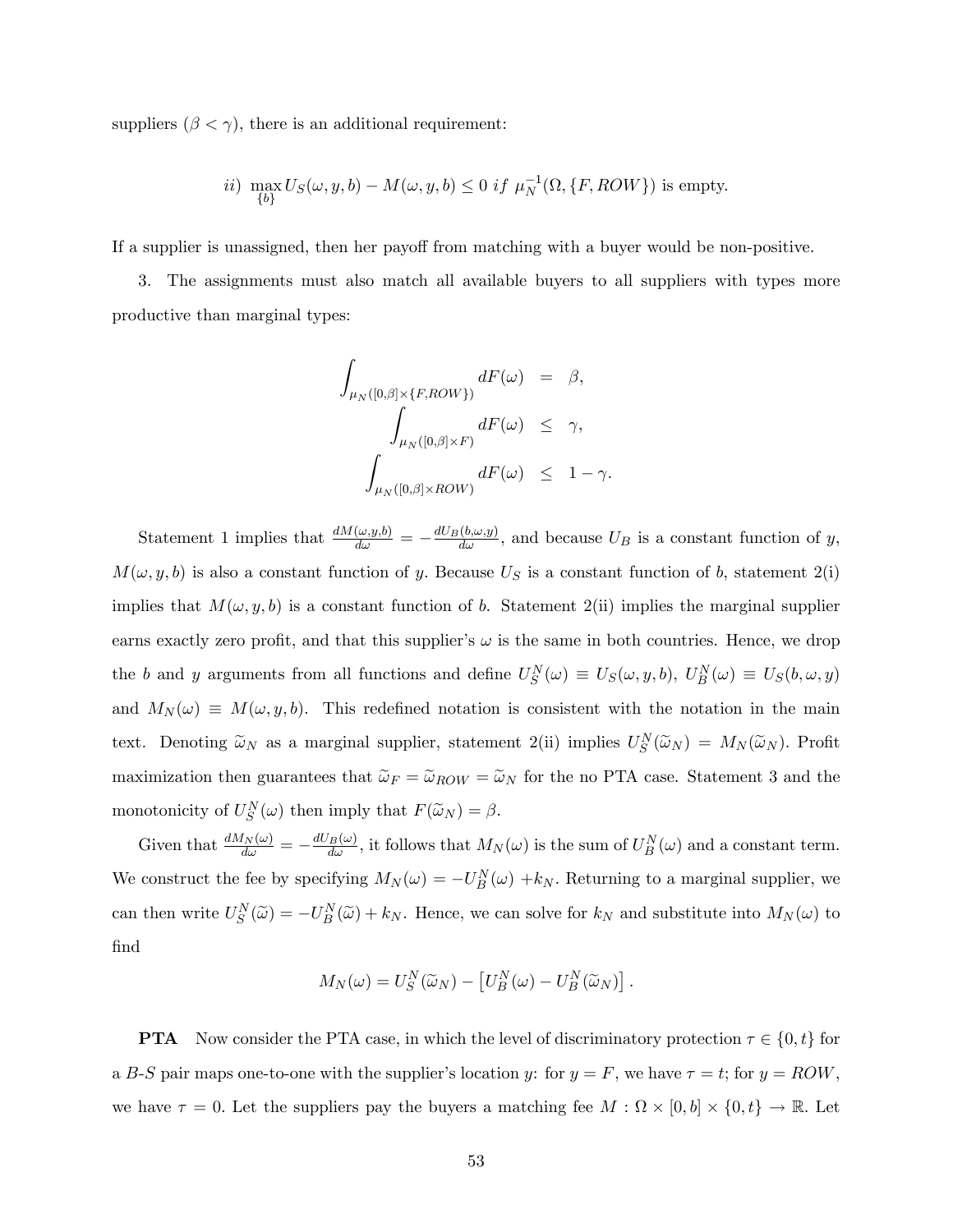the assignment of matches follow  $\mu_P : [0, \beta] \to \Omega \times \{F, ROW\}$ . Define the gross utility for a buyer of type b matched with a supplier of type  $\omega$ , where the match enjoys discriminatory protection via tariff  $\tau \in \{0, t\}$ , as  $U_B(b, \omega, \tau)$ . Define the gross utility for a supplier of type  $\omega$  matched with a buyer of type b, where the match enjoys discriminatory protection via tariff  $\tau \in \{0, t\}$ , as  $U_S(\omega, \tau, b)$ . Three sets of conditions must hold:

1. For each buyer  $b \in [0, \beta]$ , the assignment  $\mu_P(b)$  solves

$$
\max_{\{\omega,\tau\}} U_B(b,\omega,\tau) + M(\omega,b,\tau)
$$

Given the fee, buyers maximize profits over a choice of supplier (productivity  $\omega$  and discriminatory protection  $\tau$ ).

2. For each supplier  $(\omega, \tau) \in \Omega \times \{0, t\}$ , each buyer match  $b \in \mu_P^{-1}(\Omega, \{F, ROW\})$  solves

i) 
$$
\max_{\{b\}} U_S(\omega, \tau, b) - M(\omega, b, \tau).
$$

Given the fee, suppliers maximize profits over a choice of buyer. Because there is an excess of suppliers  $(\beta < \gamma)$ , there is an additional requirement:

$$
ii) \max_{\{b\}} U_S(\omega, \tau, b) - M(\omega, b, \tau) \le 0 \text{ if } \mu_P^{-1}(\Omega, \{F, ROW\}) \text{ is empty.}
$$

If a supplier is unassigned, then her payoff from matching with a buyer would be non-positive.

3. The assignments must also match all available buyers to all suppliers with types more productive than marginal types:

$$
\begin{array}{lcl} \displaystyle\int_{\mu_P([0,\beta]\times\{F,{\cal ROW}\})}dF(\omega)&=&\beta,\\ \displaystyle\int_{\mu_P([0,\beta]\times F)}dF(\omega)&\leq&\gamma,\\ \displaystyle\int_{\mu_P([0,\beta]\times{\cal ROW})}dF(\omega)&\leq&1-\gamma. \end{array}
$$

Statement 1 implies that  $\frac{dM(\omega,b,\tau)}{d\omega} = \frac{-dU_B(b,\omega,\tau)}{d\omega}$ . Hence,  $\frac{dM(\omega,b,0)}{d\omega} = \frac{-dU_B(b,\omega,0)}{d\omega}$  and  $\frac{dM(\omega,b,t)}{d\omega} =$  $\frac{-dU_B(b,\omega,t)}{d\omega}$ . Because  $U_S$  is a constant function of b, statement 2(i) implies that  $M(\omega,b,\tau)$  is a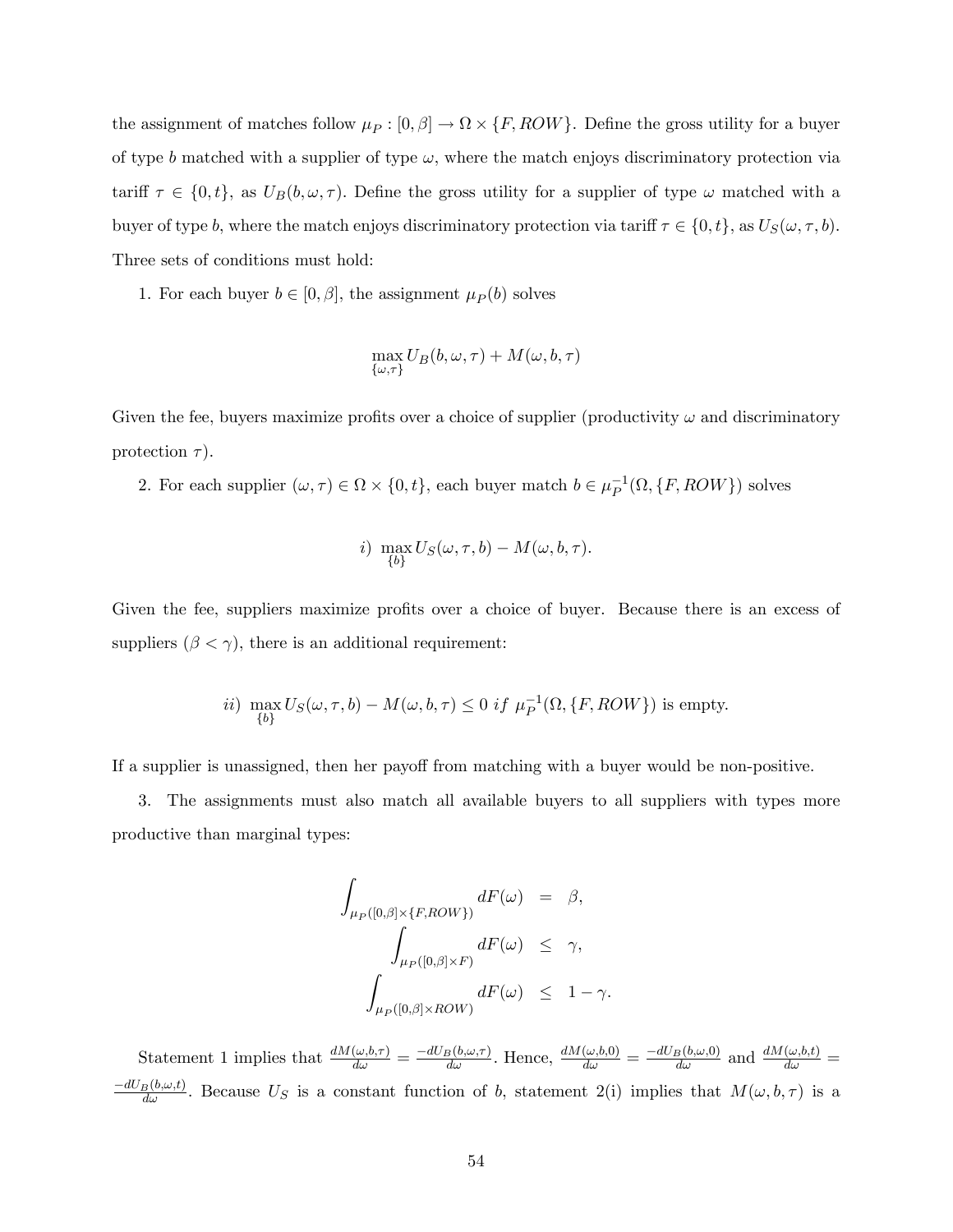constant function of b. Statement  $2(i)$  implies the marginal supplier earns exactly zero profit. Hence, we drop the  $b$  arguments from all functions and drop the tariff argument from functions when  $\tau = 0$ . Note that the gross payoffs for the buyer and supplier are, for the  $\tau = 0$  case, the same as in the no-PTA case. In converting notation, we therefore write gross utilities under  $\tau = 0$ as  $U_S^N(\omega) \equiv U_S(\omega, 0, b)$  and  $U_B^N(\omega) \equiv U_S(b, \omega, 0)$ . For the  $\tau = t$  case, we write gross utilities as functions of the tariff size,  $U_S^P(\omega, t) \equiv U_S(\omega, t, b)$  and  $U_B^P(\omega, t) \equiv U_S(b, \omega, t)$ . For the fees, we write  $M_{P,ROW}(\omega) \equiv M(\omega, b, 0)$  and  $M_{P,F}(\omega, t) \equiv M(\omega, b, t)$ .

Denoting  $\tilde{\omega}_{ROW}$  and  $\tilde{\omega}_F$  as marginal suppliers in  $ROW$  and  $F$ , respectively, we have  $U_S^N(\tilde{\omega}_{ROW}) =$  $M_{P,ROW}(\tilde{\omega}_{ROW})$  and  $U_S^P(\tilde{\omega}_F,t) = M_{P,F}(\tilde{\omega}_F,t)$ . We also know from statement 1 that  $U_B^N(\tilde{\omega}_{ROW})$  +  $M_{P,ROW}(\tilde{\omega}_{ROW}) = U_{B}^{P}(\tilde{\omega}_{F}, t) + M_{P,F}(\tilde{\omega}_{F}, t)$ , because otherwise some buyers would not be maximizing profits. Hence, substituting, we can write  $U_B^N(\tilde{\omega}_{ROW}) + U_S^N(\tilde{\omega}_{ROW}) = U_B^P(\tilde{\omega}_F, t) + U_S^P(\tilde{\omega}_F, t)$ . It then follows immediately from the multiplicative separability of the total profit from a  $B-S$ pair that  $\hat{\omega}_F = \hat{\omega}_{ROW} + t^{30}$  Statement 3 implies that  $\gamma F(\tilde{\omega}_{ROW} + t) + (1 - \gamma)F(\tilde{\omega}_{ROW}) = \beta$ .

We also have, because  $\frac{dM_{P,ROW}(\omega)}{d\omega} = \frac{-dU_N^N(\omega)}{d\omega}$ , that  $M_{P,ROW}(\omega)$  may be written as the sum of  $-U_B^P(\omega)$  and a term that does not vary with  $\omega$ . Similarly,  $M_{P,F}(\omega, t)$  may be written as the sum of  $U_B^P(\omega, t)$  and a term that does not vary with  $\omega$ . We construct the fees by specifying  $M_P(\omega) = -U_P^P(\omega) + k_{P,ROW}$  and  $M_P(\omega, t) = -U_P^P(\omega, t) + k_{P,F}$ . Returning to the marginal suppliers, we can then write  $U_S^N(\tilde{\omega}_{ROW}) = -U_B^N(\tilde{\omega}_{ROW}) + k_{P,ROW}$  and  $U_S^P(\tilde{\omega}_F, t) = -U_B^P(\tilde{\omega}_F, t) + k_{P,F}$ . Hence, we can solve for  $k_{P,ROW}$  and  $k_{P,F}$ , then substitute to find

$$
M_{P,ROW}(\omega) = U_S^N(\widetilde{\omega}_{ROW}) - [U_B^N(\omega) - U_B^N(\widetilde{\omega}_{ROW})],
$$
  

$$
M_{P,F}(\omega, t) = U_S^P(\widetilde{\omega}_F, t) - [U_B^P(\omega, t) - U_B^P(\widetilde{\omega}_F, t)].
$$

Stability Our setting is a continuous assignment model. Hence, equilibrium yields a stable matching (Gretsky, Ostroy and Zame, 1992).

Rewriting  $NS(\gamma)$  using a change of variables Start with the expression for the new supplier effect:

$$
NS(\gamma) \equiv \gamma \int_{\widetilde{\omega}_N}^{\widetilde{\omega}_F(t)} \Psi_P(\omega, t) f(\omega) d\omega - (1 - \gamma) \int_{\widetilde{\omega}_{ROW}(t)}^{\widetilde{\omega}_N} \Psi_N(\omega) f(\omega) d\omega.
$$

<sup>&</sup>lt;sup>30</sup>This is easily seen by plugging into (20) and (19) for both  $\tau = 0$  and  $\tau = t$ , and adding the expressions together.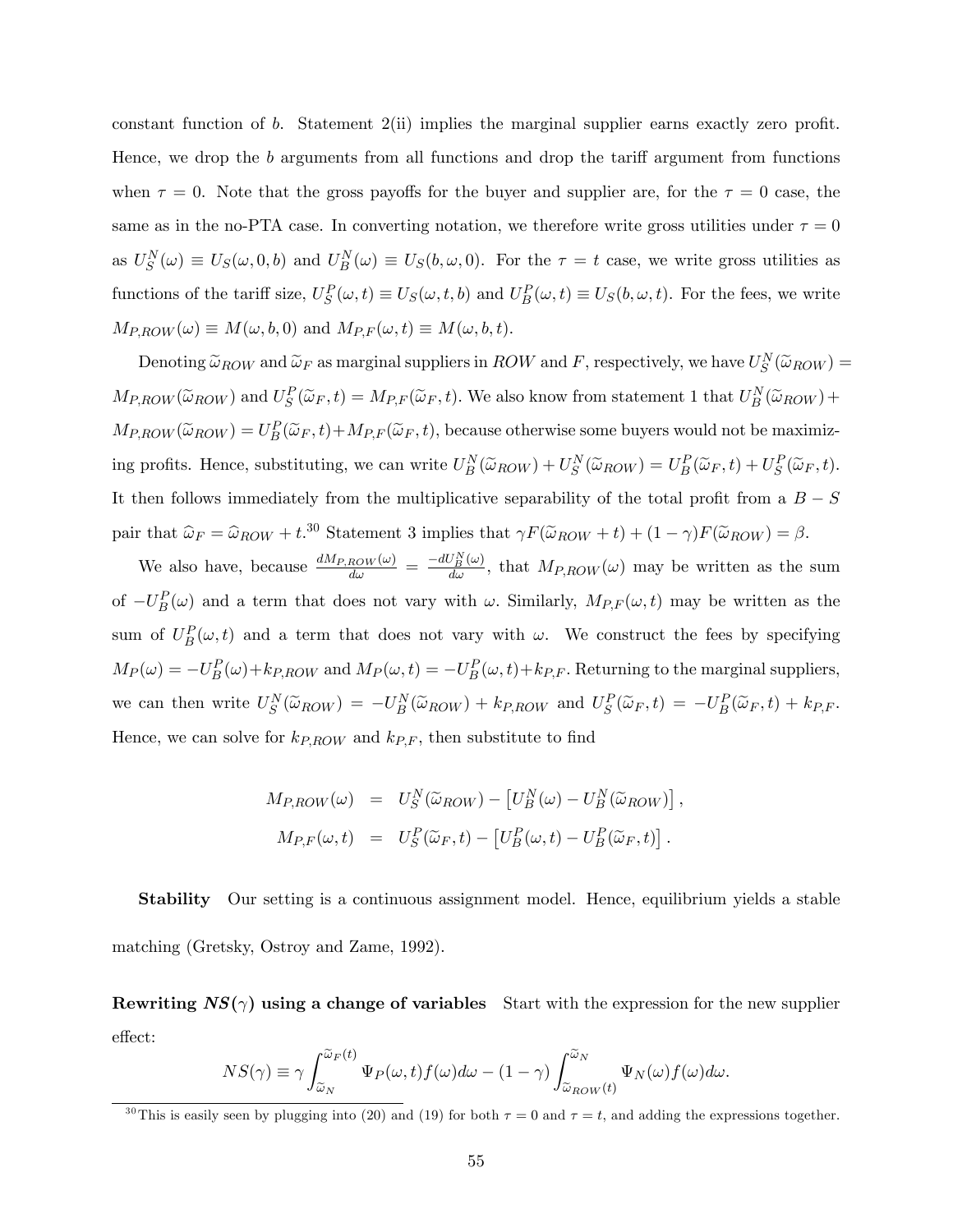Changing the variable from  $\omega$  to x, we note that  $d\omega = d\widetilde{\omega}_F(x)dx$ , so that

$$
dx = \frac{d\omega}{d\omega_F(x)}.
$$

Then we note that

$$
\gamma f(\widetilde{\omega}_F(x))d\omega = \frac{\phi(x;\gamma,F)d\omega}{d\widetilde{\omega}_F(x)} = \phi(x;\gamma,F)dx,
$$

where the first equality follows from

$$
d\widetilde{\omega}_F(x) = \frac{(1-\gamma)g(\widetilde{\omega}_{ROW})}{\gamma g(\widetilde{\omega}_F) + (1-\gamma)g(\widetilde{\omega}_{ROW})}
$$

:

Substituting back in and adjusting the bounds of integration ( $\tilde{\omega}_N$  to  $x = 0$  to at the lower end and  $\widetilde{\omega}_F$  to  $x=t$  to at the upper end), we then have that

$$
\gamma \int_{\widetilde{\omega}_N}^{\widetilde{\omega}_F} \Psi_P(\omega, t) f(\omega) d\omega = \int_0^t \Psi_P(\widetilde{\omega}_F(x), t) \phi(x; \gamma, F) dx.
$$

A similar manipulation of the second term in  $NS(\gamma)$  yields

$$
(1 - \gamma) \int_{\widetilde{\omega}_{ROW}(t)}^{\widetilde{\omega}_N} \Psi_N(\omega) f(\omega) d\omega = \int_0^t \Psi_N(\widetilde{\omega}_{ROW}(x)) \phi(x; \gamma, F) dx.
$$

Hence,

$$
NS(\gamma) = \int_0^t \left[ \Psi_P(\widetilde{\omega}_F(x), t) - \Psi_N(\widetilde{\omega}_{ROW}(x)) \right] \phi(x; \gamma, F) dx.
$$

#### Proofs

**Proof of Lemma 4.** At  $t = 0$ ,  $\Delta \Psi(\omega, t) = 0$  by construction. We need to show, then, that a small increase in t, starting at  $t = 0$ , raises  $\Delta \Psi(\omega, t)$ . It is straightforward to see from (28) that  $\frac{d\Delta\Psi_S(t=0)}{dt} = 0$ . Now, we have that

$$
\frac{d\Delta\Psi_R}{dt} = \frac{2c - b^2}{2c} \left[ (HUP_N - EXC_P) \frac{d\Delta i}{dt} - \Delta i \frac{dEXC_P}{dt} \right]
$$

$$
= \frac{\alpha b \left(2c - b^2\right)}{2c \left(2c - \alpha b^2\right)} \left[ HUP_N - EXC_P - \Delta i \right].
$$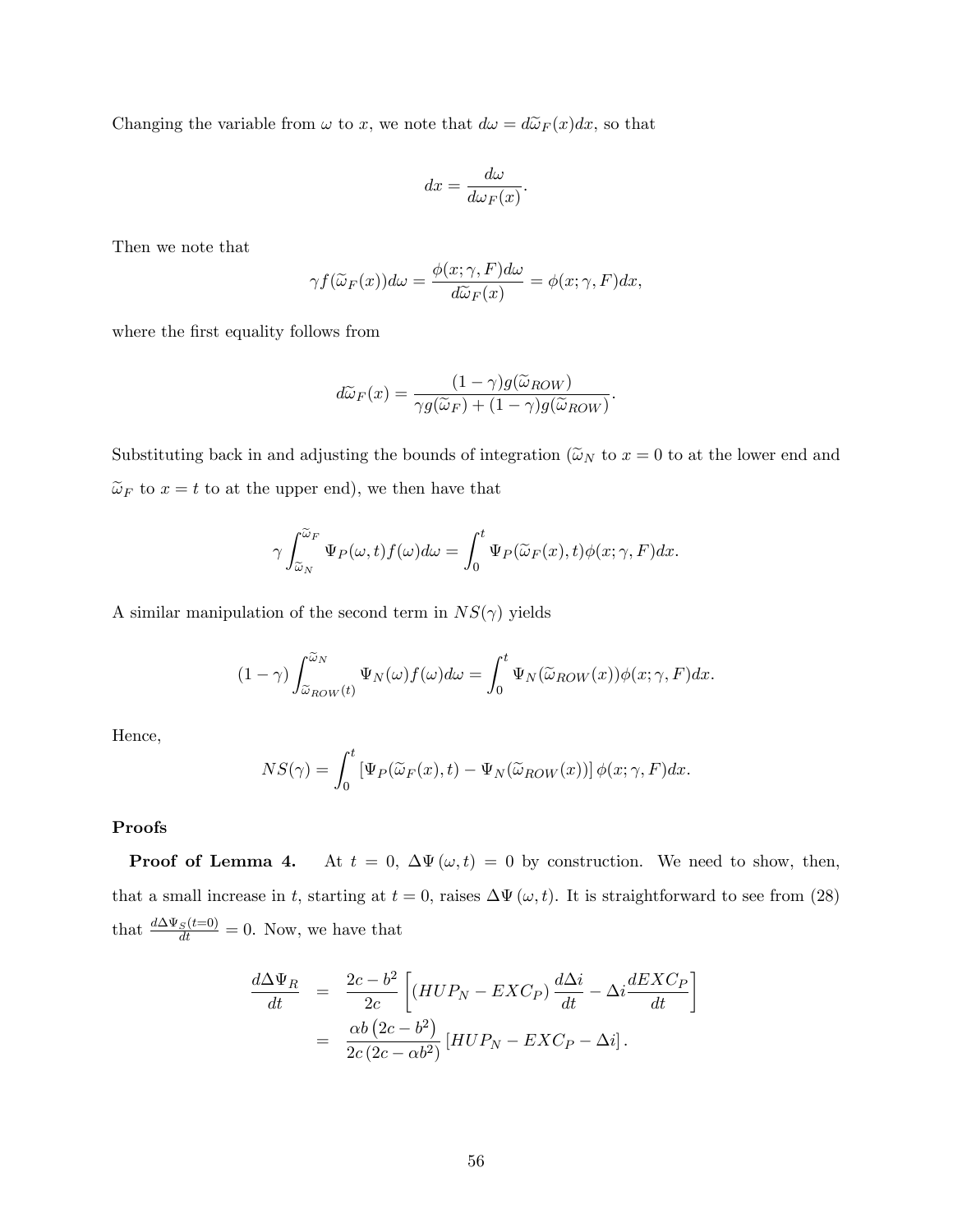Evaluated at  $t = 0$ ,  $\Delta i(t = 0) = 0$  and  $EXC_P(t = 0) = i_N^* - i^e = -HUP_N$ . Hence,

$$
\frac{d\Delta\Psi_R}{dt}(t=0) = \frac{\alpha b\left(2c - b^2\right)}{c\left(2c - \alpha b^2\right)} HUP_N > 0.
$$

It follows that  $\frac{d\Delta\Psi(\omega,t)}{dt}(t=0) = \frac{d\Delta\Psi_R}{dt}(t=0) > 0.$ 

**Proof of Proposition 1.** Equilibrium matching when  $\gamma = 1$  requires

$$
F_1(\widetilde{\omega}_{N1}) = \beta,
$$
  

$$
F_2(\widetilde{\omega}_{N2}) = \beta.
$$

If  $F_2(\omega)$  **FOSD**  $F_1(\omega)$ , the two distributions satisfy  $F_1(\omega) \ge F_2(\omega)$ . It follows that

$$
\widetilde{\omega}_{N1} \le \widetilde{\omega}_{N2}.
$$

The changes in welfare from the PTA for the two distributions are

$$
\Delta W_1(\gamma = 1; F_1) = \int_0^{\widetilde{\omega}_{N1}} \Delta \Psi(\omega, t) dF_1(\omega) \text{ and}
$$

$$
\Delta W_2(\gamma = 1; F_2) = \int_0^{\widetilde{\omega}_{N2}} \Delta \Psi(\omega, t) dF_2(\omega).
$$

Hence,

$$
\Delta \Delta W \equiv \Delta W_1(\gamma = 1; F_1) - \Delta W_2(\gamma = 1; F_2) = \int_0^{\widetilde{\omega}_{N1}} \Delta \Psi(\omega, t) dF_1(\omega) - \int_0^{\widetilde{\omega}_{N2}} \Delta \Psi(\omega, t) dF_2(\omega).
$$

Integrating both terms by parts, we can write

$$
\Delta \Delta W = \Delta \Psi(\omega, t) F_1(\omega) \Big|_0^{\tilde{\omega}_{N1}} - \int_0^{\tilde{\omega}_{N1}} \frac{d \Delta \Psi(\omega, t)}{d \omega} F_1(\omega) d \omega - \left[ \Delta \Psi(\omega, t) F_2(\omega) \Big|_0^{\tilde{\omega}_{N2}} - \int_0^{\tilde{\omega}_{N2}} \frac{d \Delta \Psi(\omega, t)}{d \omega} F_2(\omega) d \omega \right]
$$
  
\n
$$
= \Delta \Psi(\tilde{\omega}_{N1}, t) F_1(\tilde{\omega}_{N1}) - \int_0^{\tilde{\omega}_{N1}} \frac{d \Delta \Psi(\omega, t)}{d \omega} F_1(\omega) d \omega - \left[ \Delta \Psi(\tilde{\omega}_{N2}, t) F_2(\tilde{\omega}_{N2}) - \int_0^{\tilde{\omega}_{N2}} \frac{d \Delta \Psi(\omega, t)}{d \omega} F_2(\omega) d \omega \right]
$$
  
\n
$$
= \beta \left[ \Delta \Psi(\tilde{\omega}_{N1}, t) - \Delta \Psi(\tilde{\omega}_{N2}, t) \right] - \int_0^{\tilde{\omega}_{N1}} \frac{d \Delta \Psi(\omega, t)}{d \omega} [F_1(\omega) - F_2(\omega)] d \omega + \int_{\tilde{\omega}_{N1}}^{\tilde{\omega}_{N2}} \frac{d \Delta \Psi(\omega, t)}{d \omega} F_2(\omega) d \omega
$$
  
\n
$$
= \left\{ \beta \left[ \Delta \Psi(\tilde{\omega}_{N1}, t) - \Delta \Psi(\tilde{\omega}_{N2}, t) \right] + \int_{\tilde{\omega}_{N1}}^{\tilde{\omega}_{N2}} \frac{d \Delta \Psi(\omega, t)}{d \omega} F_2(\omega) d \omega \right\} - \int_0^{\tilde{\omega}_{N1}} \frac{d \Delta \Psi(\omega, t)}{d \omega} [F_1(\omega) - F_2(\omega)] d \omega.
$$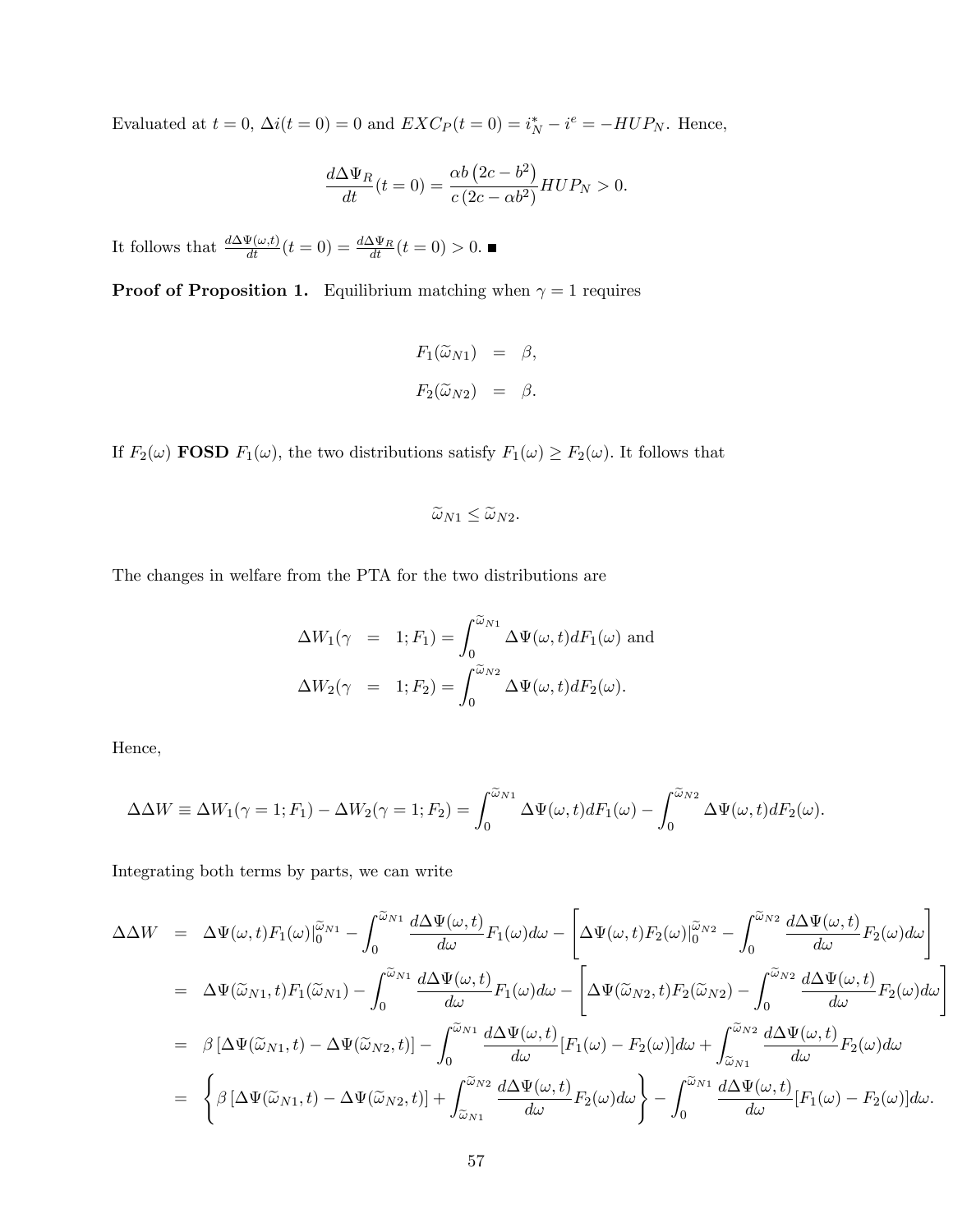Because  $\frac{d\Delta\Psi(\omega,t)}{d\omega} < 0$ , it follows that

$$
-\int_0^{\widetilde{\omega}_{N1}} \frac{d\Delta\Psi(\omega, t)}{d\omega} [F_1(\omega) - F_2(\omega)] d\omega > 0.
$$

Hence, it remains to show that the term in curly brackets is positive. Integrating its second term by parts, we can write

$$
\{\cdot\} = \beta \left[ \Delta \Psi(\widetilde{\omega}_{N1}, t) - \Delta \Psi(\widetilde{\omega}_{N2}, t) \right] + \Delta \Psi(\omega, t) F_2(\omega) \Big|_{\widetilde{\omega}_{N1}}^{\widetilde{\omega}_{N2}} - \int_{\widetilde{\omega}_{N1}}^{\widetilde{\omega}_{N2}} \Delta \Psi(\omega, t) dF_2(\omega)
$$
  
\n
$$
= \beta \left[ \Delta \Psi(\widetilde{\omega}_{N1}, t) - \Delta \Psi(\widetilde{\omega}_{N2}, t) \right] + \Delta \Psi(\widetilde{\omega}_{N2}, t) F_2(\widetilde{\omega}_{N2}) - \Delta \Psi(\widetilde{\omega}_{N1}, t) F_2(\widetilde{\omega}_{N1}) - \int_{\widetilde{\omega}_{N1}}^{\widetilde{\omega}_{N2}} \Delta \Psi(\omega, t) dF_2(\omega)
$$
  
\n
$$
= \beta \Delta \Psi(\widetilde{\omega}_{N1}, t) - \Delta \Psi(\widetilde{\omega}_{N1}, t) F_2(\widetilde{\omega}_{N1}) - \int_{\widetilde{\omega}_{N1}}^{\widetilde{\omega}_{N2}} \Delta \Psi(\omega, t) dF_2(\omega),
$$

where the final line comes from setting  $F_2(\tilde{\omega}_{N2}) = \beta$  and simplifying. We then have

$$
\{\cdot\} = \Delta\Psi(\widetilde{\omega}_{N1}, t) \left[ F_2(\widetilde{\omega}_{N2}) - F_2(\widetilde{\omega}_{N1}) \right] - \int_{\widetilde{\omega}_{N1}}^{\widetilde{\omega}_{N2}} \Delta\Psi(\omega, t) dF_2(\omega)
$$

$$
= \int_{\widetilde{\omega}_{N1}}^{\widetilde{\omega}_{N2}} \left[ \Delta\Psi(\widetilde{\omega}_{N1}, t) - \Delta\Psi(\omega, t) \right] dF_2(\omega) > 0.
$$

Hence,

$$
\Delta \Delta W = \int_{\widetilde{\omega}_{N1}}^{\widetilde{\omega}_{N2}} \left[ \Delta \Psi(\widetilde{\omega}_{N1}, t) - \Delta \Psi(\omega, t) \right] dF_2(\omega) - \int_0^{\widetilde{\omega}_{N1}} \frac{d \Delta \Psi(\omega, t)}{d \omega} [F_1(\omega) - F_2(\omega)] d \omega > 0,
$$

concluding the proof.  $\blacksquare$ 

**Proof of Proposition 2.** By definition, the welfare impact of the PTA is zero when  $t = 0$ . When there is a small increase in t,  $\Delta W(1)$  changes according to  $\frac{\partial \Delta W(1)}{\partial t}$  =  $\int^{\widetilde{\omega}_N}$ 0  $\frac{\partial \Delta \Psi(\omega, t)}{\partial t} dF(\omega).$ We have that  $\frac{\partial \Delta \Psi(\omega, t)}{\partial t} = \frac{2}{(2c-c)^2}$  $\frac{2}{(2c-\alpha b^2)^2} \left\{-t\left[2c-2\alpha b^2+\alpha^2 b^2\right]+(p_w-\omega)\alpha(1-\alpha)b^2\right\}.$  This expression is strictly positive when evaluated at  $t = 0$ . Therefore, for sufficiently small preference margins,  $\Delta W(1) > 0$ . Now notice that  $\frac{\partial^2 \Delta W(1)}{\partial t^2} =$  $\int^{\widetilde{\omega}_N}$  $\overline{0}$  $\frac{\partial^2 \Delta \Psi(\omega, t)}{\partial t^2} dF(\omega) = \int^{\widetilde{\omega}_N}$  $\boldsymbol{0}$  $2[2c - 2\alpha b^2 + \alpha^2 b^2]$  $\frac{(-2\alpha\sigma + \alpha\sigma)}{(2c - \alpha b^2)^2}dF(\omega) < 0.$ Therefore,  $\Delta W(1)$  is maximized when  $\frac{\partial \Delta W(1)}{\partial t} = 0$ . Simple algebra shows that this happens when  $t = \hat{t}$ , as defined in (33). Finally, after some manipulation it follows that, when  $t = 2\hat{t}$ ,  $\Delta W(1) = 0$ . Since  $\frac{\partial^2 \Delta W(t,1)}{\partial t^2} < 0$ ,  $\Delta W(1) < 0$  when  $t > 2t$ .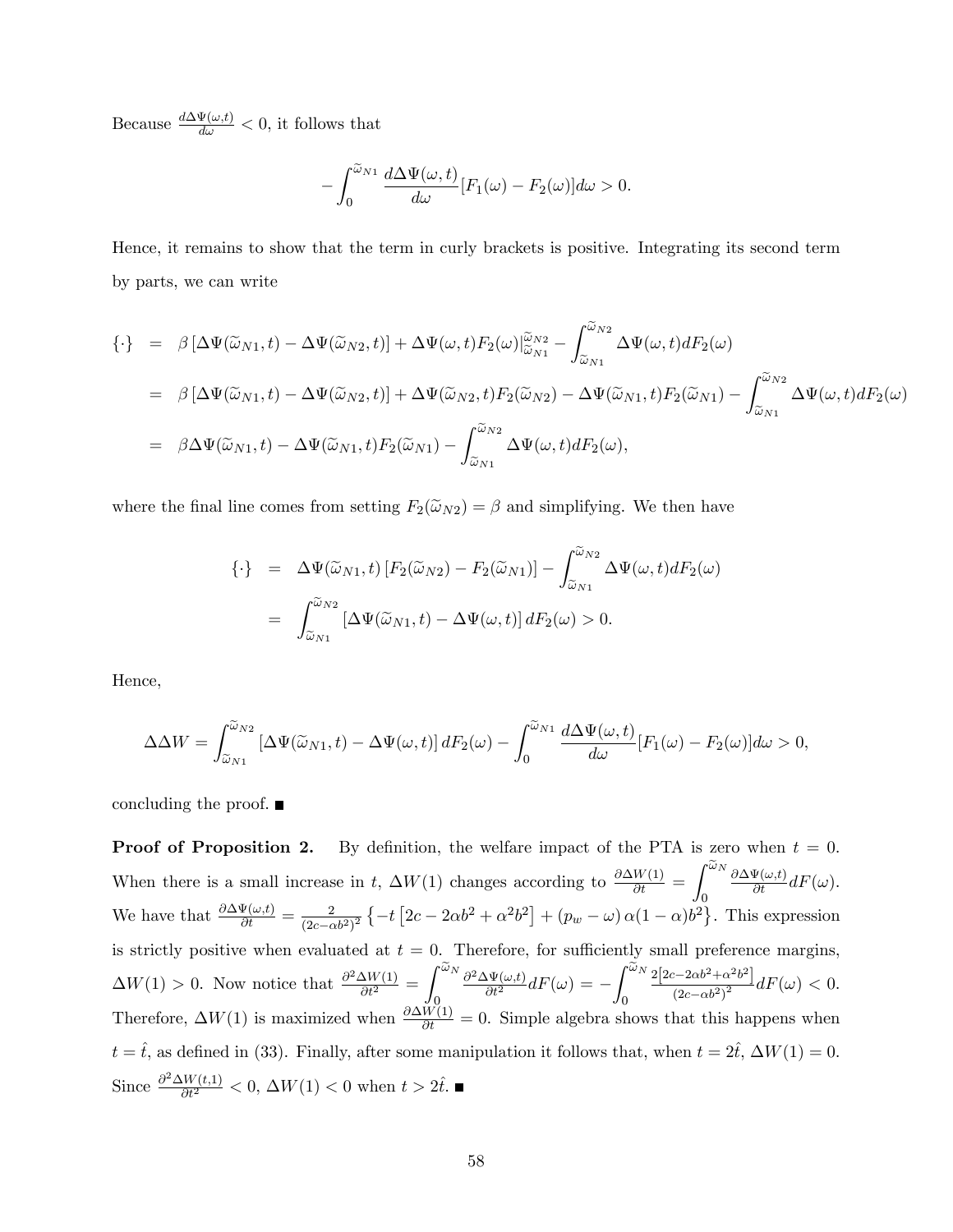**Proof of Proposition 3.** Since  $\frac{d\Psi_N(\omega)}{d\omega} < 0$ , we have that

$$
\int_{\widetilde{\omega}_N}^{\widetilde{\omega}_{ROW}+t} \Psi_N(\omega) dF(\omega) < \int_{\widetilde{\omega}_N}^{\widetilde{\omega}_{ROW}+t} \Psi_N(\widetilde{\omega}_N) dF(\omega)
$$

and

$$
\int_{\widetilde{\omega}_{ROW}}^{\widetilde{\omega}_N} \Psi_N(\omega) dF(\omega) > \int_{\widetilde{\omega}_{ROW}}^{\widetilde{\omega}_N} \Psi_N(\widetilde{\omega}_N) dF(\omega).
$$

Now notice that

$$
\gamma \int_{\widetilde{\omega}_N}^{\widetilde{\omega}_{ROW}+t} \Psi_N(\widetilde{\omega}_N) dF(\omega) - (1-\gamma) \int_{\widetilde{\omega}_{ROW}}^{\widetilde{\omega}_N} \Psi_N(\widetilde{\omega}_N) dF(\omega)
$$
  
=  $\Psi_N(\widetilde{\omega}_N) [\gamma F(\widetilde{\omega}_{ROW} + t) + (1-\gamma) F(\widetilde{\omega}_{ROW}) - F(\widetilde{\omega}_N)]$   
=  $\Psi_N(\widetilde{\omega}_N) [\beta - \beta] = 0,$ 

where in the last line we use the equilibrium conditions  $(14)$  and  $(22)$ . Hence,

$$
\gamma \int_{\widetilde{\omega}_N}^{\widetilde{\omega}_{ROW}+t} \Psi_N(\omega) dF(\omega) \leq \gamma \int_{\widetilde{\omega}_N}^{\widetilde{\omega}_{ROW}+t} \Psi_N(\widetilde{\omega}_N) dF(\omega)
$$
  
=  $(1-\gamma) \int_{\widetilde{\omega}_{ROW}}^{\widetilde{\omega}_N} \Psi_N(\widetilde{\omega}_N) dF(\omega) < (1-\gamma) \int_{\widetilde{\omega}_{ROW}}^{\widetilde{\omega}_N} \Psi_N(\omega) dF(\omega),$ 

confirming that  $MD < 0$ .

**Proof of Proposition 4.** Suppose  $t > \frac{2\alpha(1-\alpha)b^2[p_w - F^{-1}(\beta)]}{p_w - 2\alpha b^2 + \alpha^2 b^2}$  $\frac{-\alpha\rho\left[\rho w - T\right]\left(\rho\right)}{2c - 2\alpha b^2 + \alpha^2 b^2}$ . Then

$$
r(0,t) = \frac{t}{(2c - \alpha b^2)^2} \left[ 2b^2 \alpha (1 - \alpha)(p_w(1 - \beta)) - t(2c + \alpha^2 b^2 - 2\alpha b^2) \right] < 0.
$$

By Lemma 5, it follows that  $NS(\gamma) = \int_0^t r(x, t) \phi(x; \gamma, F) dx < 0$ .

**Proof of Proposition 5.** We use  $NS(\gamma) = \int_0^t r(x, t) \phi(x; \gamma, F) dx$ . It is obvious that if  $t = 0$ , then  $NS(\gamma) = 0$ . Differentiating, we have

$$
\frac{dNS(\gamma)}{dt} = r(t, t)\phi(t; \gamma, F) + \int_0^t \frac{dr(x, t)}{dt} \phi(x; \gamma, F) dx.
$$

Because  $r(0,0) = 0$ , it is also obvious that  $\frac{dNS(\gamma;t=0)}{dt} = 0$ . Then, if  $\frac{d^2NS(\gamma)}{dt^2} < 0$  for all t, then  $NS(\gamma) < 0$  for all t as well. We now show that, under Condition 1,  $\frac{d^2NS(\gamma)}{dt^2} < 0$  for all t. After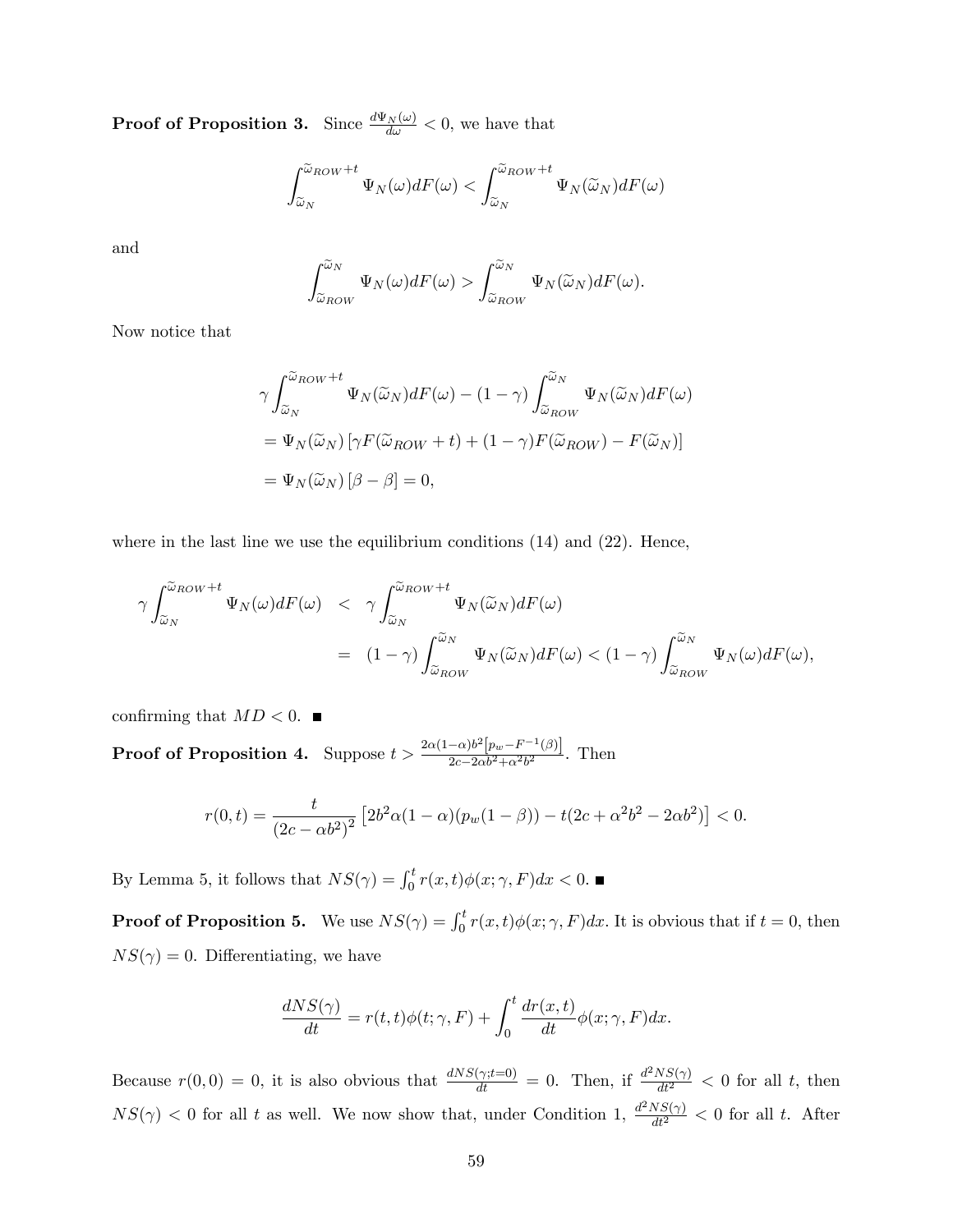using the functional form for the  $r$  function to substitute, we have:

$$
\frac{d^2NS(\gamma)}{dt^2} = \left\{ \phi(t; \gamma, F) \left[ \left( \frac{d}{dt} \frac{-2t (p_w - \tilde{\omega}_{ROW}(t))}{(2c - \alpha b^2)} \right) + \frac{d\Psi_P'(t, \omega)}{dt} \right] \right\} + \int_0^t \frac{d^2r(x, t)}{dt^2} \phi(\gamma, x; F) dx - \left[ \frac{2t (p_w - \tilde{\omega}_{ROW}(t))}{(2c - \alpha b^2)} \left( \frac{d\phi(t; \gamma, F)}{dt} \right) \right].
$$
 (39)

Start with the term in braces, expand the expression and substitute according to the functional form for  $\frac{d\Psi_P'(t,\omega)}{dt}$ :

$$
\{\cdot\} = \left( \frac{-2\phi(t;\gamma,F)}{(2c - \alpha b^2)} \right)
$$
  

$$
\left\{ \left[ t \left( -\frac{\widetilde{d}\omega_{ROW}(t)}{dt} \right) + (p_w - \widetilde{\omega}_{ROW}(t)) \right] - \left[ \frac{\alpha(1-\alpha)b^2(p_w - \widetilde{\omega}_F(t)) - t(2c - 2\alpha b^2 + \alpha^2 b^2)}{2c - \alpha b^2} \right] \right\}.
$$

Rearranging, we can write

$$
\{\cdot\} = \left( \frac{-2\phi(t;\gamma,F)}{(2c - \alpha b^2)} \right)
$$

$$
\left\{ \left[ (p_w - \tilde{\omega}_{ROW}(t)) - \left( \frac{\alpha(1-\alpha)b^2 (p_w - \tilde{\omega}_F(t))}{2c - \alpha b^2} \right) \right] + t \left[ \left( -\frac{d\tilde{\omega}_{ROW}(t)}{dt} \right) + \frac{(2c - 2\alpha b^2 + \alpha^2 b^2)}{2c - \alpha b^2} \right] \right\}.
$$

The term in the second bracket [.] is clearly positive, and a few lines of algebra show that the term in the first bracket is also positive. Hence the entire expression is negative. Next, consider the first term on the second line of  $(39)$ . This is the aggregate of the second-order effects of the tariff for reallocations, each of which is negative. Hence,  $\int_0^t$  $\frac{d^2r(x,t)}{dt^2}\phi(\gamma,x;F)dx < 0$ . Finally, consider the second term on the second line of (39). Because  $\frac{d\phi(t;\gamma,F)}{dt} \ge 0$  under Condition 1, the entire term is non-positive. This shows that  $\frac{d^2 NS(\gamma)}{dt^2} < 0$ .

**Proof of Proposition 6.** Define  $\underline{t}$  to be the lowest value of t such that  $\Delta W(\gamma) = 0$ . Differentiating, we have that  $\frac{d\Delta W(\gamma)}{dt} = \frac{dIS(\gamma)}{dt} + \frac{dNS(\gamma)}{dt}$ . In the limit,  $\lim_{t\to 0} \frac{dIS(\gamma)}{dt} > \lim_{t\to 0} \frac{dNS(\gamma)}{dt} = 0$ . Hence,  $\lim_{t \to 0} \frac{d\Delta W(\gamma)}{dt} > 0$  and  $\underline{t} > 0$ .

From Proposition 2,  $IS(\gamma) < 0$  for any  $t > 2\hat{t}$  and  $IS(\gamma)$  is decreasing in t for any  $t > \hat{t}$ . From Proposition 4,  $NS(\gamma) < 0$  for any  $t > t^{NS}$ . It is straightforward to show that  $\hat{t} < t^{NS} < 2\hat{t}$ . Hence, if  $t \ge 2\hat{t}$ , then  $\Delta W(\gamma) = IS(\gamma) + NS(\gamma) < 0$ . By continuity of  $\Delta W(\gamma)$ , it follows that  $\Delta W(\gamma) < 0$ for some  $t < 2\hat{t}$  as well. Define  $\bar{t}$  to be the highest t such that  $\Delta W(\gamma) = 0$ . Thus, we have shown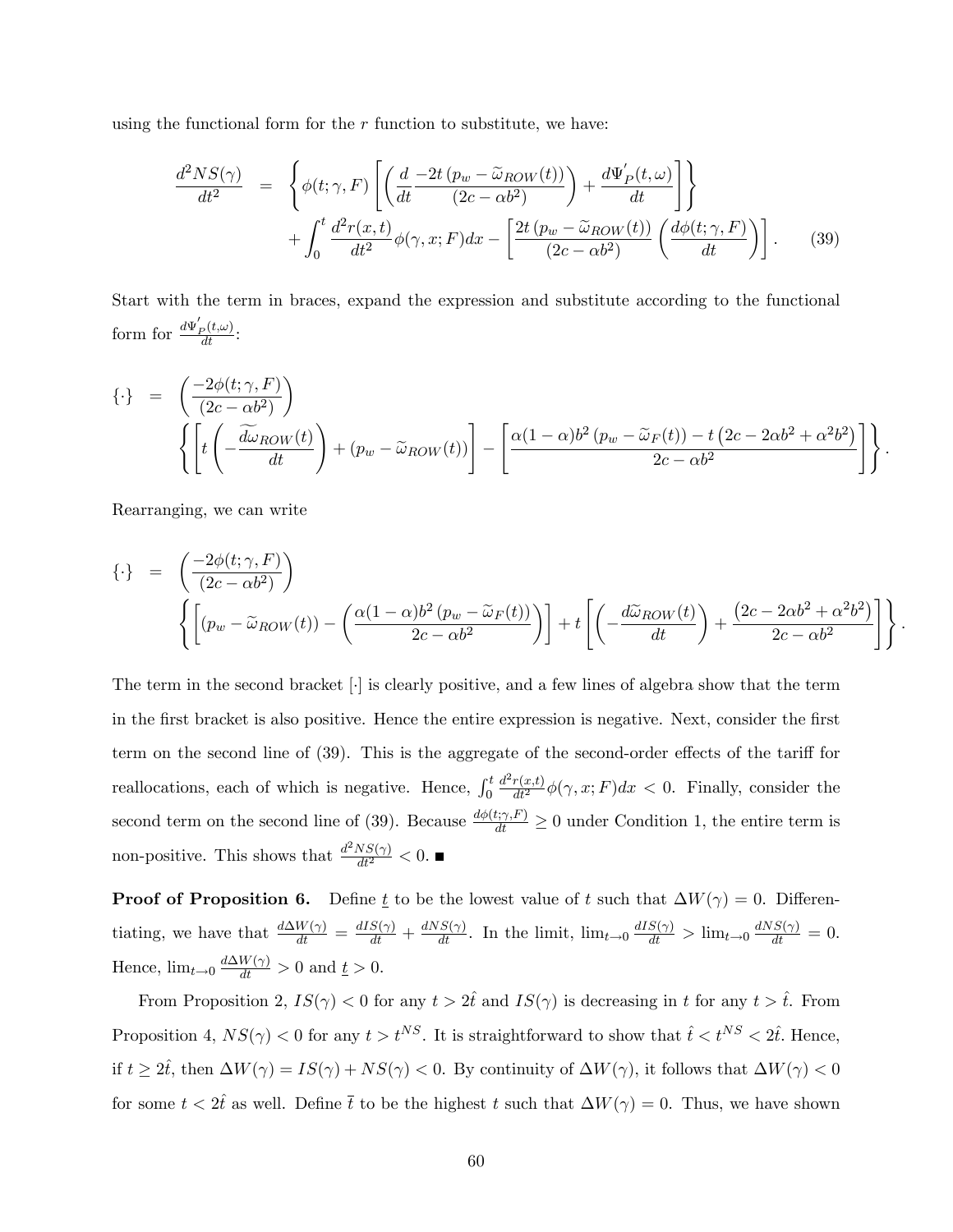that  $\bar{t} \in [\underline{t}, 2\hat{t}).$ 

Finally, Condition 1 implies that  $\Delta W(\gamma)$  is strictly concave in t. Hence,  $\Delta W(\gamma) = 0$  for just one value of  $t=\underline{t}=\overline{t}.$   $\blacksquare$ 

**Proof of Proposition 7.** Let  $\gamma < 1$ . We will show that  $\Delta W$  is strictly decreasing in t for any  $t \geq \hat{t}$ . We can write  $\Delta W = \gamma \int_0^{\tilde{\omega}_N} \Delta \Psi(\omega, t) dF(\omega) + NS(\gamma)$ . From Proposition 2 we know that  $\int_0^{\tilde{\omega}_N} \Delta \Psi(\omega, t) dF(\omega)$  is maximized at  $t = \hat{t}$  and has an inverted-U shape with respect to t. Hence, the derivative of  $\gamma$  times this term with respect to t is zero at  $t = \hat{t}$  and is negative for  $t > \hat{t}$ 

Let  $t \geq \hat{t}$ . Recall that

$$
rw(0,t) = \frac{t}{(2c - \alpha b^2)^2} \left[ 2b^2 \alpha (1 - \alpha)(p_w - \widetilde{\omega}_N) - t(2c + \alpha^2 b^2 - 2\alpha b^2) \right]
$$

:

Differentiating, we have

$$
\frac{rw(0,t)}{dt} = \frac{1}{(2c - \alpha b^2)^2} \{ [2b^2\alpha(1 - \alpha)(p_w - \tilde{\omega}_N) - t(2c + \alpha^2 b^2 - 2\alpha b^2)] - t(2c + \alpha^2 b^2 - 2\alpha b^2) \}
$$
  
= 
$$
\frac{1}{(2c - \alpha b^2)^2} [2b^2\alpha(1 - \alpha)(p_w - \tilde{\omega}_N) - 2t(2c + \alpha^2 b^2 - 2\alpha b^2)],
$$

which is negative if

$$
t > \frac{b^2 \alpha (1 - \alpha)(p_w - \widetilde{\omega}_N)}{(2c + \alpha^2 b^2 - 2\alpha b^2)}.
$$

Note that

$$
\hat{t} = \frac{\alpha(1-\alpha)b^2\left[p_w - \mathbf{E}\left(\omega; \omega \leq \widetilde{\omega}_N\right)\right]}{2c - 2\alpha b^2 + \alpha^2 b^2} \geq \frac{b^2\alpha(1-\alpha)(p_w - \widetilde{\omega}_N)}{(2c + \alpha^2 b^2 - 2\alpha b^2)}.
$$

Hence, if  $t \geq \hat{t}$ , then  $\frac{dr w(0,t)}{dt} < 0$ . Now, we can also show that  $\frac{dr w(x,t)}{dt}$  is decreasing in x:

$$
\frac{d^2rw(x,t)}{dxdt} = \frac{-4(1-\gamma)\alpha(1-\alpha)b^2}{(2c-\alpha b^2)^2} < 0.
$$

This implies that

$$
\int_0^t \frac{dr w(x,t)}{dt} \phi(x;\gamma,F) dx < 0.
$$

Because  $\phi(t; \gamma, F)rw(t, t) < 0$  for any t, we have

$$
NS'(t) = \phi(t; \gamma, F)rw(t, t) + \int_0^t \frac{drw(x, t)}{dt} \phi(x; \gamma, F) dx < 0.
$$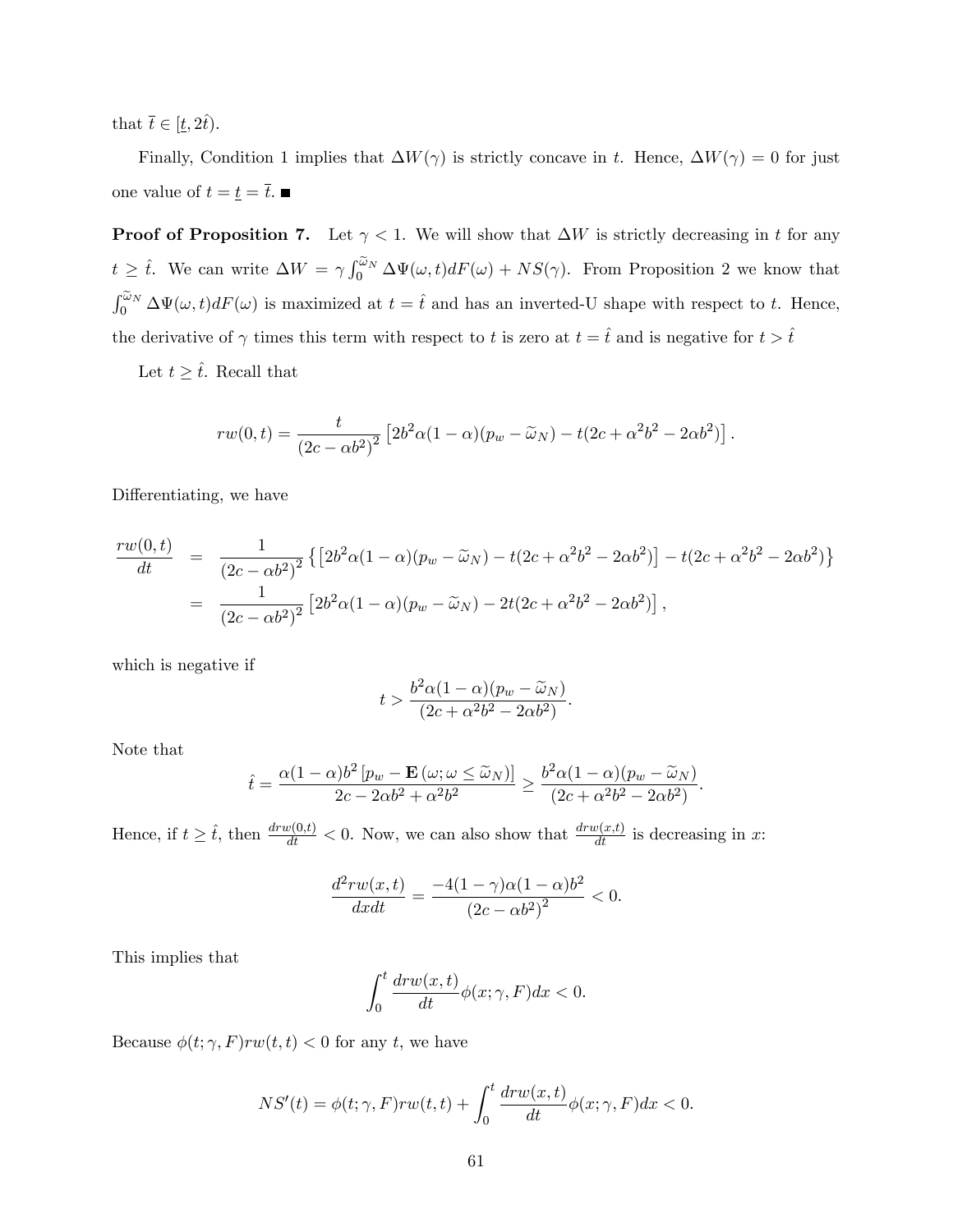This show that  $NS(t)$  is decreasing in t for any  $t \geq \hat{t}$ . Hence,  $\hat{t}$  does not maximize  $\Delta W$ .

**Proof of Proposition 8.** It follows immediately from (33), after replacing  $\alpha$  by  $\alpha'$ , that  $\lim_{\alpha' \to 0} \hat{t} = \lim_{\alpha' \to 1} \hat{t} = 0$ . Therefore, since a PTA is defined by  $t > 0$ ,  $\lim_{\alpha' \to 0} \Delta W(1) < 0$  and  $\lim_{\alpha'\to 1} \Delta W(1) < 0$ . Simple algebra shows that  $\lim_{\alpha'\to 0} \frac{\partial \Delta \Psi(\omega,t)}{\partial \alpha'} > 0$  and  $\lim_{\alpha'\to 1} \frac{\partial \Delta \Psi(\omega,t)}{\partial \alpha'} < 0$ ; hence,  $\lim_{\alpha' \to 0} \frac{\partial \Delta W(1)}{\partial \alpha'} > 0$  and  $\lim_{\alpha' \to 1} \frac{\partial \Delta W(1)}{\partial \alpha'} < 0$ . Now, setting  $\frac{\partial \Delta W(1)}{\partial \alpha'} = 0$  and manipulating, we obtain a single solution for  $\alpha'$ , given by expression (37). Since  $\Delta W(1)$  is increasing in  $\alpha'$  when  $\alpha'$  is close to one but decreasing in  $\alpha'$  when  $\alpha'$  is close to zero,  $\alpha^O$  must define a maximum.

**Proof of Proposition 9.** After replacing  $\alpha$  by  $\alpha' = \alpha\theta$ , differentiate (33) with respect to  $\alpha'$  and reorganize to obtain

$$
\frac{\partial \hat{t}}{\partial \alpha'} = -\frac{2b^2 \left(2c - 4\alpha'c + (\alpha')^2 b^2\right) \left[p_w - \mathbf{E}\left(\omega; \omega \le \widetilde{\omega}_N\right)\right]}{\left[2c - 2\alpha' b^2 + (\alpha')^2 b^2\right]^2}.
$$

Solving this expression for  $\theta$  yields  $\hat{\theta} = \frac{2c - \sqrt{2c(2c-b^2)}}{ab^2}$  as the unique stationary point of the function  $\hat{t}(\theta)$ . Since we know that  $\hat{t} > 0$  except at the extreme values of  $\alpha'$ , when it is zero,  $\hat{\theta}$  must constitute a maximum of  $\hat{t}(\theta)$ .

## References

- Antràs, Pol and Davin Chor (2013). "Organizing the global value chain." Econometrica 81, 2127-2204.
- Antràs, Pol and Alonso de Gortari (2017). "On the Geography of Global Value Chains." Mimeo.
- Antràs, Pol and Elhanan Helpman (2004). "Global sourcing." Journal of Political Economy 112, 552-580.
- Antràs, Pol and Elhanan Helpman (2008). "Contractual frictions and global sourcing." In E. Helpman, D. Marin, and T. Verdier (eds.), The Organisation of Firms in a Global Economy, 9-54, Boston: Harvard University Press.
- Antràs, Pol and Robert Staiger (2012a). "Offshoring and the Role of Trade Agreements." American Economic Review 102(7), 3140-3183.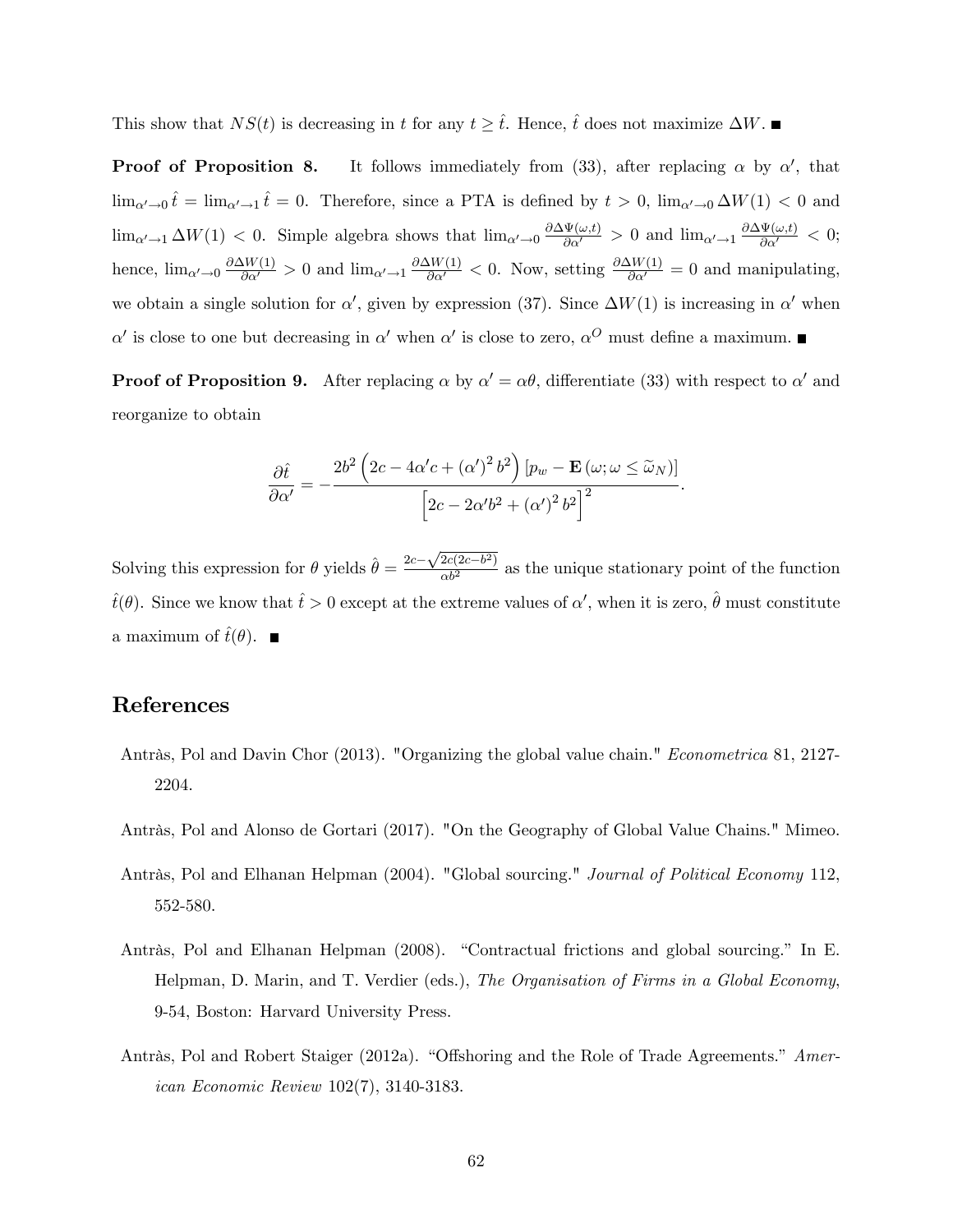- Antràs, Pol and Robert Staiger (2012b). "Offshoring and the Role of Trade Agreements." American Economic Review Papers & Proceedings 102(3), 470-476.
- Bagwell, Kyle, Chad Bown and Robert Staiger (2016). "Is the WTO Passé?" Journal of Economic Literature 54(4), 1125-1231.
- Baier, Scott and Jeffrey Bergstrand (2004). "Economic determinants of free trade agreements." Journal of International Economics 64, 29-63.
- Baier, Scott, Jeffrey Bergstrand and Michael Feng (2014). "Economic integration agreements and the margins of international trade." Journal of International Economics 93, 339-350.
- Baldwin, Richard (2011). "21st century regionalism: Ölling the gap between 21st century trade and 20th century trade rules." World Trade Organization, Staff Working Paper ERSD-2011-08.
- Baldwin, Richard (2016). "The World Trade Organization and the Future of Multilateralism." Journal of Economic Perspectives 30(1), 95-116.
- Bhagwati, Jagdish and Arvind Panagariya (1996). "Preferential trading areas and multilateralism: strangers, friends or foes?" In J. Bhagwati and A. Panagariya (eds.), The Economics of Preferential Trade Agreements, 1-78. Washington, DC: AEI.
- Blanchard, Emily (2015). "A Shifting Mandate: International Ownership, Global Fragmentation, and a Case for Deeper Integration under the WTO." World Trade Review  $14(1)$ , 87-99.
- Blanchard, Emily, Chad Bown and R. Johnson (2017). "Global Supply Chains and Trade Policy." Mimeo.
- Boehm, Johannes and Ezra Oberfield (2018). "Misallocation in the Market for Inputs: Enforcement and the Organization of Production." Mimeo.
- Bustos, Paula (2011). "Trade Liberalization, Exports and Technology Upgrading: Evidence on the Impact of MERCOSUR on Argentinean Firms." American Economic Review 101(1), 304-340.
- Caliendo, Lorenzo and Fernando Parro (2015). "Estimates of the Trade and Welfare Effects of NAFTA." The Review of Economic Studies 82(1), 1-44.
- Conconi, Paola, Manuel García-Santana, Laura Puccio and Roberto Venturini (2018). "From Final Goods to Inputs: The Protectionist Effect of Rules of Origin." American Economic Review 108(8), 2335-2365.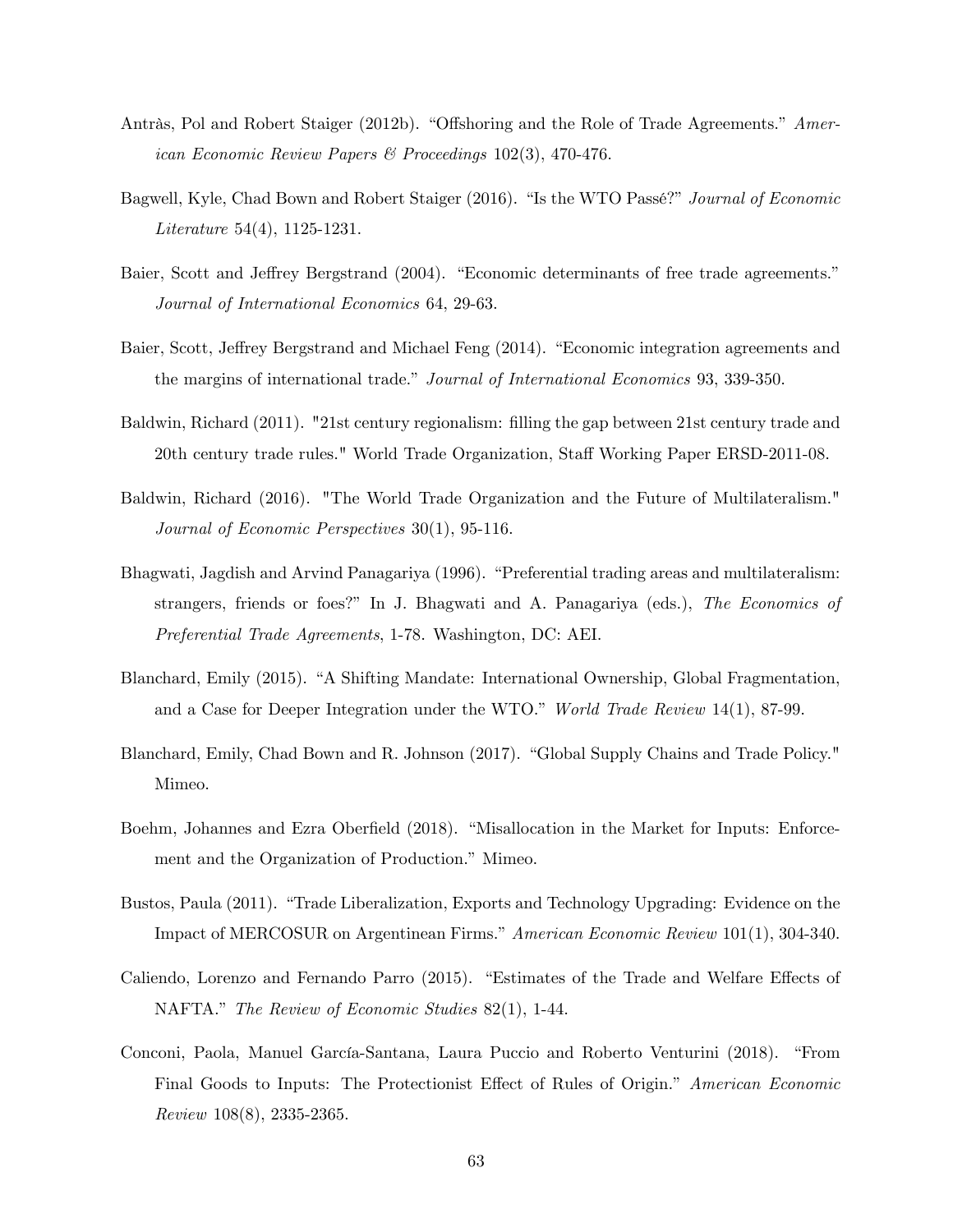- Corcos, Gregory, Massimo Del Gatto, Giordano Mion and Gianmarco Ottaviano (2012). *"Pro*ductivity and Firm Selection: Quantifying the new Gains from Trade." Economic Journal 122(561), 754-798.
- Crivelli, Pramila  $(2016)$ . "Regionalism and falling external protection in high and low tariff members." Journal of International Economics 102, 70-84.
- Deardorff, Alan and Rishi Sharma (2018). "Exempted Sectors in Free Trade Agreements." Mimeo.
- Freund, Caroline and Emanuel Ornelas (2010). "Regional Trade Agreements." Annual Review of Economics 2, 139-166.
- Gretsky, Neil, Joseph Ostroy and William Zame (1992). "The nonatomic assignment model." Economic Theory 2(1), 103-127.
- Grossman, Sanford and Oliver Hart (1986). "The costs and benefits of ownership: a theory of vertical and lateral integration." Journal of Political Economy 94, 691-719.
- Grossman Gene and Elhanan Helpman (1995). "The politics of free-trade agreements." American Economic Review 85, 667-90.
- Grossman Gene and Elhanan Helpman (2005). "Outsourcing in a global economy." Review of Economic Studies 72, 135-159.
- Heise, Sebastian, Justin Pierce, Georg Schaur and Peter K. Schott (2015). "Trade Policy and the Structure of Supply Chains." Mimeo.
- Johnson, Robert and Guillermo Noguera (2017). "A Portrait of Trade in Value Added Over Four Decades." The Review of Economics and Statistics 99(5), 896-911.
- Lileeva, Alla and Daniel Trefler (2010). "Improved Access to Foreign Markets Raises Plant-Level Productivity ... for Some Plants." Quarterly Journal of Economics 125(3), 1051-1099.
- Limao, Nuno (2016). "Preferential Trade Agreements." In: K. Bagwell & R. W. Staiger (eds.), Handbook of Commercial Policy, Elsevier/North Holland, Volume 1B, Chapter 6, 279-367.
- Maggi, Giovanni (2014). "International Trade Agreements." In: G. Gopinath, E. Helpman and K. Rogoff (eds.), *Handbook of International Economics*, Elsevier/North Holland, Volume 4, Chapter 6, 317-390.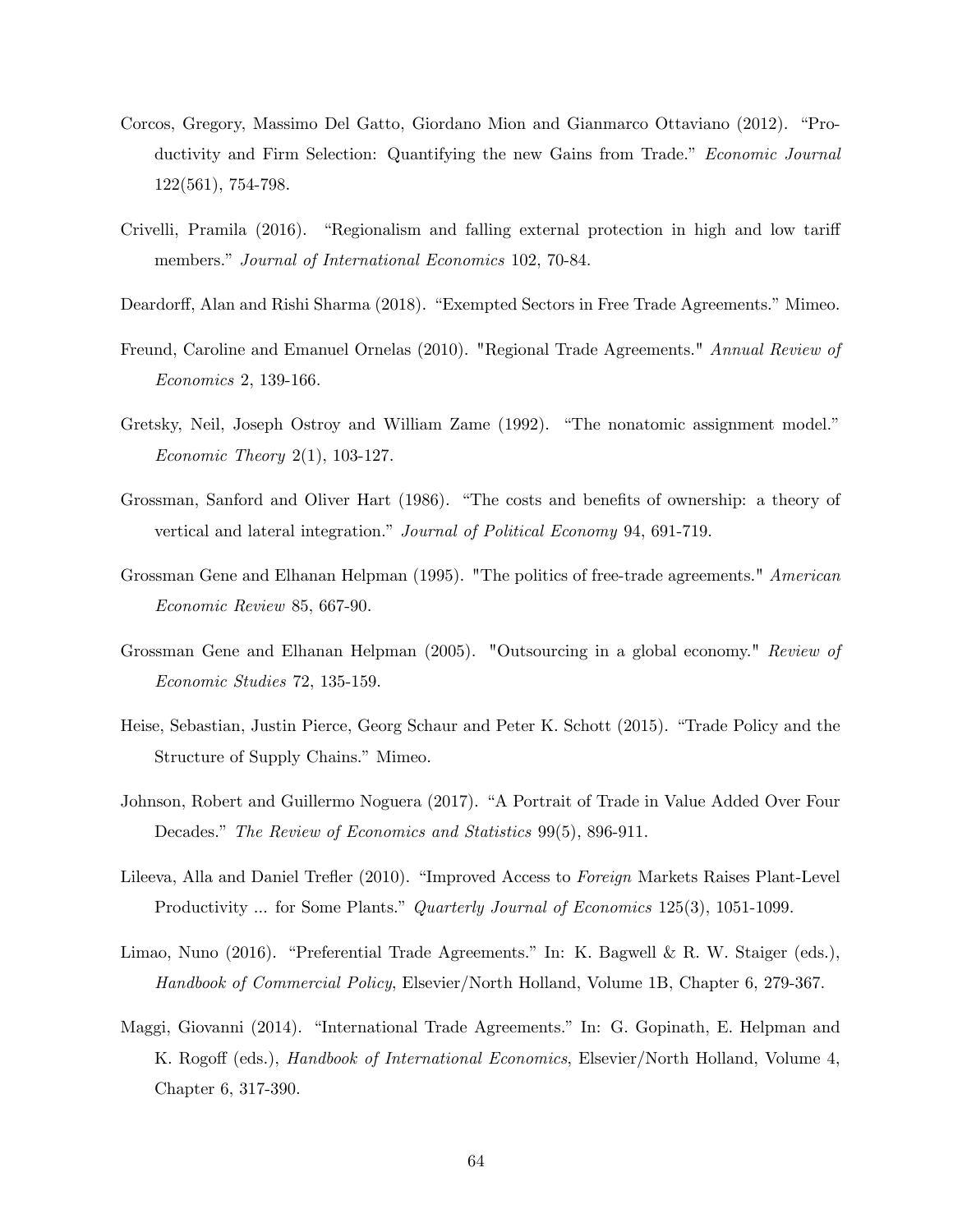- Mattoo, Aaditya, Alen Mulabdic and Michele Ruta (2017). "Trade Creation and Trade Diversion in Deep Agreements." Working paper.
- Ornelas, Emanuel (2016). "Special and Differential Treatment for Developing Countries." In: K. Bagwell and R. Staiger Eds.), Handbook of Commercial Policy, Elsevier/North Holland, Amsterdam.
- Ornelas, Emanuel and John Turner (2008). "Trade liberalization, outsourcing and the hold-up problem." Journal of International Economics 74, 225-241.
- Ornelas, Emanuel and John Turner (2012). "Protection and international sourcing." Economic Journal 122: 26-63.
- Osnago, Alberto, Nadia Rocha and Michele Ruta (2018). "Deep Trade Agreements and Vertical FDI: The Devil is in the Details." Canadian Journal of Economics, forthcoming.
- Qiu, Larry and Barbara Spencer (2002). "Keiretsu and relationship-specific investments: implications for market-opening policy." Journal of International Economics 58, 49-79.
- Ruta, Michele (2017). "Preferential trade agreements and global value chains: Theory, evidence, and open questions." In: Global Value Chain Development Report 2017, Measuring and Analyzing the Impact of GVCs on Economic Development, pp. 175-185. World Bank, Washington DC.
- Sugita, Yoichi, Kensuke Teshima and Enrique Seira (2018). "Assortative Matching of Exporters and Importers." Mimeo.
- World Trade Organization (2011). Preferential Trade Agreements and the WTO: from Co-existence to Coherence. World Trade Report 2011.
- Viner, Jacob (1950). The Customs Union Issue. New York: Carnegie Endowment for International Peace.
- Yi, Kei-Mu (2003). "Can vertical specialization explain the growth of world trade?" *Journal of* Political Economy 111(1), 52-102.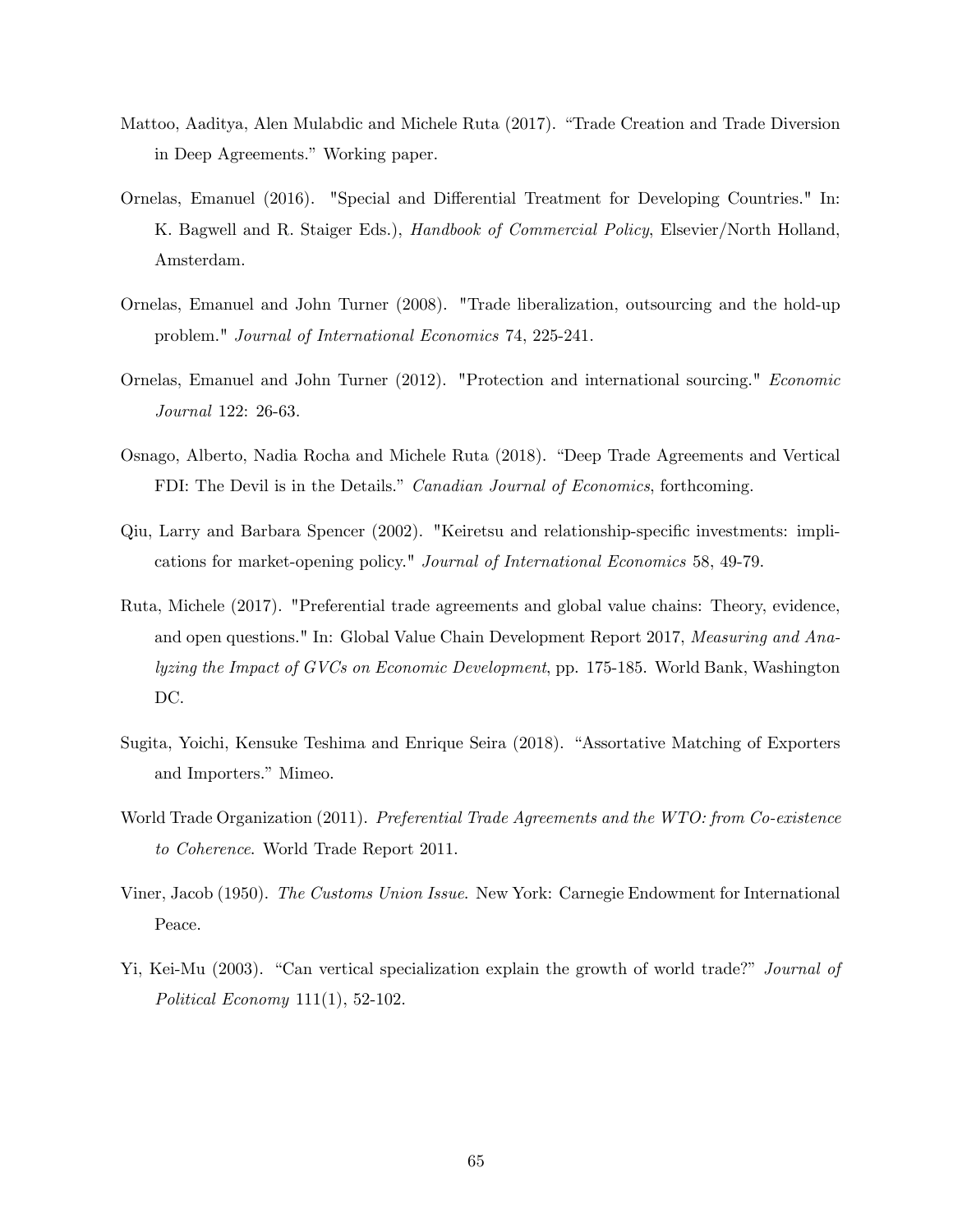## **CENTRE FOR ECONOMIC PERFORMANCE Recent Discussion Papers**

| 1580 | Maria Molina-Domene                                                                                           | Labor Specialization as a Source of Market                                                               |
|------|---------------------------------------------------------------------------------------------------------------|----------------------------------------------------------------------------------------------------------|
| 1579 | <b>Arturs Kalnins</b><br>Stephen F. Lin<br><b>Catherine Thomas</b>                                            | In-House and Arm's Length: Productivity<br>Heterogeneity and Variation in Organizational<br>Form         |
| 1578 | <b>Emanuel Ornelas</b><br><b>Marcos Ritel</b>                                                                 | Not-So-Generalized Effects<br>The<br>of<br>the<br><b>Generalized System of Preferences</b>               |
| 1577 | <b>Matthew Ridlay</b><br>Camille Terrier                                                                      | Fiscal and Education Spillovers from Charter<br><b>School Expansion</b>                                  |
| 1576 | John Van Reenen                                                                                               | Increasing Differences Between Firms: Market<br>Power and the Macro-Economy                              |
| 1575 | Margarida Madaleno<br>Max Nathan<br>Henry Overman<br>Sevrin Waights                                           | Incubators,<br>Accelerators<br>Regional<br>and<br><b>Economic Development</b>                            |
| 1574 | Esteban M. Aucejo<br><b>Patrick Coate</b><br>Jane Cooley Fruehwirth,<br>Sean Kelly<br><b>Zachary Mozenter</b> | Effectiveness<br>Teacher<br>Classroom<br>and<br>Composition                                              |
| 1573 | Stephan Heblich<br>Stephen J. Redding<br>Daniel M. Sturm                                                      | The<br>Making of the<br>Modern<br>Metropolis:<br>Evidence from London                                    |
| 1572 | Johannes Beohm<br>Ezra Oberfield                                                                              | Misallocation in the Market for Inputs:<br>Enforcement<br>Organization<br>and<br>the<br>of<br>Production |
| 1571 | Hans R. A. Koster<br>Edward W. Pinchbeck                                                                      | do Households Value the Future?<br>How<br><b>Evidence from Property Taxes</b>                            |